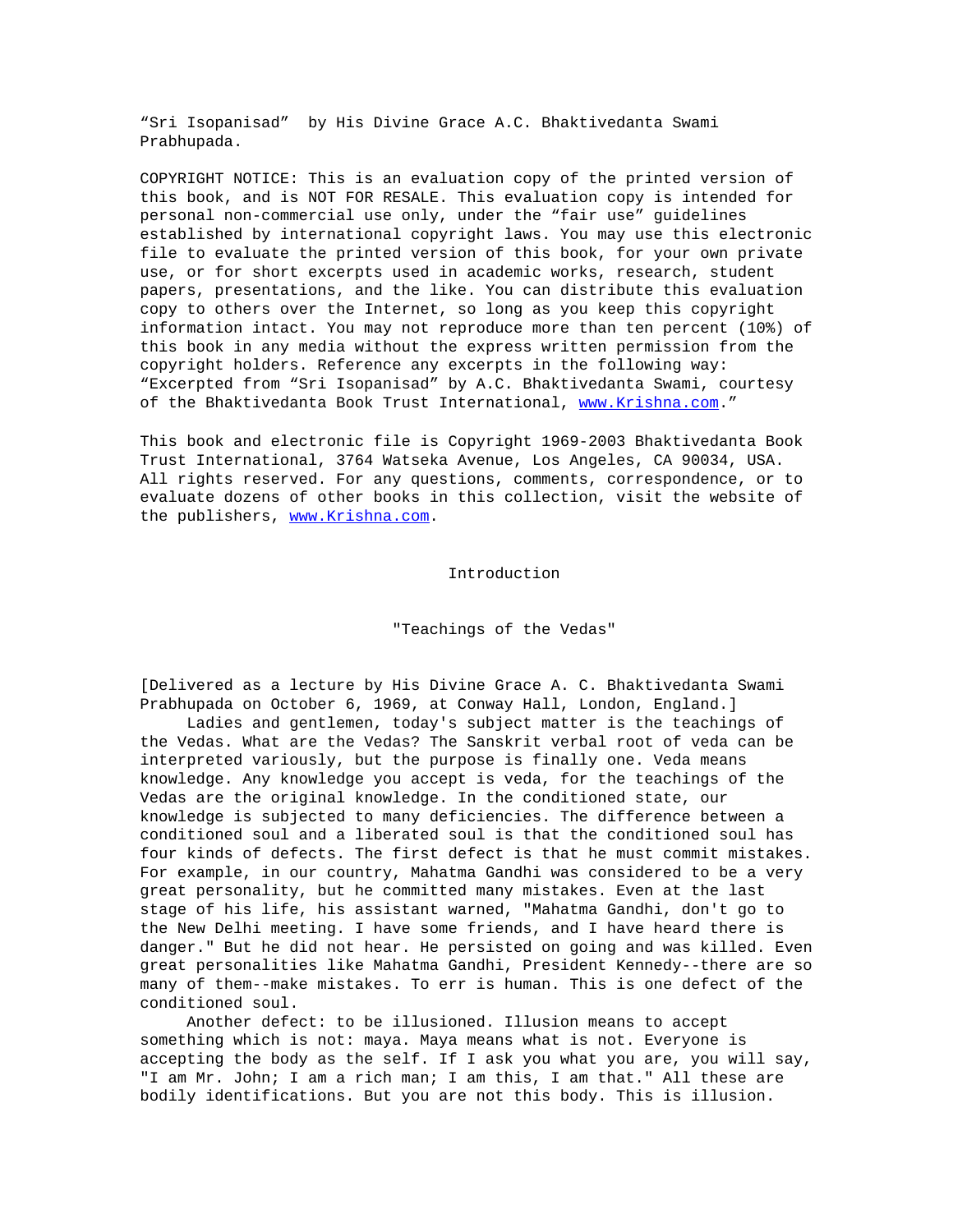The third defect is the cheating propensity. Everyone has the propensity to cheat others. Although a person is fool number one, he poses himself as very intelligent. Although it is already pointed out that he is in illusion and makes mistakes, he will theorize: "I think this is this, this is this." But he does not even know his own position. He writes books of philosophy, although he is defective. That is his disease. That is cheating.

 Lastly, our senses are imperfect. We are very proud of our eyes. Often, someone will challenge, "can you show me God?" But do you have the eyes to see God? You will never see if you haven't the eyes. If immediately the room becomes dark, you cannot even see your hands. So what power do you have to see? We cannot, therefore, expect knowledge (veda) with these imperfect senses. With all these deficiencies, in conditioned life, we cannot give perfect knowledge to anyone. Nor are we ourselves perfect. Therefore we accept the Vedas as they are.

 You may call the Vedas Hindu, but Hindu is a foreign name. We are not Hindus. Our real identification is varnasrama. Varnasrama denotes the followers of the Vedas, those who accept the human society in eight divisions of varna and asrama. There are four divisions of society and four divisions of spiritual life. This is called varnasrama. It is stated in the Bhagavad-gita, "These divisions are everywhere because they are created by God." The divisions of society are brahmana, ksatriya, vaisya, sudra. Brahmana refers to the very intelligent class of men, those who know what is Brahman. Similarly, the ksatriyas, the administrator group, are the next intelligent class of men. Then the vaisyas, the mercantile group. These natural classifications are found everywhere. This is the Vedic principle, and we accept it. Vedic principles are accepted as axiomatic truth, for there cannot be any mistake. That is acceptance. For instance, in India, cow dung is accepted as pure, and yet cow dung is the stool of an animal. In one place you'll find the Vedic injunction that if you touch stool, you have to take a bath immediately. But in another place it is said that the stool of a cow is pure. If you smear cow dung in an impure place that place becomes pure. With our ordinary sense we can argue, "This is contradictory." Actually, it is contradictory from the ordinary point of view, but it is not false. It is fact. In Calcutta, a very prominent scientist and doctor analyzed cow dung and found that it contains all antiseptic properties.

 In India if one person tells another, "You must do this," the other party may say, "What do you mean? Is this a Vedic injunction that I have to follow you without any argument?" Vedic injunctions cannot be interpreted. But ultimately, if you carefully study why these injunctions are there, you will find that they are all correct.

 The Vedas are not compilations of human knowledge. Vedic knowledge comes from the spiritual world, from Lord Krsna. Another name for the Vedas is sruti. Sruti refers to that knowledge which is acquired by hearing. It is not experimental knowledge. Sruti is considered to be like a mother. We take so much knowledge from our mother. For example, if you want to know who your father is, who can answer you? Your mother. If the mother says, "Here is your father," you have to accept it. It is not possible to experiment to find out whether he is your father. Similarly, if you want to know something beyond your experience, beyond your experimental knowledge, beyond the activities of the senses, then you have to accept Vedas. There is no question of experimenting. It has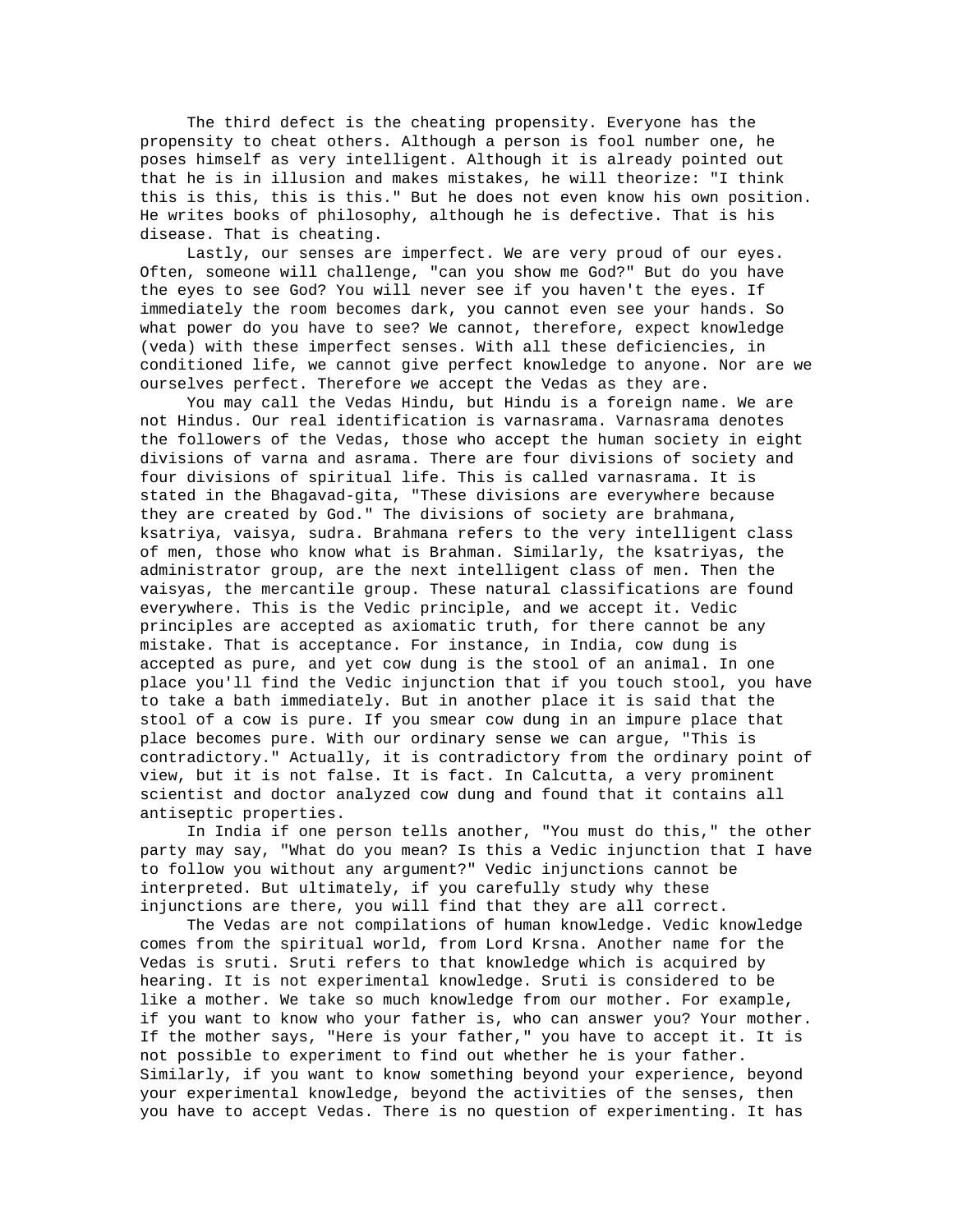already been experimented. It is already settled. The version of the mother, for instance, has to be accepted as truth. There is no other way.

 The Vedas are considered to be the mother, and Brahma is called the grandfather, the forefather, because he was the first to be instructed in the Vedic knowledge. In the beginning the first living creature was Brahma. He received this Vedic knowledge and imparted it to Narada and other disciples and sons, and they also distributed it to their disciples. In this way, the Vedic knowledge comes down by disciplic succession. It is also confirmed in the Bhagavad-gita, that Vedic knowledge is understood in this way. If you make experimental endeavor, you come to the same conclusion, but just to save time you should accept. If you want to know who your father is and if you accept your mother as authority, then whatever she says can be accepted without argument. There are three kinds of evidences: pratyaksa, anumana and sabda. Pratyaksa means direct. Direct evidence is not very good because our senses are not perfect. We are seeing the sun daily, and it appears to us just like a small disc, but it is actually far, far larger than many planets. Of what value is this seeing? Therefore we have to read books; then we can understand about the sun. So direct experience is not perfect. Then there is inductive knowledge: "It may be like this," hypothesis. For instance, Darwin's theory says it may be like this, it may be like that, but that is not science. That is a suggestion, and it is also not perfect. But if you receive the knowledge from the authoritative sources, that is perfect. If you receive a program guide from the radio station authorities, you accept it. You don't deny it; you don't have to make an experiment because it is received from the authoritative sources.

 Vedic knowledge is called sabda-pramana. Another name is sruti. Sruti means that this knowledge has to be received simply by aural reception. The Vedas instruct that in order to understand transcendental knowledge, we have to hear from the authority. Transcendental knowledge is knowledge from beyond this universe. Within this universe is material knowledge, and beyond this universe is transcendental knowledge. We cannot even go to the end of the universe, so how can we go to the spiritual world? Thus to acquire full knowledge is impossible.

 There is a spiritual sky. There is another nature that is beyond manifestation and non-manifestation. But how will you know that there is a sky where the planets and inhabitants are eternal? All this knowledge is there, but how will you make experiments? It is not possible. Therefore you have to take the assistance of the Vedas. This is called Vedic knowledge. In our Krsna consciousness movement, we are accepting knowledge from the highest authority, Krsna. Krsna is accepted as the highest authority by all classes of men. I am speaking first of the two classes of transcendentalists. One class of transcendentalist is called impersonalist, Mayavadi. They are generally known as Vedantists, led by Sankaracarya. And there is another class of transcendentalists, called Vaisnavas, like Ramanujacarya, Madhvacarya, Visnusvami. Both the Sankara-sampradaya and the Vaisnava-sampradaya have accepted Krsna as the Supreme Personality of Godhead. Sankaracarya is supposed to be an impersonalist who preached impersonalism, impersonal Brahman, but it is a fact that he is a covered personalist. In his commentary on the Bhagavad-gita he wrote: "Narayana, the Supreme Personality of Godhead, is beyond this cosmic manifestation." And then again he confirmed, "That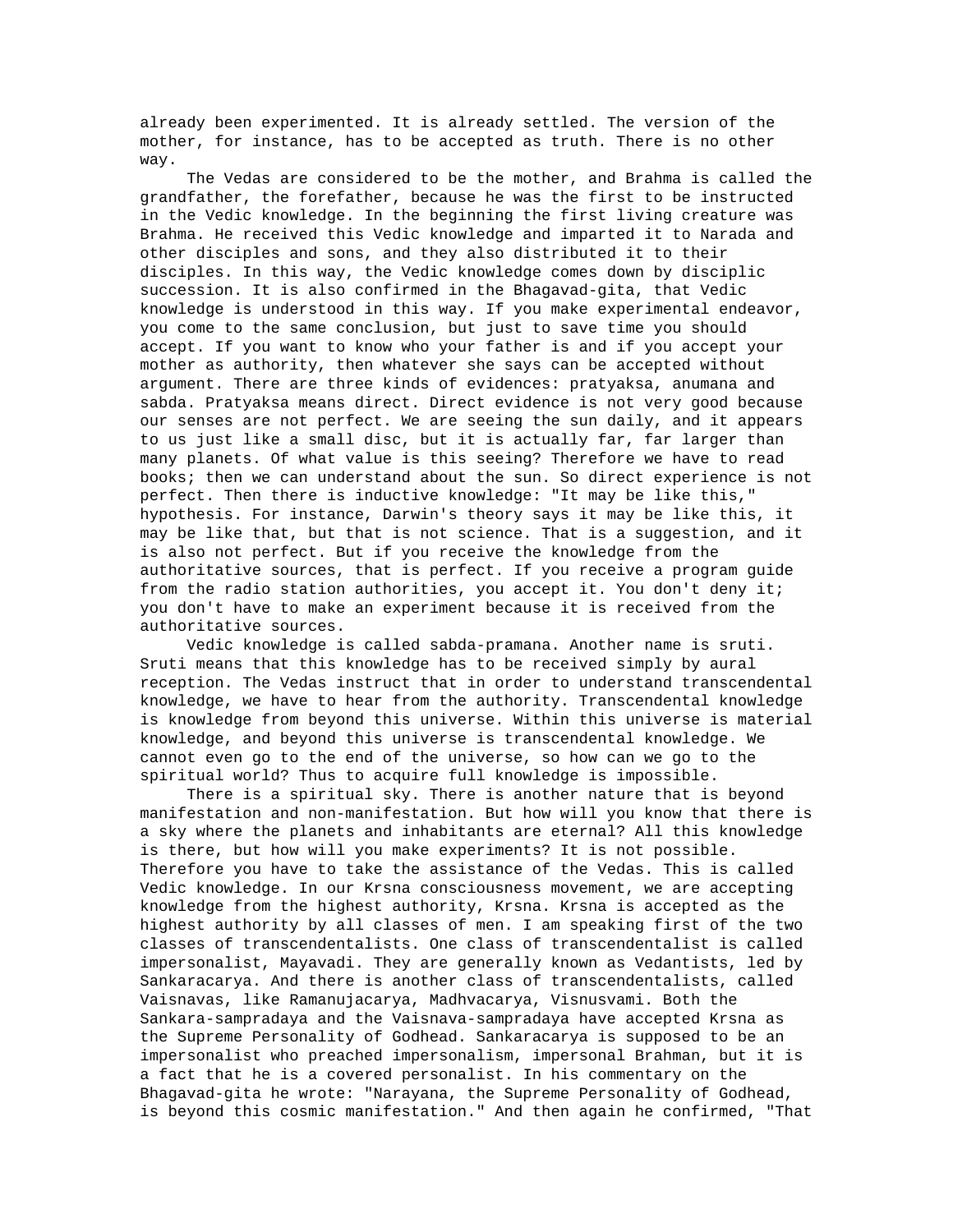Supreme Personality of Godhead, Narayana, is Krsna. He has come as the son of Devaki and Vasudeva." He particularly mentioned the names of His father and mother. So Krsna is accepted as the Supreme Personality of Godhead by all transcendentalists. There is no doubt about it. Our source of knowledge in Krsna consciousness is directly from Krsna, Bhagavad-gita. We have published Bhagavad-gita As It Is because we accept Krsna as He is speaking without any interpretation. That is Vedic knowledge. Since the Vedic knowledge is pure, we accept it. Whatever Krsna says, we accept. This is Krsna consciousness. That saves much time. If you accept the right authority or the source of knowledge, then you save much time. For example, there are two systems of knowledge in the material world, inductive and deductive. From deductive, you accept that man is mortal. Your father says man is mortal, your sister says man is mortal, everyone says man is mortal--but you do not experiment. You accept it as fact that man is mortal. If you want to research to find out whether man is mortal, you have to study each and every man, and you may come to think that there may be some man who is not dying, but you have not seen him yet. So in this way your researching will never be finished. This process is called in Sanskrit, aroha, the ascending process. If you want to attain knowledge by any personal endeavor, by exercising your imperfect senses, you will never come to the right conclusions. That is not possible.

 There is a statement in Brahma-samhita: Just ride on the airplane which runs at the speed of mind. Our material airplanes can run 2,000 miles per hour, but what is the speed of mind? You are sitting at home, you immediately think of India, say 10,000 miles away, and at once it is in your home. Your mind has gone there. The mind-speed is so swift. Therefore it is stated, "If you travel at this speed for millions of years, you'll find that the spiritual sky is unlimited." It is not possible even to approach it. Therefore, the Vedic injunction is that one must approach--the word "compulsory" is used--a bona fide spiritual master, a guru. And what is the qualification of a spiritual master? He has rightly heard the Vedic message from the right source. Otherwise he is not bona fide. He must practically be firmly established in Brahman. These are the two qualities. This Krsna consciousness movement is completely authorized from Vedic principles. In the Bhagavad-gita Krsna says, "The actual aim of Vedic research is to find out Krsna." In the Brahma-samhita it is also stated, "Krsna, Govinda, has innumerable forms, but they are all one." They are not like our forms, which are fallible. His form is infallible. My form has a beginning, but His form has no beginning. It is ananta. And His form--so many multiforms--has no end. My form is sitting here and not in my apartment. You are sitting there and not in your apartment. But Krsna can be anywhere at one time. He can sit down in Goloka Vrndavana, and at the same time He is everywhere, all-pervading. He is original, the oldest, but whenever you look at a picture of Krsna you'll find a young boy fifteen or twenty years old. You will never find an old man. You have seen pictures of Krsna as a charioteer from the Bhagavad-gita. At that time He was not less than one hundred years old. He had great-grandchildren, but He looked just like a boy. Krsna, God, never becomes old. That is His supreme power. And if you want to search out Krsna by studying the Vedic literature, then you will be baffled. It may be possible, but it is very difficult. But you can very easily learn about Him from His devotee. His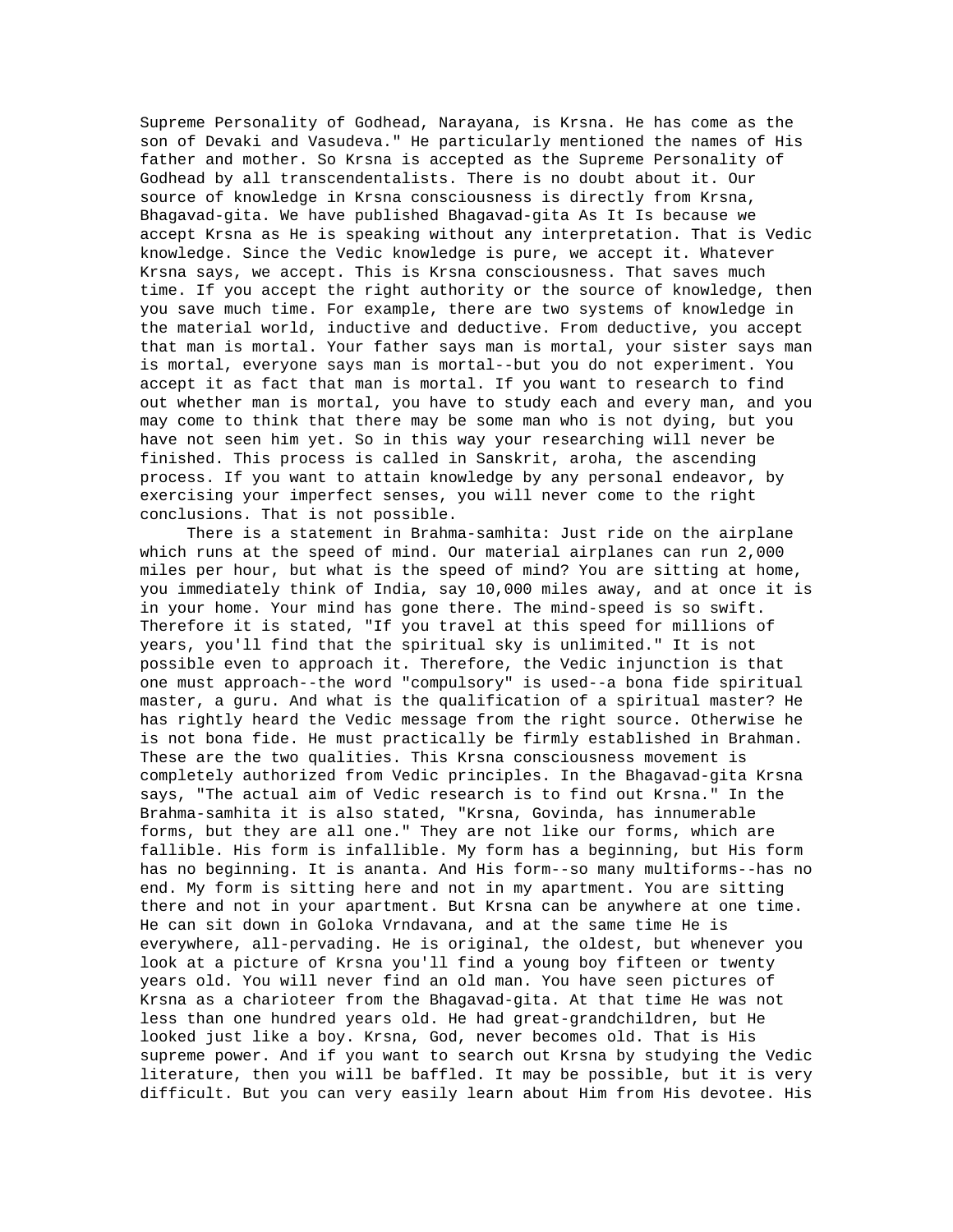devotee can deliver Him to you: "Here He is, take Him." That is the potency of Krsna's devotees.

 Originally there was only one Veda, and there was no necessity of reading it. People were so intelligent and had such sharp memories that by once hearing from the lips of the spiritual master they would understand. They would immediately grasp the whole purport. But 5,000 years ago Vyasadeva put the Vedas in writing for the people in this age, Kali-yuga. He knew that eventually the people would be short-lived, their memories would be very poor and their intelligence would not be very sharp. "Therefore, let me teach this Vedic knowledge in writing." He divided the Vedas into four: Rg, Sama, Atharva, and Yajur. Then he gave the charge of these Vedas to his different disciples. He then thought of the less intelligent class of men, stri, sudra and dvijabandhu. He considered the woman class and sudra class (worker class) and dvija-bandhu. Dvija-bandhu refers to those who are born in a high family but who are not properly qualified. A man born in the family of a brahmana, who is not qualified as a brahmana, is called dvija-bandhu. For these persons, he compiled Mahabharata, called the history of India, and the eighteen Puranas. These are all Vedic literatures: the Puranas, the Mahabharata, the four Vedas, and the Upanisads. The Upanisads are part of the Vedas. Then Vyasadeva summarized all Vedic knowledge for scholars and philosophers in what is called the Vedanta-sutra. This is the last word of the Vedas. Vyasadeva personally wrote Vedanta-sutra under the instructions of Narada, his guru-maharaja, spiritual master, but still he was not satisfied. That is a long story, described in the Srimad-Bhagavatam. Vedavyasa was not very satisfied even after compiling many Puranas, Upanisads, and even after Vedanta-sutra. Then his spiritual master, Narada, instructed him, "You explain Vedanta." Vedanta means ultimate knowledge, and the ultimate knowledge is Krsna. Krsna says that throughout all the Vedas one has to understand Krsna. Vedantakrd veda-vid eva caham. Krsna says, "I am the compiler of Vedanta, and I am the knower of the Vedas." Therefore the ultimate objective is Krsna. That is explained in all the Vaisnava commentaries on Vedanta philosophy. We Gaudiya Vaisnavas have our commentary on Vedanta philosophy, called Govinda-bhasya by Baladeva Vidyabhusana. Similarly, Ramanujacarya has a commentary, and Madhvacarya has one. The version of Sankaracarya is not the only commentary. There are many Vedanta commentaries, but because the Vaisnavas did not present the first Vedanta commentary, people are under the wrong impression that Sankaracarya's is the only Vedanta commentary. Besides that, Vyasadeva himself wrote the perfect Vedanta commentary, Srimad-Bhagavatam. Srimad-Bhagavatam also begins with the first words of the Vedanta-sutra: janmady asya yatah. And that janmady asya yatah is fully explained in the Srimad-Bhagavatam. The Vedanta-sutra simply hints at what is Brahman, the Absolute Truth: "The Absolute Truth is that from whom everything emanates." This is a summary, but it is explained in detail in Srimad-Bhagavatam. If everything is emanating from the Absolute Truth, then what is the nature of the Absolute Truth? That is explained in Srimad-Bhagavatam. The Absolute Truth must be consciousness. He is self-effulgent (svarat). We develop our consciousness and knowledge by receiving knowledge from others, but for Him it is said that He is selfeffulgent. The whole summary of Vedic knowledge is the Vedanta-sutra, and the Vedanta-sutra is explained by the writer himself in the Srimad-Bhagavatam. We finally request those who are actually after Vedic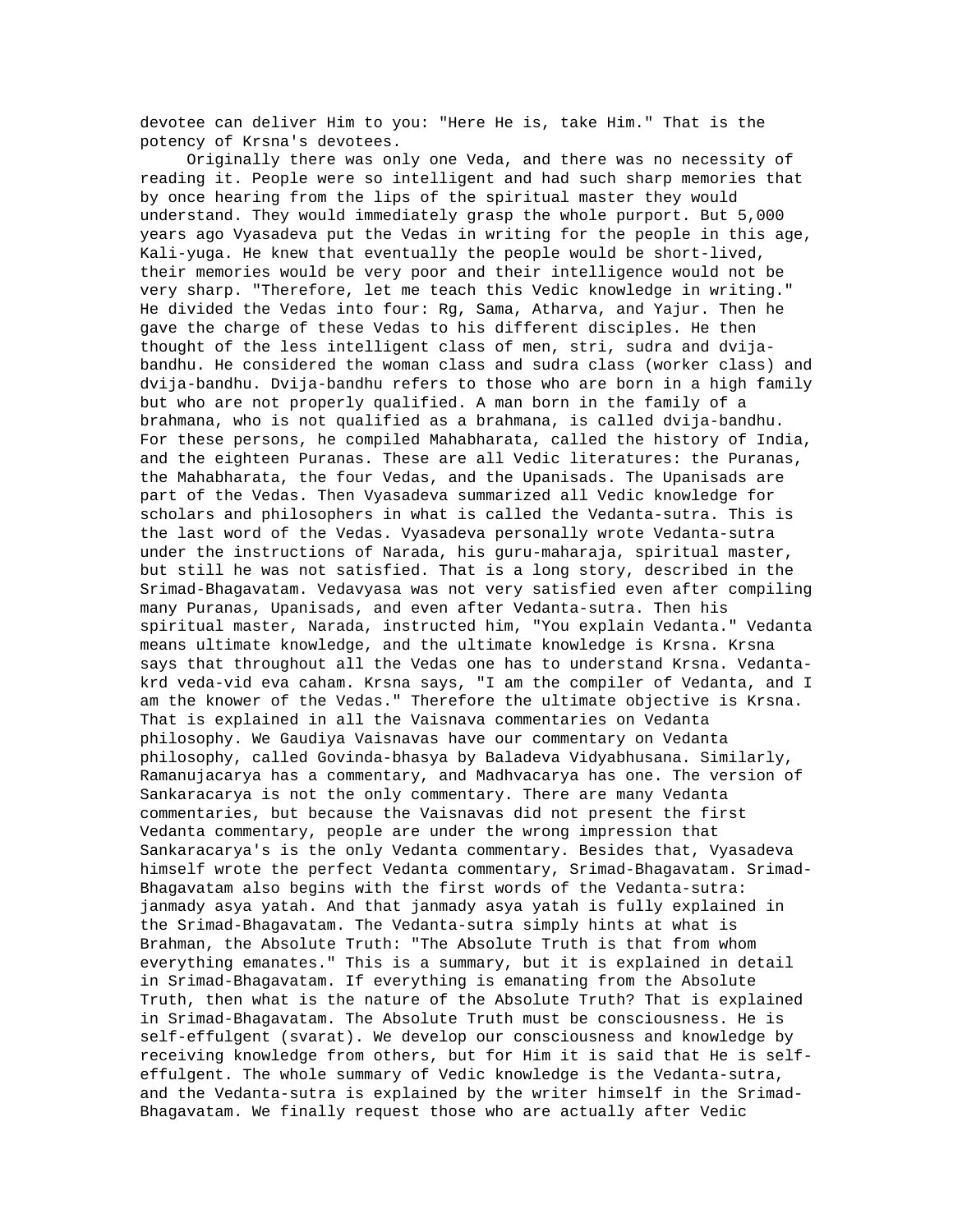knowledge to try to understand the explanation of all Vedic knowledge from Srimad-Bhagavatam and the Bhagavad-gita.

## Invocation

# om purnam adah purnam idam purnat purnam udacyate purnasya purnam adaya purnam evavasisyate

om--the complete whole; purnam--perfectly complete; adah--that; purnam- perfectly complete; idam--this phenomenal world; purnat--from the allperfect; purnam--complete unit; udacyate--is produced; purnasya--of the complete whole; purnam--completely, all; adaya--having been taken away; purnam--the complete balance; eva--even; avasisyate--is remaining.

## TRANSLATION

 The Personality of Godhead is perfect and complete, and because He is completely perfect, all emanations from Him, such as this phenomenal world, are perfectly equipped as complete wholes. Whatever is produced of the complete whole is also complete in itself. Because He is the complete whole, even though so many complete units emanate from Him, He remains the complete balance.

### PURPORT

 The complete whole, or the Supreme Absolute Truth, is the complete Personality of Godhead. Realization of impersonal Brahman or of Paramatma, the Supersoul, is incomplete realization of the Absolute Complete. The Supreme Personality of Godhead is sac-cid-ananda-vigraha, and impersonal Brahman realization is the realization of His sat feature, or His aspect of eternity, and Paramatma or Supersoul realization is the realization of His sat and cit features, His aspects of eternity and knowledge. Realization of the Personality of Godhead, however, is realization of all the transcendental features--sat, cit and ananda, bliss. When one realizes the Supreme Person, he realizes these aspects in complete form (vigraha). Thus the complete whole is not formless. If He were formless, or if He were any less than His creation in any way, He could not be complete. The complete whole must contain everything both within and beyond our experience, otherwise He cannot be complete.

 The complete whole, the Personality of Godhead, has immense potencies, all of which are as complete as He is. Thus this phenomenal or material world is also complete in itself. The twenty-four elements of which this material universe is a temporary manifestation are arranged to produce everything necessary for the maintenance and subsistence of this universe. No other unit in the universe need make an extraneous effort to try to maintain the universe. The universe functions on its own time scale, which is fixed by the energy of the complete whole, and when that time schedule is complete, this temporary manifestation will be annihilated by the complete arrangement of the complete.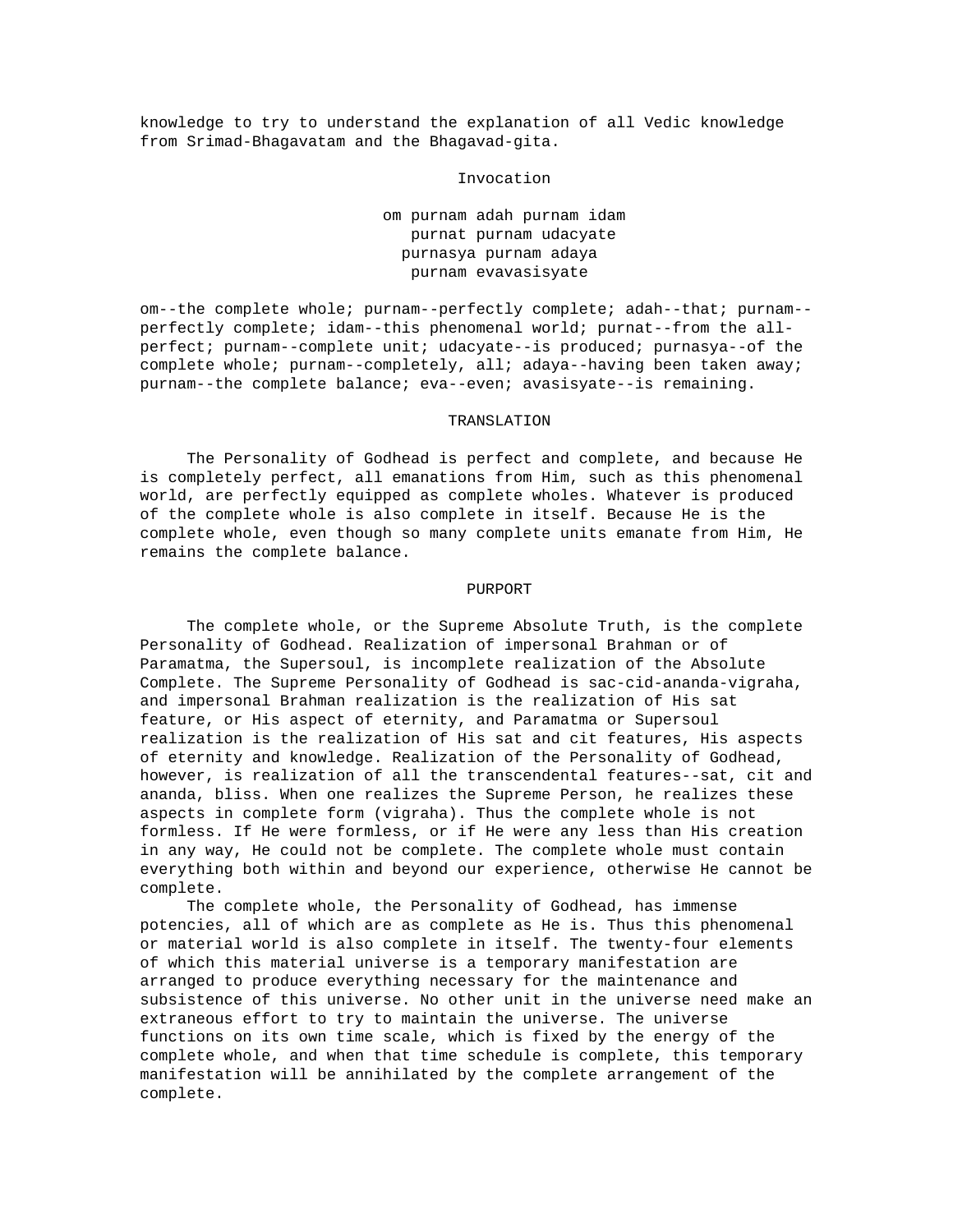All facilities are given to the complete units (namely the living beings) to enable them to realize the complete whole. All forms of incompletion are experienced due to incomplete knowledge of the complete whole. The human form of life is a complete manifestation of the consciousness of the living being, and it is obtained after evolving through death. If the living entity does not realize his completeness within the complete whole in this human life, which is blessed with full consciousness, he loses the chance to realize his completeness and is again put into the evolutionary cycle by the law of material nature.

 Because we do not know that there is complete arrangement in nature for our maintenance, we make efforts to utilize the resources of nature to create a so-called complete life of sense enjoyment. Because the living entity cannot enjoy the life of the senses without being dovetailed to the complete whole, the misleading life of sense enjoyment is considered illusion. The hand of a body is a complete unit only as long as it is attached to the complete body. When the hand is severed from the body, it may appear like a hand, but it actually has none of the potencies of a hand. Similarly, living beings are parts and parcels of the complete whole, and if they are severed from the complete whole, the illusory representation of completeness cannot fully satisfy them.

 The completeness of human life can only be realized when one engages in the service of the complete whole. All services in this world--whether social, political, communal, international or even interplanetary--will remain incomplete until they are dovetailed with the complete whole. When everything is dovetailed with the complete whole, the attached parts and parcels also become complete in themselves.

### TEXT 1

 isavasyam idam sarvam yat kinca jagatyam jagat tena tyaktena bhunjitha ma grdhah kasya svid dhanam

isa- by the Lord; avasyam--controlled; idam--this; sarvam--all; yat kinca--whatever; jagatyam--within the universe; jagat--all that is animate or inanimate; tena--by Him; tyaktena--set apart quota; bhunjithah--you should accept; ma--do not; grdhah--endeavor to gain; kasya svit--of anyone else; dhanam--the wealth.

## TRANSLATION

 Everything animate or inanimate that is within the universe is controlled and owned by the Lord. One should therefore accept only those things necessary for himself, which are set aside as his quota, and one should not accept other things, knowing well to whom they belong.

### PURPORT

 Vedic knowledge is infallible because it comes down through the perfect disciplic succession of spiritual masters beginning with the Lord Himself. The first word of Vedic knowledge was spoken by the Lord Himself, and it is being received from transcendental sources. The words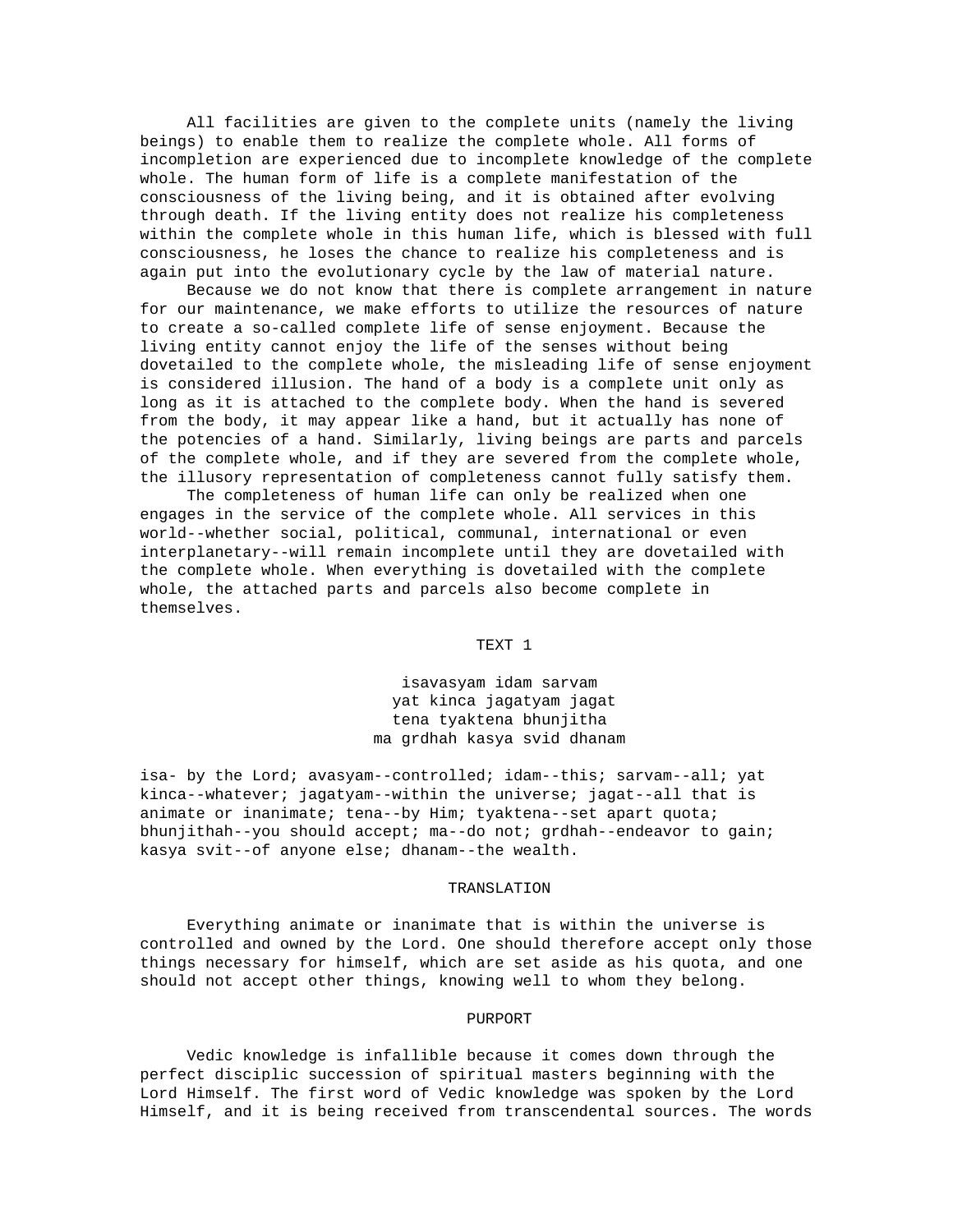spoken by the Lord are called apauruseya, which indicates that they are not delivered by any mundane person. A living being who lives in the mundane world has four defects: (1) He is certain to commit mistakes; (2) he is subject to illusion; (3) he has a propensity to cheat others, and (4) his senses are imperfect. Being conditioned by these four imperfections, one cannot deliver perfect information of all-pervading knowledge. The Vedas are not produced by such imperfect creatures. Vedic knowledge was originally imparted into the heart of Brahma, the first created living being, and Brahma in his turn disseminated this knowledge to his sons and disciples, who have handed down the process through history.

 Since the Lord is purnam, or all-perfect, there is no possibility of His being subjected to the laws of material nature; however, the living entities and inanimate objects are both controlled by the laws of nature and ultimately by the Lord's potency. This Isopanisad is part of the Yajur Veda, and consequently it contains information concerning the proprietorship of all things existing within the universe.

 This is confirmed in the Seventh Chapter of Bhagavad-gita where para and apara prakrti are discussed (Bg. 7.4-5). The elements of nature--earth, fire, water, air, ether, mind, intelligence and ego--all belong to the inferior or material energy of the Lord, whereas the living being, the organic energy, is the para prakrti (superior energy) of the Lord. Both of the prakrtis, or energies, are emanations from the Lord, and ultimately He is the controller of everything that exists. There is nothing in the universe that does not belong either to the para or the apara prakrti; therefore everything is the property of the Supreme Being.

 The Supreme Being, the Absolute Personality of Godhead, is a complete person, and He has complete and perfect intelligence to adjust everything by means of His different potencies. The Supreme Being is often compared to fire, and everything organic and inorganic is compared to the heat and light of that fire. Just as fire distributes energy in the form of heat and light, the Lord displays His energy in different ways. He thus remains the ultimate controller, sustainer and dictator of everything. He is the knower of everything and the benefactor of everyone. He is full of all inconceivable potencies: power, wealth, fame, beauty, knowledge and renunciation.

 One should therefore be intelligent enough to know that but for the Lord no one is a proprietor of anything. One should accept only those things which are set aside by the Lord as his quota. The cow, for instance, gives milk, but she does not drink that milk; she eats grass and grain, and her milk is designated as food for human beings. Such is the arrangement of the Lord, and we should be satisfied with those things which He has kindly set aside for us, and we should always consider to whom those things we possess actually belong.

 A house, for instance, is made of earth, wood, stone, iron, cement and so many other material things, and if we think in terms of Sri Isopanisad, we must know that we cannot produce any of these materials ourselves. We can simply bring them together and transform them into different shapes by our labor. A laborer cannot claim to be a proprietor of a thing just because he has worked hard to manufacture it.

 In modern society there is always a great quarrel between the laborers and the capitalists. This quarrel has taken an international shape, and the world is endangered. Men face one another in enmity and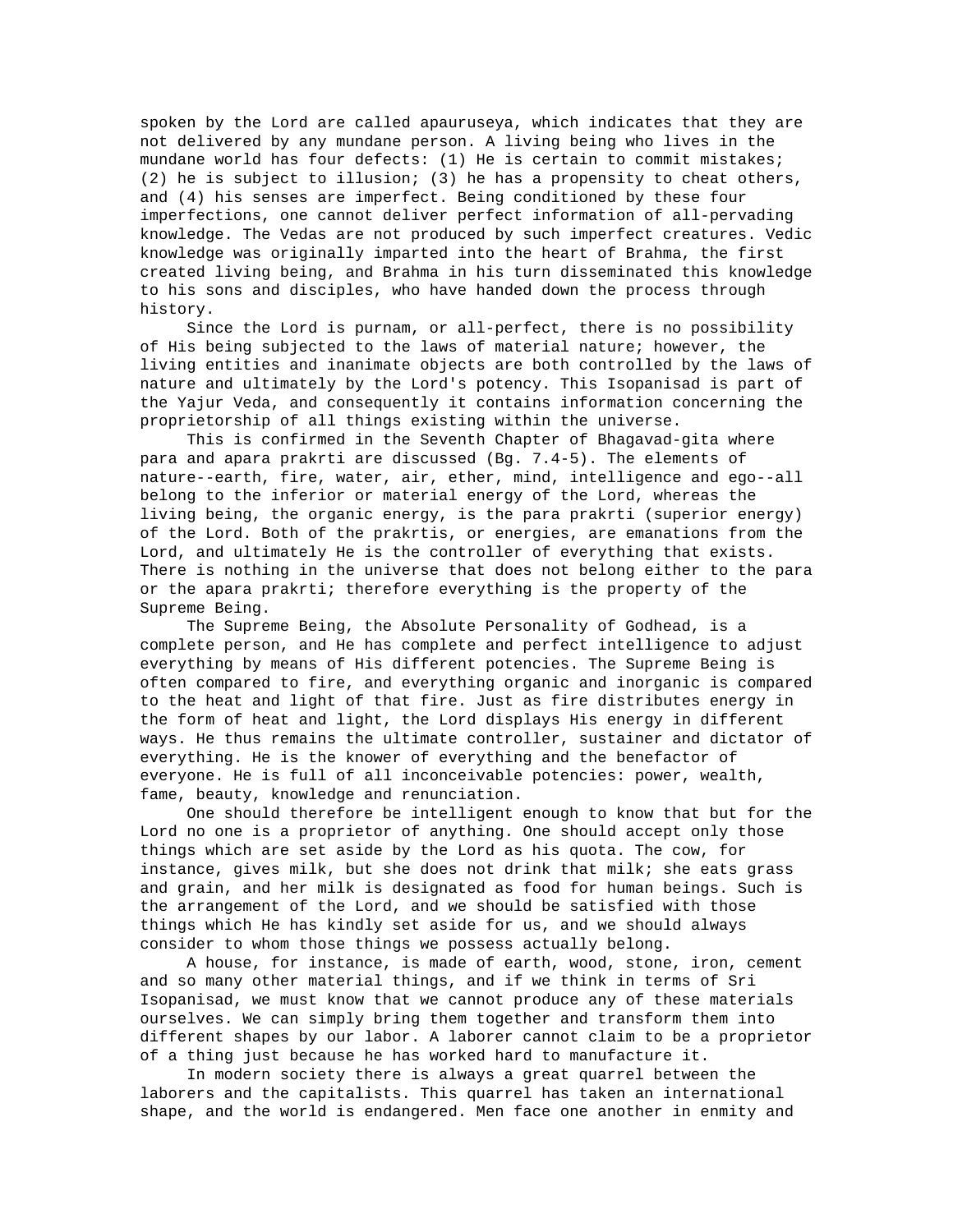snarl just like cats and dogs. Sri Isopanisad cannot give advice to the cats and dogs, but it can deliver the message of Godhead to man through the bona fide acaryas (holy teachers). The human race should take the Vedic wisdom of Isopanisad and not quarrel over material possessions. One must be satisfied by whatever privileges are given to him by the mercy of the Lord. There can be no peace if the communists or capitalists or any other party claims proprietorship over the resources of nature, which are entirely the property of the Lord. The capitalists cannot curb the communists simply by political maneuvering, nor can the communists defeat the capitalists simply by fighting for stolen bread. If they do not recognize the proprietorship of the Supreme personality of Godhead, all the property which they claim to be their own is stolen. Consequently they will be liable to punishment by the laws of nature. Nuclear bombs are in the hands of both communists and capitalists, and if both do not recognize the proprietorship of the Supreme Lord, it is certain that these bombs will ultimately ruin both parties. Thus in order to save themselves and bring peace to the world, both parties must follow the instructions of Sri Isopanisad.

 Human beings are not meant to quarrel like cats and dogs. They must be intelligent enough to realize the importance and aim of human life. The Vedic literatures are compiled for humanity and not for cats and dogs. Cats and dogs can kill other animals for food without incurring sin, but if a man kills an animal for the satisfaction of his uncontrolled taste buds, he is responsible for breaking the laws of nature. Consequently he must be punished.

 The standard of life for human beings cannot be applied to animals. The tiger does not eat rice, wheat or drink cow's milk because he has been given food in the shape of animal flesh. There are many animals and birds that are either vegetarian or carnivorous, but none of them transgress the laws of nature as these laws have been ordained by the will of God. Animals, birds, reptiles and other lower life forms strictly adhere to the laws of nature; therefore there is no question of sin for them, nor are the Vedic instructions meant for them. Human life alone is a life of responsibility.

 It is wrong to consider that simply by becoming a vegetarian one can avoid transgressing the laws of nature. Vegetables also have life. It is nature's law that one living being is meant to feed another. Thus one should not be proud of being a strict vegetarian; the point is to recognize the Supreme Lord. Animals do not have developed consciousness by which to recognize the Lord, but a human being is sufficiently intelligent to take lessons from Vedic literatures and thereby know how the laws of nature are working and derive profit out of such knowledge. If a man neglects the instructions of the Vedic literatures, his life becomes very risky. A human being is therefore required to recognize the authority of the Supreme Lord. He must be a devotee of the Lord, offer everything to the Lord's service and partake only of the remnants of food offered to the Lord. This will enable him to discharge his duty properly. In Bhagavad-gita the Lord directly states that He accepts vegetarian food from the hands of a pure devotee (Bg. 9.26). Therefore a human being should not only become a strict vegetarian but should also become a devotee of the Lord and offer the Lord all his food. Then only should one partake of prasada, or mercy of God. A devotee who can act in this consciousness can properly discharge the duty of human life. Those who do not offer their food to the Lord actually eat sin and subject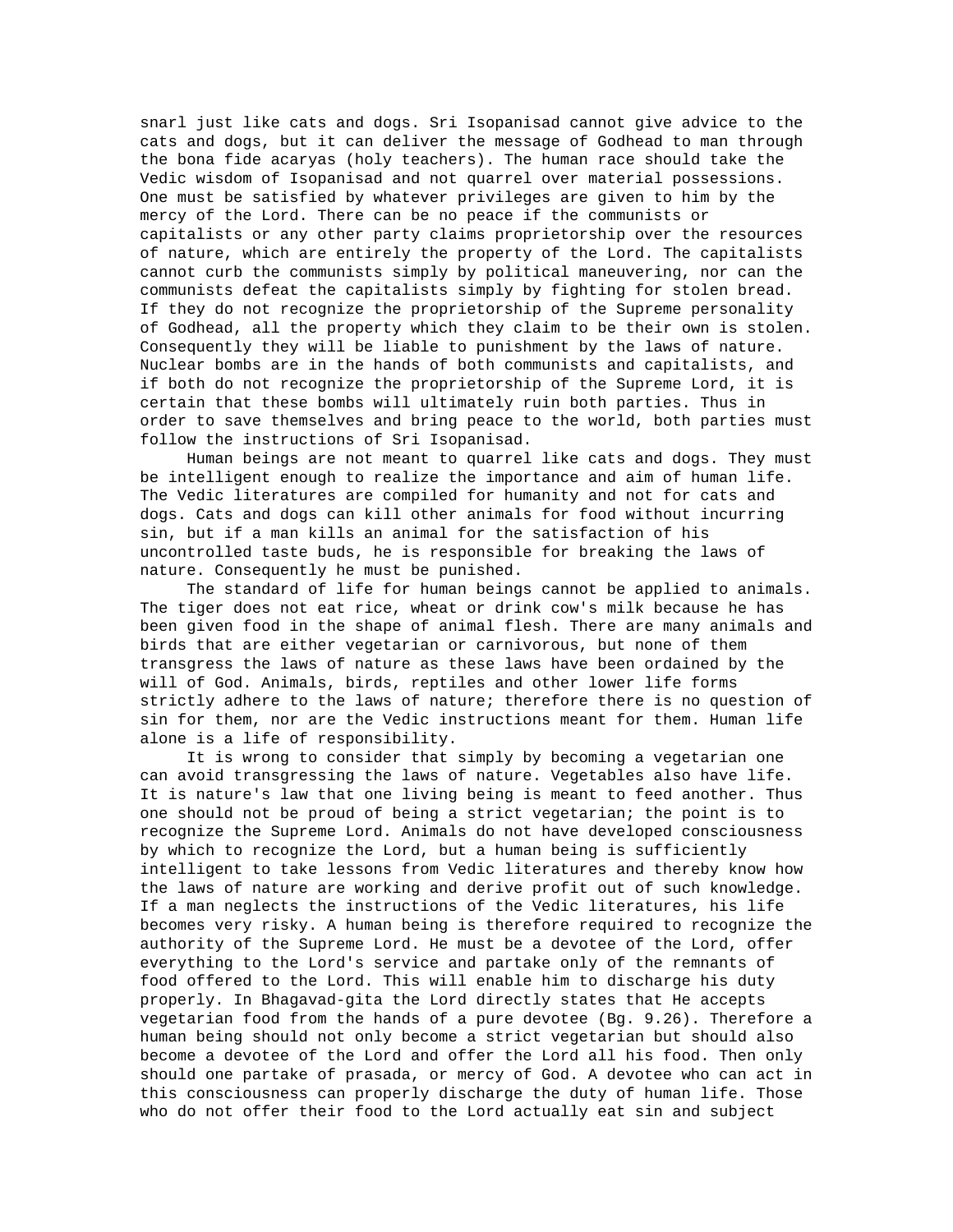themselves to various types of distress which are results of sin (Bg. 3.13).

 The root of sin is deliberate disobedience to the laws of nature through disregarding the proprietorship of the Lord. Disobedience to the laws of nature or the order of the Lord brings ruin to a human being. If one is sober, knows the laws of nature and is not influenced by unnecessary attachment or aversion, he is sure to be recognized by the Lord, and he is sure to become eligible to go back to Godhead, back to the eternal home.

### TEXT 2

 kurvann eveha karmani jijivisec chatam samah evam tvayi nanyatheto 'sti na karma lipyate nare

kurvan--doing continuously; eva--thus; iha--during this span of life; karmani--work; jijiviset--one should desire to live; satam--one hundred; samah--years; evam--so living; tvayi--unto you; na--no; anyatha- alternative; itah--from this path; asti--there is; na--not; karma--work; lipyate--can be bound; nare--unto a man.

## TRANSLATION

 One may aspire to live for hundreds of years if he continuously goes on working in that way, for that sort of work will not bind him to the law of karma. There is no alternative to this way for man.

#### PURPORT

 No one wants to die, and everyone wants to live as long as he can drag on. This tendency is not only visible individually but also collectively in the community, society and nation. There is a hard struggle for life by all kinds of living entities, and the Vedas say that this is quite natural. The living being is eternal by nature, but due to his bondage in material existence he has to change his body over and over. This process is called the transmigration of the soul, and this transmigration is due to karma-bandhana, or bondage to one's work. The living entity has to work for his livelihood because that is the law of material nature, and if he does not act according to his prescribed duties, he transgresses the law of nature and binds himself more and more to the cycle of birth and death.

 Other life forms are also subject to the cycle of birth and death, but when the living entity attains a human life, he gets a chance to get free from the law of karma. Karma, akarma and vikarma are very clearly described in Bhagavad-gita. Actions which are performed in terms of one's prescribed duties, as mentioned in the revealed scriptures, are called karma. Actions which free one from the cycle of birth and death are called akarma. And actions which are performed by the misuse of one's freedom and which direct one to the lower life forms are called vikarma. Of these three types of action, that which frees one from the bondage to karma is preferred by intelligent men. Ordinary men wish to perform good works in order to be recognized and achieve some higher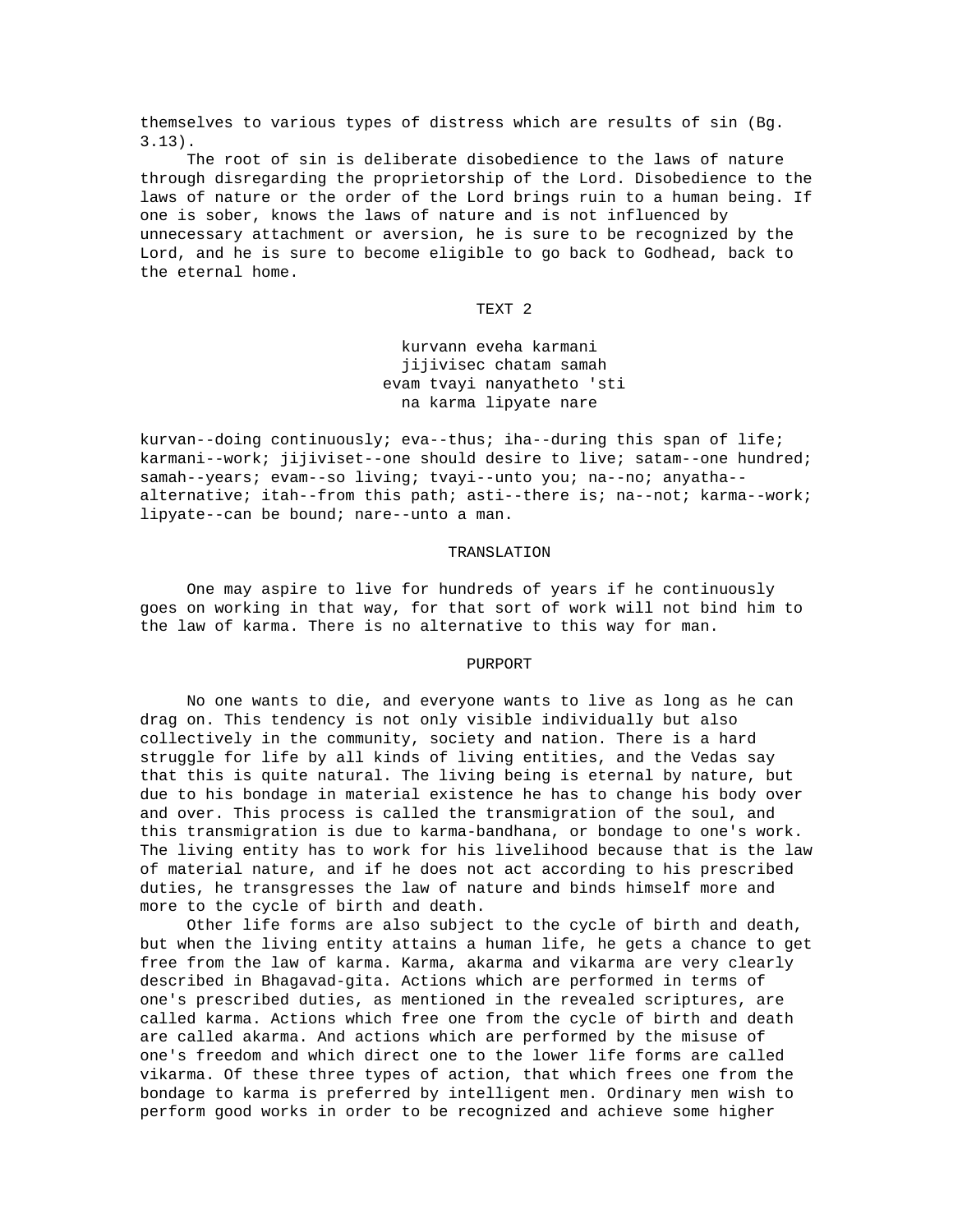status of life in this world or in heaven, but more advanced men want to be free altogether from the actions and reactions of work. Intelligent men well know that both good and bad works equally bind one to the material miseries. Consequently they seek that work which will free them from the reactions of both good and bad work.

 The instructions of Sri Isopanisad are more elaborately explained in Bhagavad-gita, sometimes called Gitopanisad, the cream of all the Upanisads. In Bhagavad-gita the Personality of Godhead says that one cannot attain the state of naiskarma or akarma without executing the prescribed duties mentioned in Vedic literatures (Bg. 3.9-16). The Vedas can regulate the working energy of a human being in such a way that one can gradually realize the authority of the Supreme Being. When one realizes the authority of the Personality of Godhead, it is to be understood that he has attained the stage of positive knowledge. On this purified stage the modes of nature--namely goodness, passion and ignorance--cannot act, and one is enabled to work on the basis of naiskarma. Such work does not bind one to the cycle of birth and death.

 Factually no one has to do anything more than render devotional service to the Lord. However, in the lower stages of life one cannot immediately adopt the activities of devotional service, nor can one completely stop fruitive work. A conditioned soul is accustomed to working for sense gratification, for his own selfish interest, immediate or extended. An ordinary man works for his own sense enjoyment, and when this principle of sense enjoyment is extended to include his society, nation or humanity in general, it assumes various attractive names such as altruism, socialism, communism, nationalism, humanitarianism, etc. These "isms" are certainly very attractive forms of karma-bandhana (work which binds), but the Vedic instruction of Isopanisad is that if one actually wants to live for any of the above "isms," he should make them God-centered. There is no harm in becoming a family man, or an altruist, socialist, communist, nationalist, or humanitarian provided that one executes his activities in relation with isavasya, the God-centered conception.

 Bhagavad-gita states (Bg. 2.40) that God-centered activities are so valuable that just a few of them can save a person from the greatest danger. The greatest danger of life is the danger of gliding down again into the evolutionary cycle of birth and death. If some way or another a man misses the spiritual opportunity afforded by his human form of life and falls down again into the evolutionary cycle, he must be considered most unfortunate. Due to his defective senses, a foolish man cannot see that this is happening. Consequently Sri Isopanisad advises us to exert our energy in the spirit of isavasya. Being so engaged in that spirit, we may wish to live for many, many years; otherwise a long life in itself has no value. A tree lives for hundreds and perhaps thousands of years, but there is no point in living a long time like trees, or breathing like bellows, or begetting children like hogs and dogs, or eating like a camel. A humble God-centered life is more valuable than a colossal hoax of a life dedicated to godless altruism or socialism.

 When altruistic activities are executed in the spirit of Sri Isopanisad, they become a form of karma-yoga. Such activities are recommended in Bhagavad-gita (Bg. 18.5-9), for they guarantee their executor protection from the dangers of sliding down into the evolutionary process of birth and death. Even though such God-centered activities may be half-finished, they are still good for the executor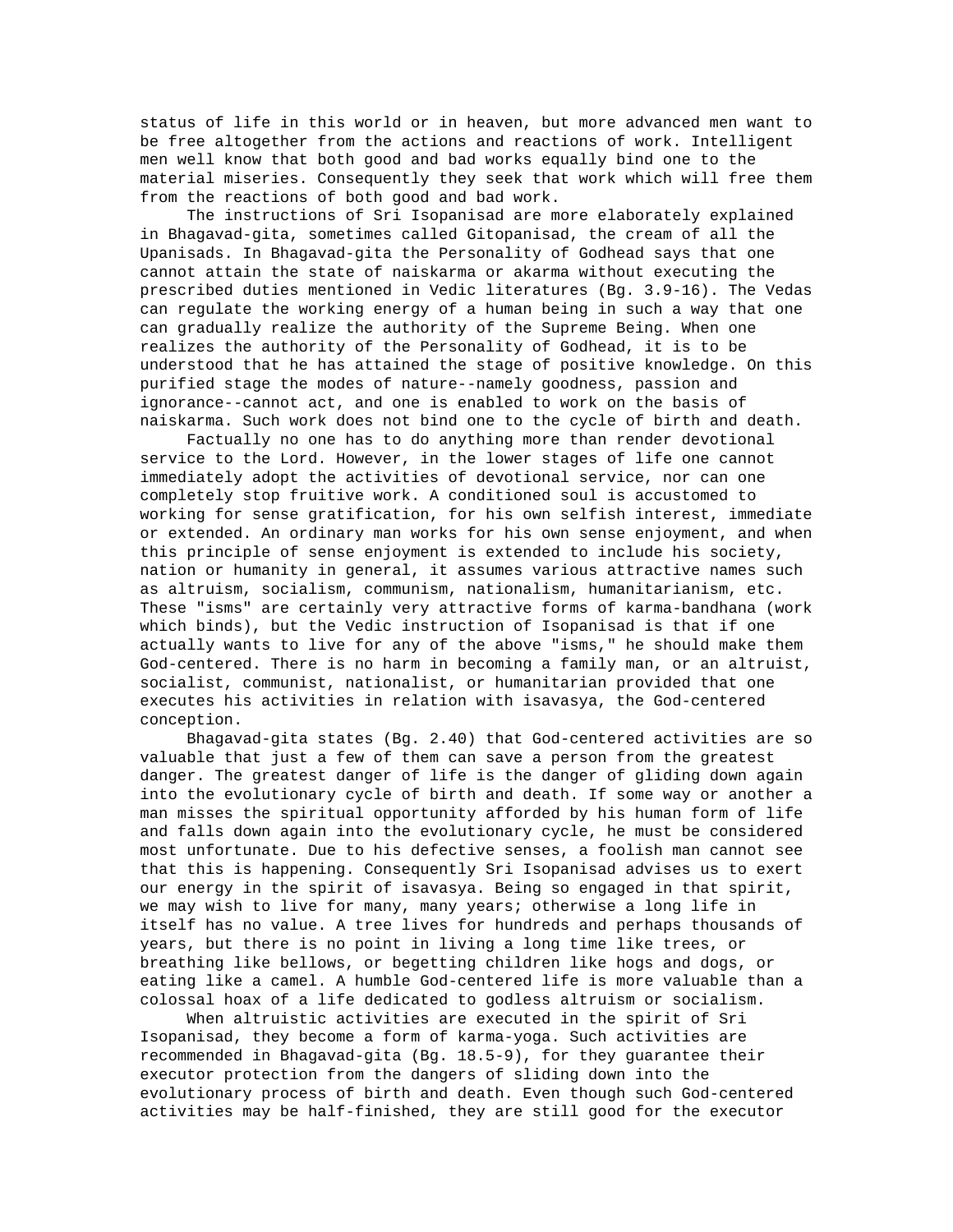because they will guarantee him a human form in his next birth. In this way one can have another chance to improve his position on the path of liberation.

## TEXT 3

# asurya nama te loka andhena tamasavrtah tams te pretyabhigacchanti ye ke catma-hano janah

asuryah--meant for the asuras; nama--famous by the name; te--those; lokah--planets; andhena--by ignorance; tamasa--by darkness; avrtah- covered; tan--those planets; te--they; pretya--after death; abhigacchanti--enter into; ye--anyone; ke--everyone; ca--and; atmahanah--the killers of the soul; janah--persons.

#### TRANSLATION

 The killer of the soul, whoever he may be, must enter into the planets known as the worlds of the faithless, full of darkness and ignorance.

### PURPORT

 A human life is distinguished from animal life due to its heavy responsibilities. Those who are cognizant of these responsibilities and who work in that spirit are called suras (godly persons), and those who are neglectful of these responsibilities or who have no information of them are called asuras (demons). These two types of human beings are found all over the universe. In the Rg Veda it is stated that the suras always aim at the lotus feet of the Supreme Lord Visnu and act accordingly. Their ways are as illuminated as the path of the sun.

 Intelligent human beings must always remember that this particular bodily form is obtained after an evolution of many millions of years and after long transmigration. This material world is sometimes compared to an ocean, and this human body is compared with a solid boat designed especially to cross this ocean. The Vedic scriptures and the acaryas, or saintly teachers, are compared to expert boatmen, and the facilities of the human body are compared to favorable breezes which help the boat ply smoothly to its desired destination. If, with all these facilities, a person does not fully utilize his life for self-realization, he must be considered atma-ha, a killer of the soul. Sri Isopanisad gives warning in clear terms that the killer of the soul is destined to enter into the darkest region of ignorance to suffer perpetually.

 There are swine, dogs, camels, asses, etc., whose economic necessities are just as important as ours, but the economic problems of these animals are only solved under nasty and unpleasant conditions. The human being is given all facilities for a comfortable life by the laws of nature because the human form of life is more important and valuable than animal life. Why does man have a better life than the swine and other animals? Why is he a highly placed servant given all facilities rather than an ordinary clerk? The answer is that a highly placed officer has to discharge duties of a higher nature; a human being has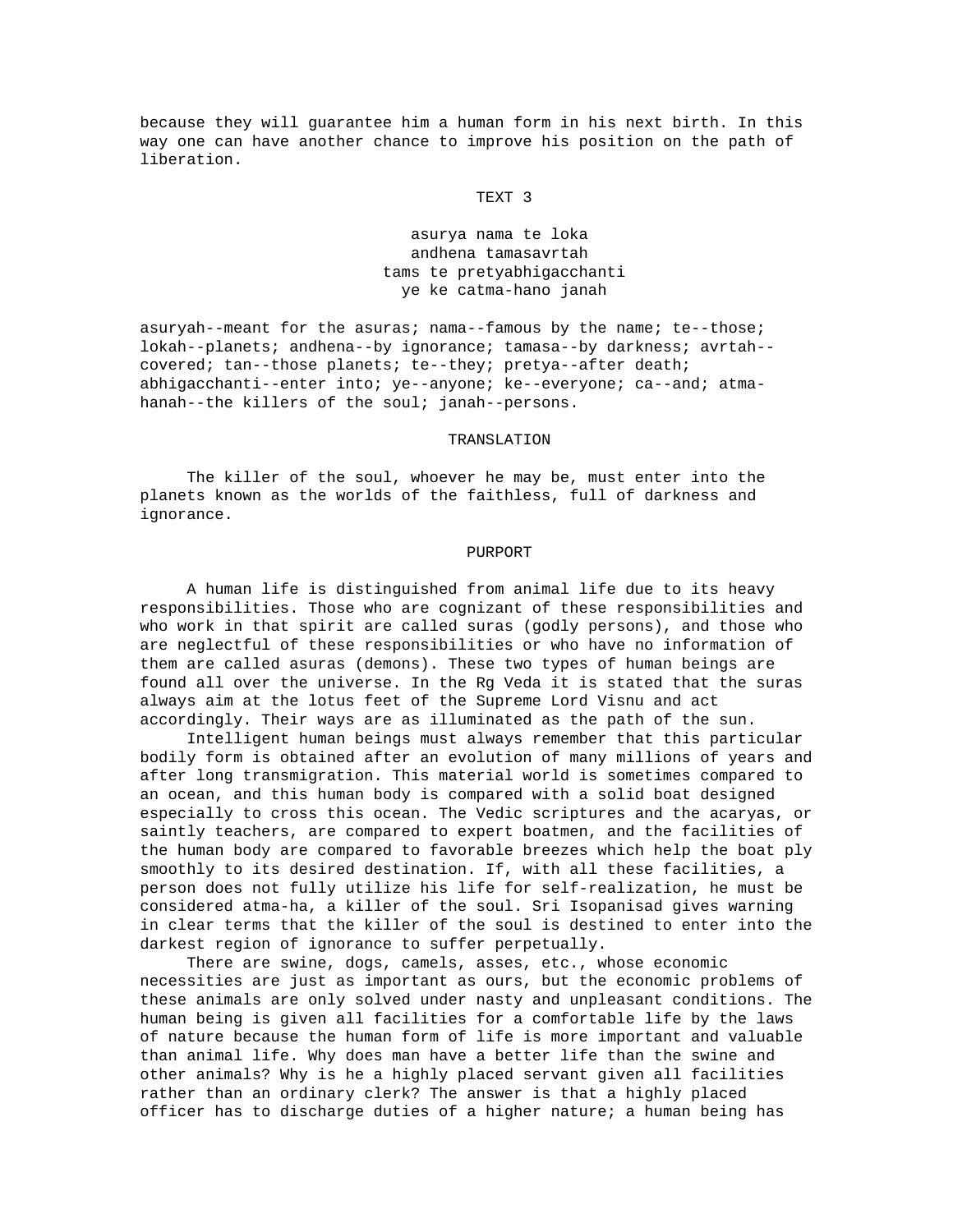higher duties to perform than animals who are always engaged in simply feeding their hungry stomachs. Yet modern soul-killing civilization has only increased the problems of a hungry stomach. When we approach a polished animal in the form of modern civilized man and ask him what his business is, he will say that he simply wants to work to satisfy his stomach and that there is no need for self-realization. The laws of nature are so cruel, however, that despite his eagerness to work hard for his stomach, he is always threatened by the question of unemployment.

 We are given this human form of life not to work hard like asses and swine, but to attain the highest perfection of life. If we do not care for self-realization, the laws of nature force us to work very hard, even though we may not want to do so. Human beings in this age have been forced to work hard like the asses and bulls that pull carts. Some of the regions where the asuras are sent to work are revealed in this verse of Sri Isopanisad. If a man fails to discharge his duties as a human being, he is forced to transmigrate to the asurya planets and take birth in degraded species of life to work hard in ignorance and darkness.

 In Bhagavad-gita it is stated (Bg. 6.41-43) that a man who enters upon the path of self-realization but does not complete the process, despite having sincerely tried for it, is given a chance to appear in a family of suci or srimat. The word suci indicates a spiritually advanced brahmana, and srimat indicates a vaisya, a member of the mercantile community. This indicates that the person who fails to realize his relation with God is given a better chance to cultivate self-realization due to his sincere efforts in his previous lives. If even a fallen candidate is given a chance to take birth in a respectable and noble family, one can hardly imagine the status of one who has achieved success. By simply attempting to realize God, one is guaranteed of birth in a wealthy or aristocratic family. However, one who does not even make an attempt, who wants to be covered by illusion, who is too materialistic and attached to material enjoyment, must enter into the darkest regions of hell, as confirmed in all Vedic literatures. Such materialistic asuras sometimes make a show of religion, but their ultimate aim is material prosperity. Bhagavad-gita rebukes such men (Bg. 16.17-18), for they are considered great only on the strength of deception and are empowered by the votes of the ignorant and by their own material wealth. Such asuras, devoid of self-realization and knowledge of isavasya, the Lord, are certain to enter into the darkest regions.

 The conclusion is that as human beings we are not meant for simply solving economic problems on a tottering platform but for solving all the problems of the material life into which we have been placed by the laws of nature.

#### TEXT 4

 anejad ekam manaso javiyo nainad deva apnuvan purvam arsat tad dhavato 'nyan atyeti tisthat tasminn apo matarisva dadhati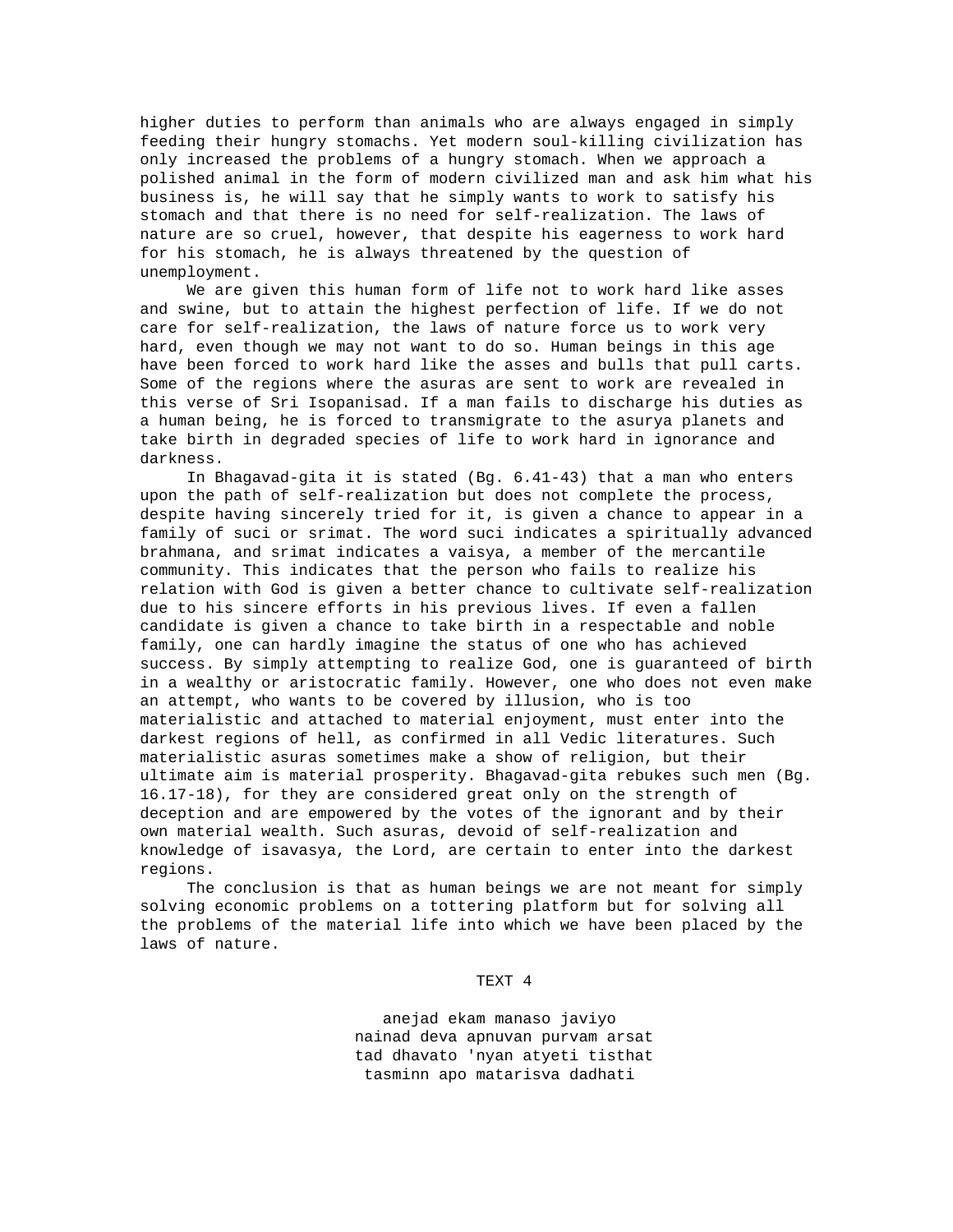anejat--fixed; ekam--one; manasah--than the mind; javiyah--more swift; na--not; enat--this Supreme Lord; devah--the demigods like Indra, etc.; apnuvan--can approach; purvam--in front; arsat--moving quickly; tat--He; dhavatah--those who are running; anyan--others; atyeti--surpasses; tisthat--remaining in one place; tasmin--in Him; apah--rain; matarisva- the gods who control the wind and rain; dadhati--supply.

### TRANSLATION

 Although fixed in His abode, the Personality of Godhead is swifter than the mind and can overcome all others running. The powerful demigods cannot approach Him. Although in one place, He controls those who supply the air and rain. He surpasses all in excellence.

#### PURPORT

 The Supreme Lord, who is the Absolute personality of Godhead, cannot be known by mental speculation even by the greatest philosopher. He can be known only by His devotees through His mercy. In Brahmasamhita it is stated that even if a nondevotee philosopher travels at the speed of mind for hundreds of years, he will still find the Absolute Truth far, far away from him. As described in the Isopanisad, the Absolute Personality of Godhead has His transcendental abode, known as Krsnaloka, where He remains and engages in His pastimes. Yet by His inconceivable potencies He can simultaneously reach every part of His creative energy. In the Visnu Purana, His potencies are compared with the heat and light which emanate from fire. Although situated in one place, a fire can distribute its light and heat all over; similarly, the Absolute personality of Godhead, although fixed in His transcendental abode, can diffuse His different energies everywhere.

 Although His energies are innumerable, they can be divided into three principal categories: the internal potency, the marginal potency and the external potency. There are hundreds and millions of subheadings to each of these categories. The dominating demigods who are empowered to control and administer natural phenomena such as air, light, rain, etc., are all classified within the marginal potency of the Absolute person. Living beings, including humans, are also products of the Lord's marginal potency. The material world is the creation of the Lord's external potency, and the spiritual sky or kingdom of God is the manifestation of His internal potency.

 Thus the different energies of the Lord are present everywhere through His different potencies. Although there is no difference between the Lord and His energies, one should not wrongly consider that the Supreme Lord is distributed everywhere impersonally or that He loses His personal existence. Men are accustomed to reach conclusions according to their capacity to understand, but the Supreme Lord is not subject to our limited capacity for understanding. It is for this reason that the Upanisads warn us that no one can approach the Lord by his own limited potency.

 In Bhagavad-gita the Lord says (Bg. 10.2) that not even the great rsis and suras can know Him. And what to speak of the asuras, who are not even qualified to understand the ways of the Lord? This fourth mantra very clearly suggests that the Absolute Truth is ultimately the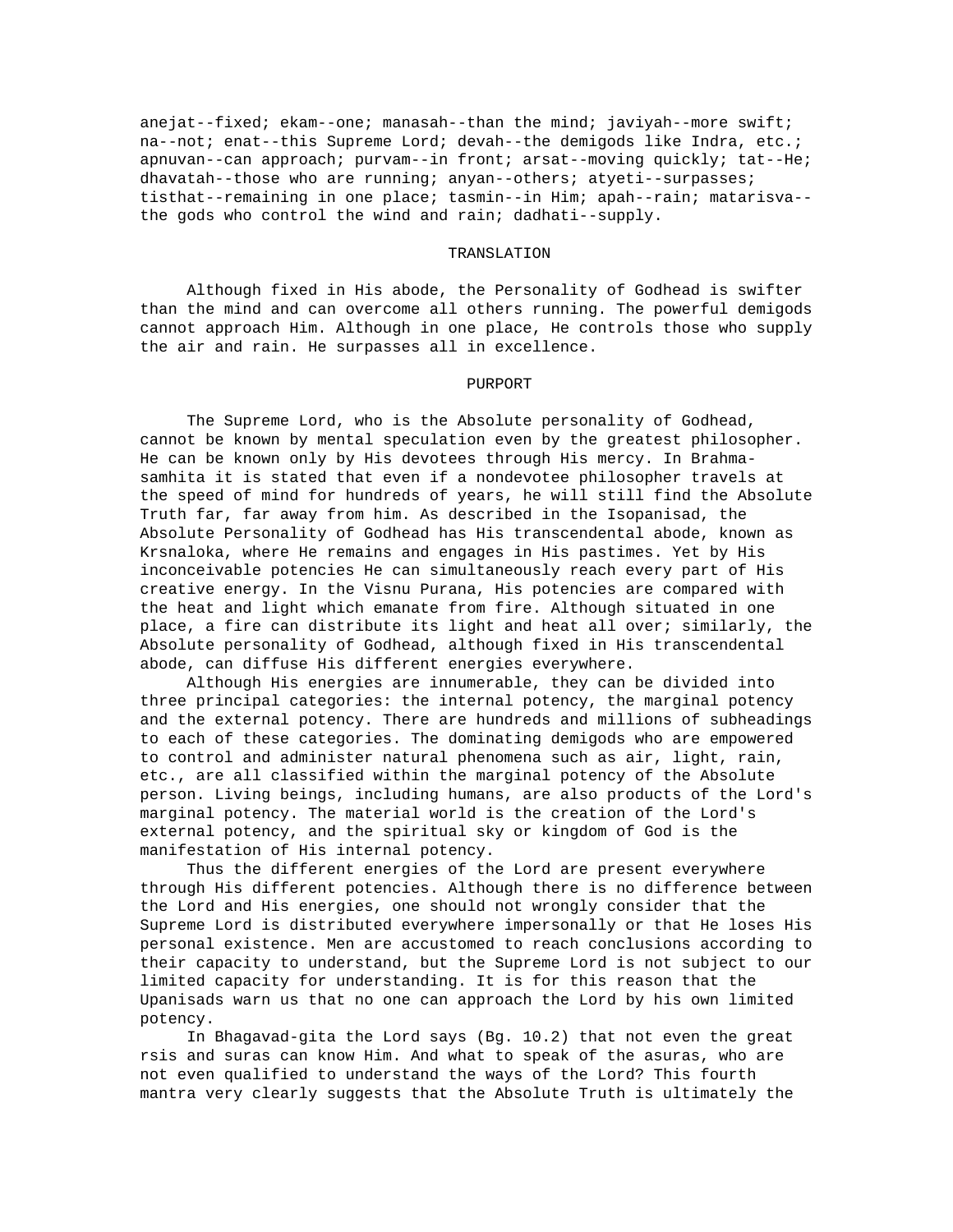Absolute person; otherwise there would have been no need to mention so much variegatedness in support of His personal features.

 Although they have all the symptoms of the Lord Himself, the individual parts and parcels of the Lord's potencies have limited spheres of activity and are therefore all limited. The parts and parcels are never equal to the whole; therefore they cannot appreciate the Lord's full potency. Under the influence of material nature, foolish and ignorant living beings who are but parts and parcels of the Lord try to conjecture about the Lord's transcendental position. Sri Isopanisad warns of the futility in trying to establish the identity of the Lord through mental speculation One should try to learn of transcendence from a superior source like the Vedas, which already contain knowledge of transcendence.

 Every part of the complete whole is endowed with some particular energy to act. When that part forgets his particular activities, he is considered to be in maya, illusion. Thus from the very beginning Sri Isopanisad warns us to be very careful to play the part designated for us by the Lord. This does not mean that the individual soul has no initiative of his own. Because he is part and parcel of the Lord, he must partake of the initiative of the Lord as well. When one properly utilizes his initiative or active nature with intelligence, understanding that everything is the Lord's potency, he can revive his original consciousness, which was lost due to association with maya, the external energy.

 All power is obtained from the Lord; therefore each particular power must be utilized to execute the will of the Lord and not otherwise. The Lord can be known by one who has adopted a submissive attitude. perfect knowledge means knowing the Lord in all His features, knowing His potencies and knowing how these potencies work by His will. These matters are exclusively described by the Lord in Bhagavad-gita, which is the essence of all the Upanisads.

TEXT 5

 tad ejati tan naijati tad dure tad v antike tad antar asya sarvasya tad u sarvasyasya bahyatah

tat--this Supreme Lord; ejati--walks; tat--He; na--not; ejati--walks; tat--He; dure--far away; tat--He; u--also; antike--very near; tat--He; antah--within; asya--of this; sarvasya--of all; tat--He; u--also; sarvasya--of all; asya--of this; bahyatah--external to.

#### TRANSLATION

 The Supreme Lord walks and does not walk. He is far away, but He is very near as well. He is within everything, and yet He is outside of everything.

#### PURPORT

 Here is an explanation of the Supreme Lord's transcendental activities as executed by His inconceivable potencies. Contradictions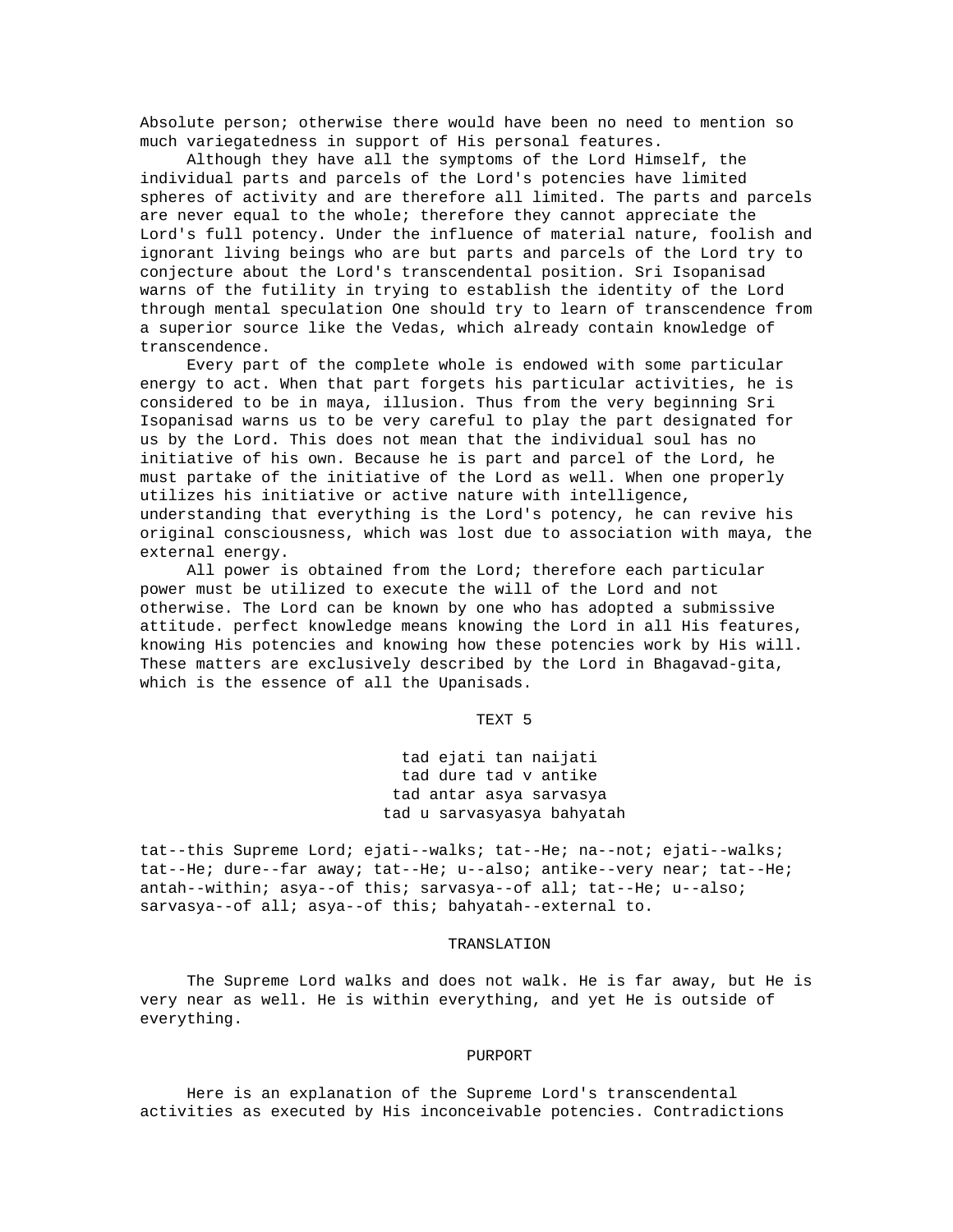are given here by way of proving the inconceivable potencies of the Lord. He walks, and He does not walk. Such a contradiction serves to indicate the inconceivable power of God. With our limited fund of knowledge, we cannot make accommodations for such contradictions; we can only conceive of the Lord in terms of our limited powers of understanding. The impersonalist philosophers of the Mayavada school accept only the Lord's impersonal activities and reject His personal feature. The Bhagavata school, however, accepts the Lord as both personal and impersonal. The bhagavatas also accept His inconceivable potencies, for without them there can be no meaning to the words "Supreme Lord."

 We should not take it for granted that just because we cannot see God with our eyes the Lord does not have a personal existence. Sri Isopanisad refutes this argument by warning us that the Lord is far away but very near also. The abode of the Lord is beyond the material sky, and we have no means to measure even this material sky. If the material sky extends so far, then what to speak of the spiritual sky which is altogether beyond it? That the spiritual sky is situated far, far away from the material universe is also confirmed in Bhagavad-gita (Bg. 15.6). But despite the Lord's being so far away, He can at once, within less than a second, descend before us with a speed swifter than the mind or the wind. He can also walk so swiftly that no one can surpass Him. This has already been described in the previous verse.

 Yet when the personality of Godhead comes before us, we neglect Him. Such foolish negligence is condemned by the Lord in Bhagavad-gita, wherein the Lord says that the foolish deride Him when they consider Him to be a mortal being (Bg. 9.11). He is not a mortal being, nor does He come before us with a body produced of material nature. There are many so-called scholars who contend that the Lord descends in a body made of matter, just like an ordinary living being. Not knowing His inconceivable power, such foolish men place the Lord on a level equal to that of ordinary men.

 Because He is full of inconceivable potencies, God can accept our service through any sort of medium, and He can convert His different potencies according to His own will. Nonbelievers argue that the Lord cannot incarnate Himself at all, and if He does He descends in a form of material energy. This argument is nullified if we accept the inconceivable potencies of the Lord to be realities. Even if the Lord appears before us in the form of material energy, it is quite possible for Him to convert this material energy into spiritual energy. Since the source of the energies is one and the same, the energies can be utilized according to the will of their source. For example, the Lord can appear in the arca-vigraha--that is, in the form of Deities supposedly made of earth, stone or wood. These forms, although engraved from wood, stone or other matter, are not idols as the iconoclasts contend.

 In our present state of imperfect material existence, we cannot see the Supreme Lord due to imperfect vision. Yet those devotees who want to see Him by means of material vision are favored by the Lord, who appears in a so-called material form to accept His devotee's service. One should not think that such devotees, who are in the lowest stage of devotional service, are worshiping an idol. They are factually worshiping the Lord, who has agreed to appear before them in an approachable way. Nor is the arca form fashioned according to the whims of the worshiper. It is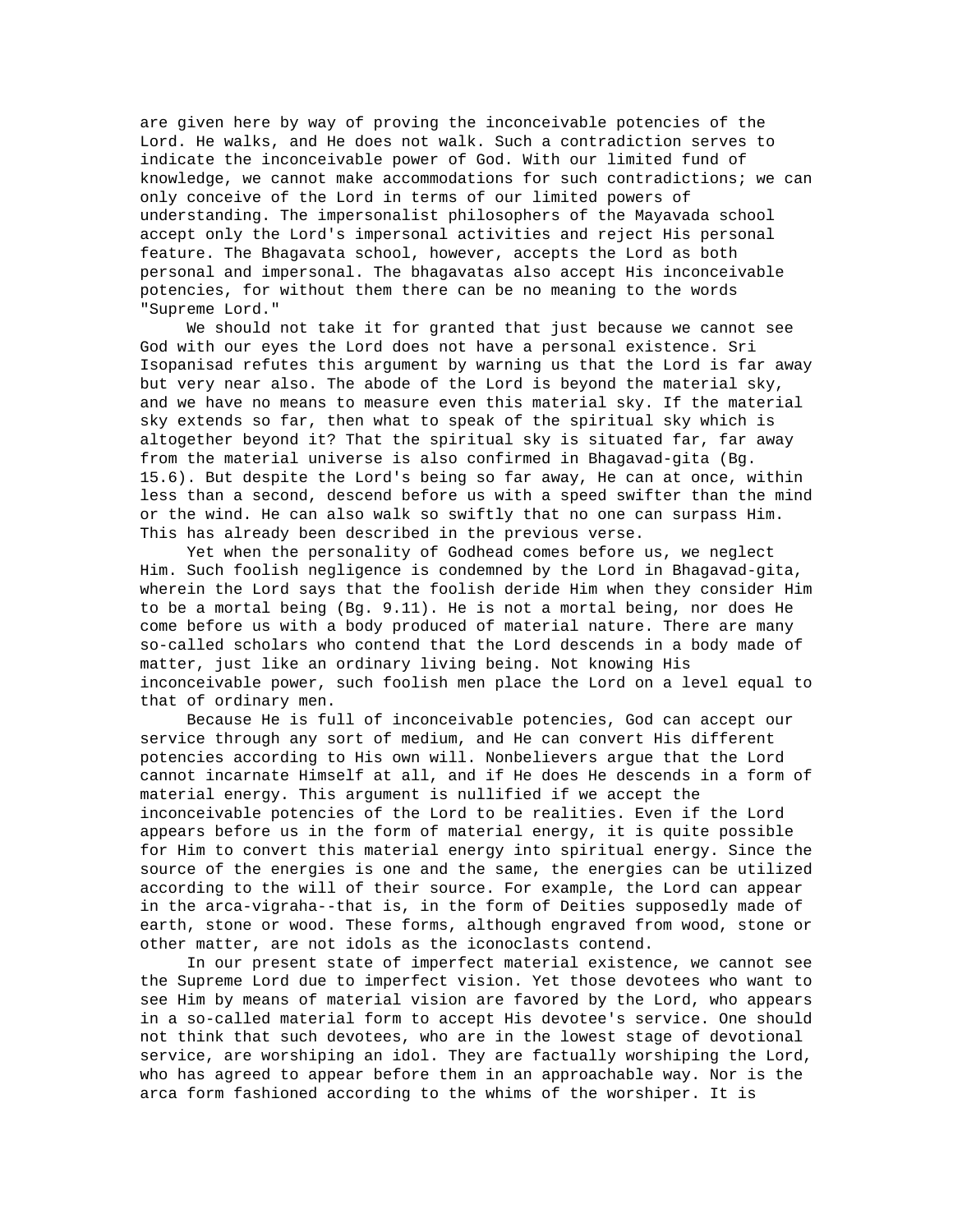eternally existent with all its paraphernalia. This can be actually felt by a sincere devotee, but not by an atheist.

 In Bhagavad-gita (Bg.4.11) the Lord indicates that He relates to His devotee in terms of the devotee's surrender. He reserves the right not to expose Himself to anyone and everyone but to those souls who are surrendered unto Him. Thus for the surrendered soul He is always within reach, whereas for the unsurrendered soul He is far, far away and cannot be approached.

 In this connection the words saguna (with qualities) and nirguna (without qualities), words occurring often in revealed scriptures, are very important. The word saguna does not imply that the Lord becomes subject to the laws of material nature when He appears, although He has perceivable qualities and appears in material form. For Him there is no difference between the material and spiritual energies because He is the source of all energies. As the controller of all energies, He cannot at any time be under their influence as we are. The material energy works according to His direction; therefore He can use that energy for His purpose without ever being influenced by any of the qualities of that energy. Nor does the Lord become a formless entity at any time, for ultimately He is the eternal form, the primeval Lord. His impersonal aspect, or Brahman effulgence, is but the glow of His personal rays, just as the sun's rays are the glow of the sun-god.

 When the child saint Prahlada Maharaja was in the presence of his atheist father, his father asked him, "Where is your God?" When Prahlada replied that God resides everywhere, the father angrily asked whether his God was within one of the pillars of the palace, and the child said yes. The atheist immediately shattered the pillar in front of him to pieces, and the Lord instantly appeared as Nrsimha, the half-man, halflion incarnation, and killed the atheist king. Thus the Lord is within everything, and He creates everything by His different energies. Through His inconceivable powers He can appear at any place in order to favor His sincere devotee. Lord Nrsimha appeared from within the pillar not by the order of the atheist king but by the wish of His devotee Prahlada. An atheist cannot order the Lord to appear, but the Lord will appear anywhere and everywhere to show mercy to His devotee. Bhagavad-gita similarly states (Bg. 4.8) that the Lord appears to vanquish nonbelievers and protect believers. Of course the Lord has sufficient energies and agents who can vanquish atheists, but it is pleasing for Him to personally favor a devotee. Therefore He descends as an incarnation. Actually He descends only to favor His devotees and not for any other purpose.

 In Brahma-samhita it is said that Govinda, the primeval Lord, enters everything by His plenary portion. He enters the universe as well as all the atoms of the universe. He is outside of everything in His virat form, and He is within everything as antaryami. As antaryami He witnesses everything that is going on, and He awards us the results of our actions as karma-phala. We ourselves may forget what we have done in previous lives, but because the Lord witnesses our actions, the results of our actions are always there, and we have to undergo the reactions nonetheless.

 The fact is that there is nothing but God within and without. Everything is manifested by His different energies, just as heat and light emanate from fire, and in this way there is a oneness amongst the diverse energies. Although there is oneness, the Lord in His personal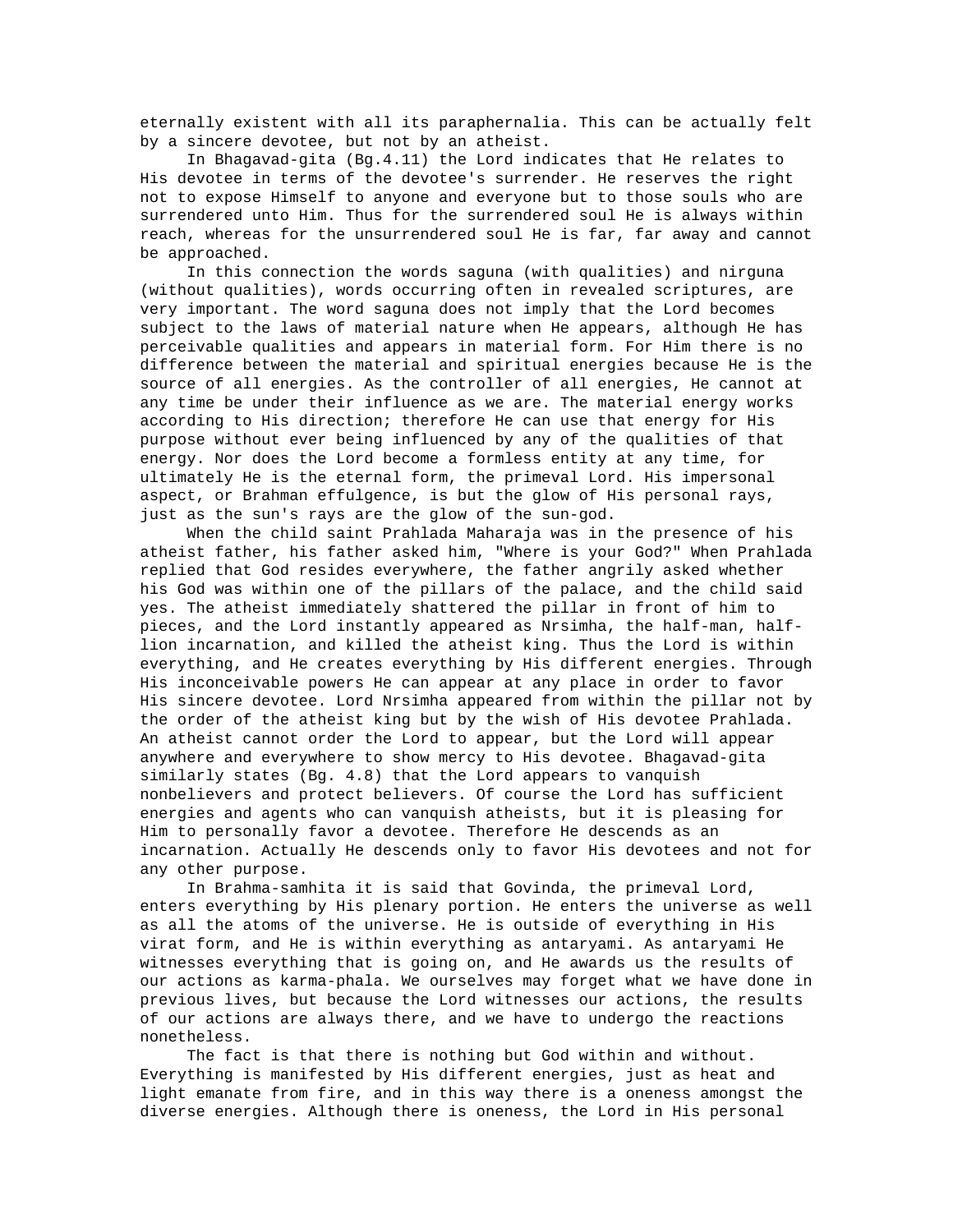form still enjoys all that is enjoyable to the senses of the minuscule part and parcel living entities.

TEXT 6

# yas tu sarvani bhutany atmany evanupasyati sarva-bhutesu catmanam tato na vijugupsate

yah--he who; tu--but; sarvani--all; bhutani--living entities; atmani--in relation with the Supreme Lord; eva--only; anupasyati--observes in a systematic way; sarva-bhutesu--in every living being; ca--and; atmanam- the Supersoul; tatah--thereafter; na--not; vijugupsate--hates anyone.

### TRANSLATION

 He who sees everything in relation to the Supreme Lord, who sees all entities as His parts and parcels and who sees the Supreme Lord within everything, never hates anything nor any being.

## PURPORT

 This is a description of the maha-bhagavata, the great personality who sees everything in relation to the Supreme personality of Godhead. There are three stages to realization of the Supreme Lord's presence. The kanistha-adhikari is in the lower stage of realization. He goes to one place of worship, such as a temple, church or mosque, according to his religious faith, and worships there according to scriptural injunctions. Such a devotee considers the Lord to be present at the place of worship and nowhere else. He cannot ascertain who is in what position in devotional service, nor can he tell who has realized the Supreme Lord. Such devotees follow the routine formulas and sometimes quarrel amongst themselves, considering one type of devotion better than another. These kanistha-adhikaris are actually materialistic devotees who are simply trying to transcend the material boundaries in order to reach the spiritual plane.

 Those who have attained the second stage of realization are called madhyama-adhikaris. These devotees observe four principles, which are: (1) They see, first of all, the Supreme Lord. (2) They see next the devotees of the Lord. (3) They see the innocent, who have no knowledge of the Lord. (4) They see the atheists who have no faith in the Lord and who hate those in devotional service. The madhyama-adhikari behaves differently according to circumstances. He adores the Lord, considering Him to be the object of love, and he makes friends with those who are in devotional service. He tries to awaken the dormant love of God in the hearts of the innocent, but he does not approach the atheists who deride the very name of the Lord.

 In the third stage of realization is the uttama-adhikari, who sees everything in relation to the Supreme Lord. Such a devotee does not discriminate between an atheist and a theist but sees everyone as part and parcel of God. He knows that there is no difference between a vastly learned brahmana and a dog in the street because both of them are of the Lord, although they are embodied differently according to the qualities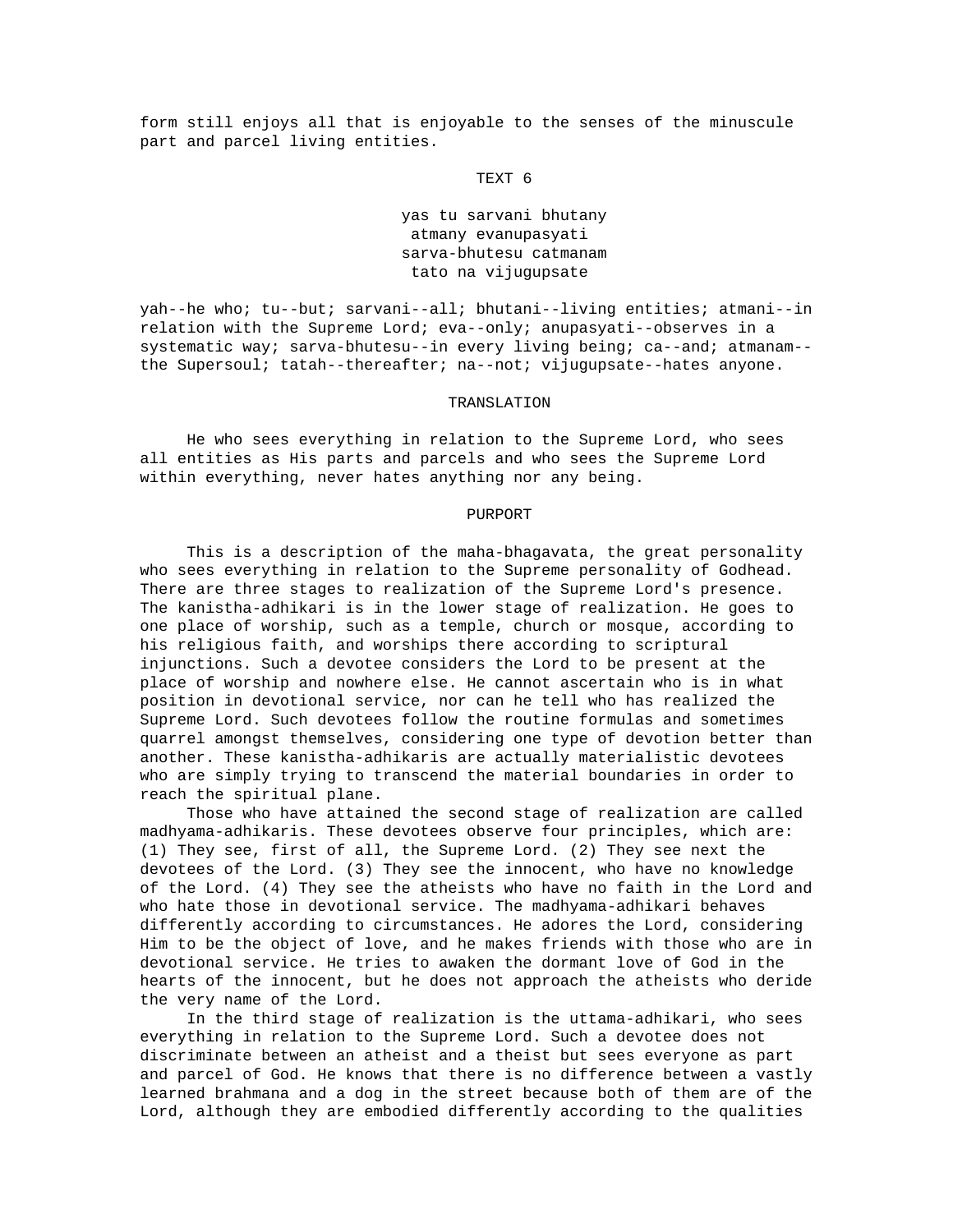of material nature. He sees that the brahmana particle of the Supreme Lord has not misused his little independence given him by the Lord and that the dog particle has misused his independence and is therefore punished by the laws of nature by being encaged in an ignorant form. Not considering the respective actions of the brahmana and the dog, the uttama-adhikari tries to do good to both. Such a learned devotee is not misled by material bodies but is attracted by the spiritual spark within the respective entities.

 Those who imitate an uttama-adhikari by flaunting a sense of oneness or fellowship but who behave on the bodily platform are actually false philanthropists. The conception of universal brotherhood must be learned from an uttama-adhikari and not from a foolish person who does not properly understand the individual soul and the Supersoul expansion of the Supreme Lord who dwells everywhere.

 It is clearly mentioned in this sixth mantra that one should observe, or see. This means that one must follow the previous acarya, the perfected teacher. Anupasyati is the exact Sanskrit word used in this connection. Pasyati means to observe. This does not mean that one should try to see things as he does with the naked eye. Due to material defects, the naked eye cannot see anything properly. One cannot see properly unless he has heard from a superior source, and the highest source is the Vedic wisdom which is spoken by the Lord Himself. Vedic truths are coming in disciplic succession from the Lord to Brahma, from Brahma to Narada, from Narada to Vyasa, and from Vyasa to many other disciples. Formerly there was no need to record the messages of the Vedas because people in earlier ages were more intelligent and had sharper memories. They could follow instructions simply by hearing once from the mouth of a bona fide spiritual master.

 At present there are many commentaries on the revealed scriptures, but most of them are not in the line of disciplic succession coming from Srila Vyasadeva, who originally taught the Vedic wisdom. The final, most perfect and sublime work of Srila Vyasadeva is Srimad-Bhagavatam, which is the authorized commentary on the Vedanta-sutra. There is also Bhagavad-gita, which is spoken by the Lord Himself and which was recorded by Vyasadeva. These are the most important revealed scriptures, and any commentary which contradicts the principles of the Gita or Srimad-Bhagavatam is unauthorized. There is complete agreement amongst the Upanisads, Vedanta, the Vedas, Bhagavad-gita and Srimad-Bhagavatam, and no one should try to reach any conclusion about the Vedas without receiving instructions from members of Vyasadeva's disciplic succession, or at least from those who believe in the personality of Godhead and His diverse energies.

 According to Bhagavad-gita (Bg. 6.9), only one who is already on the liberated platform can become an uttama-adhikari devotee and see every living being as his own brother. This vision cannot be had by politicians who are always after some material gain. When one imitates the symptoms of an uttama-adhikari, he may serve his outward body for the purpose of fame or material reward, but he does not serve the spirit soul. Such an imitator can have no information of the spiritual world. The uttama-adhikari sees the living entity's spirit soul and serves him as spirit. Thus the material aspect is automatically served.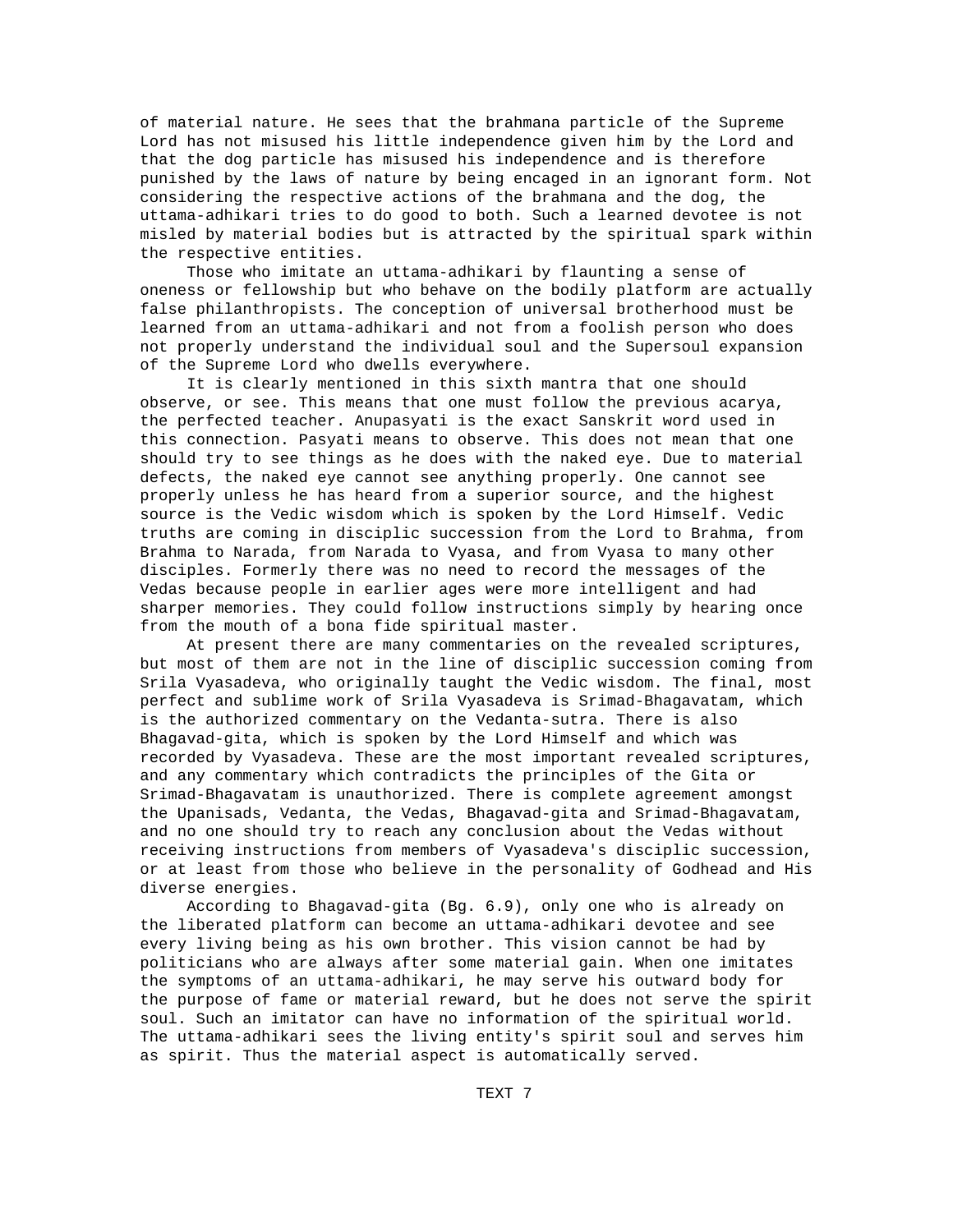# yasmin sarvani bhutany atmaivabhud vijanatah tatra ko mohah kah soka ekatvam anupasyatah

yasmin--in the situation; sarvani--all; bhutani--living entities; atma- the spiritual spark; eva--only; abhut--exist as; vijanatah--of one who knows; tatra--therein; kah--what; mohah--illusion; kah--what; sokah- anxiety; ekatvam--oneness in quality; anupasyatah--of one who sees through authority, or one who sees constantly like that.

#### TRANSLATION

 One who always sees all living entities as spiritual sparks, in quality one with the Lord, becomes a true knower of things. What, then, can be illusion or anxiety for him?

#### PURPORT

 But for the madhyama-adhikari and uttama-adhikari discussed above, no one can correctly see the spiritual position of a living being. The living entities are qualitatively one with the Supreme Lord, just as the sparks of a fire are qualitatively one with the nature of fire. Yet sparks are not fire as far as quantity is concerned, for the quantity of heat and light present in the sparks is not equal to that in fire. The maha-bhagavata, the great devotee, sees oneness in the sense that he sees everything as the energy of the Supreme Lord. Since there is no difference between the energy and the energetic, there is the sense of oneness. Although heat and light from the analytical point of view are different from fire, there is no meaning to the word "fire" without heat and light. But in synthesis, heat, light and fire are all the same.

 The Sanskrit words ekatvam anupasyatah indicate that one should see the unity of all living entities from the viewpoint of revealed scriptures. The individual sparks of the supreme whole possess almost eighty percent of the known qualities of the whole, but they are not quantitatively equal to the Supreme Lord. These qualities are present in minute quantity, for the living entity is but a minute part and parcel of the supreme whole. To use another simile, the quantity of salt present in a drop is never comparable to the quantity of salt present in the complete ocean, but the salt present in the drop is qualitatively equal in chemical composition to all the salt present in the ocean. If the individual living being were equal to the Supreme Lord both qualitatively and quantitatively, there would be no question of his being under the influence of material energy. In the previous mantras it has already been discussed that no living being--not even the powerful demigods--can surpass the Supreme Being in any respect; therefore ekatvam does not mean that a living being is equal in all respects to the Supreme Lord. It does, however, indicate that in a broader sense there is one interest, just as in a family the interest of all members is one, or in a nation the national interest is one, although there are many different individual citizens. The living entities are all parts and parcels of the same supreme family, and the interest of the Supreme Being and that of the parts and parcels is not different. Every living being is the son of the Supreme Being. As stated in Bhagavad-gita (Bg.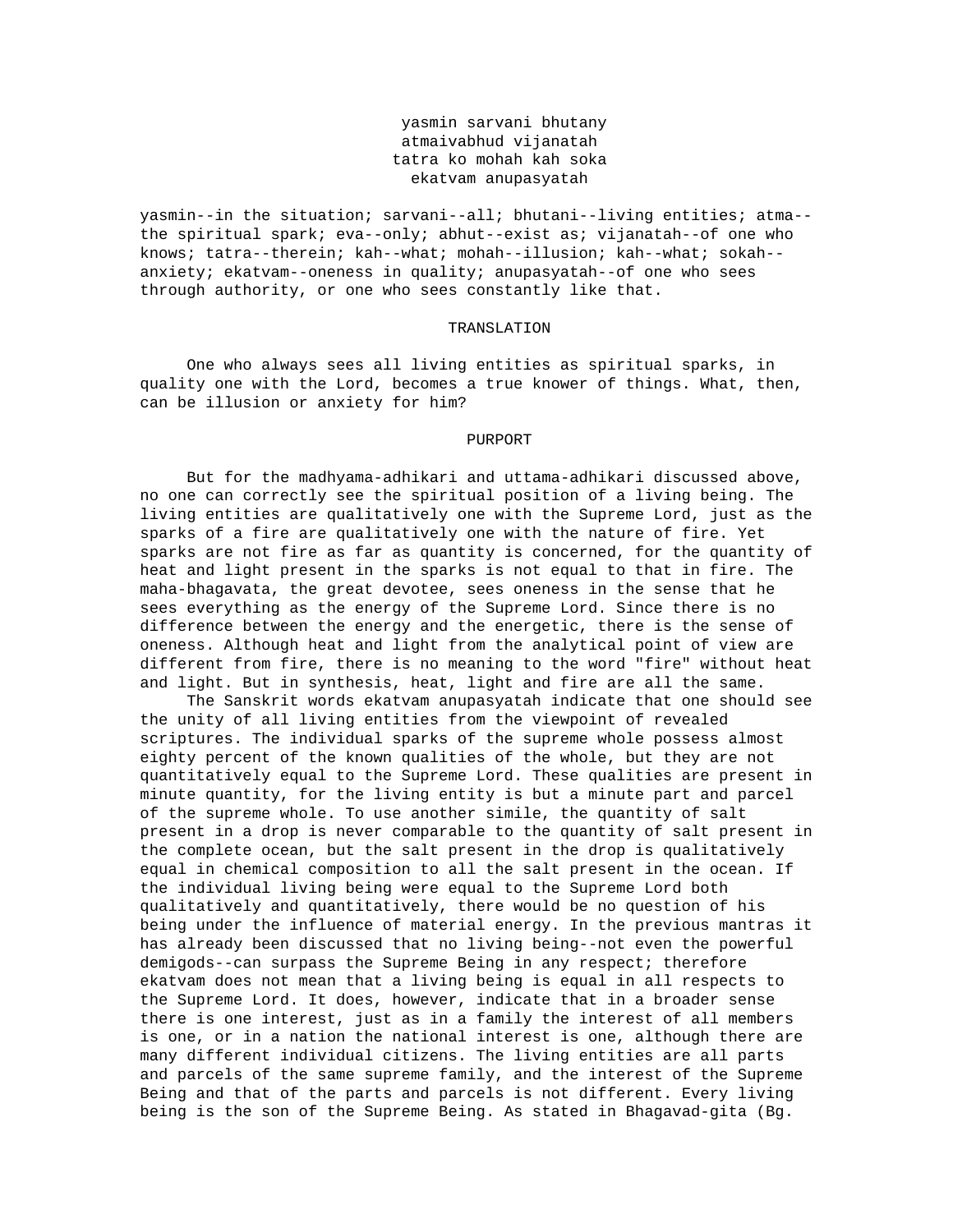14.3-4), all living creatures throughout the universe--including birds, reptiles, ants, aquatics, trees and so on--are emanations of the marginal potency of the Supreme Lord. Therefore all of them belong to the family of the Supreme Being. There is no clash of interest in spiritual life.

 The spiritual entities are meant for enjoyment. By nature and constitution, every living being--including the Supreme Lord and each part and parcel--is meant for eternal enjoyment. The living beings who are encaged in the material tabernacle are constantly seeking enjoyment, but they are seeking it on the wrong platform. Apart from this material world, there is the spiritual platform where the Supreme Being enjoys Himself with His innumerable associates. On that platform there is no trace of material qualities, and therefore that platform is called nirguna. On the nirguna platform there is never a clash over the object of enjoyment. Here in the material world there is always a clash between different individual beings because here the proper center of enjoyment is missed. The real center of enjoyment is the Supreme Lord, who is the center of the sublime and spiritual rasa dance. We are all meant to join Him and enjoy life with one transcendental interest and without any clash. That is the high platform of spiritual interest, and as soon as one realizes this perfect form of oneness, there can be no question of illusion or lamentation.

 A godless civilization arises from maya, or illusion, and the result of such a civilization is lamentation. A godless civilization, such as that sponsored by the modern politicians, is always full of anxieties; that is the law of nature. As stated in Bhagavad-gita (Bg. 7.14), no one but those who surrender at the lotus feet of the Supreme Lord can surpass the stringent laws of nature. Thus if we wish to get rid of all sorts of illusion and anxiety and create unity out of all diverse interests, we must bring God into all our activities.

 The results of our activities must be used to serve the interest of the Lord, and not for any other purpose. Only by serving the Lord's interest can we perceive the atma-bhuta interest mentioned herein. The atma-bhuta interest mentioned in this mantra and the brahma-bhuta interest mentioned in Bhagavad-gita (Bg. 18.54) are one and the same. The supreme atma, or soul, is the Lord Himself, and the minute atma is the living entity. The supreme atma or Paramatma alone maintains all the individual minute beings, for the Supreme Lord wants to derive pleasure out of their affection. The father extends himself through his children and maintains them in order to derive pleasure. If the children are obedient to the father's will, family affairs will run smoothly with one interest and a pleasing atmosphere. The same situation is transcendentally arranged in the absolute family of the Parabrahman, the supreme spirit.

 The Parabrahman is as much a person as the individual entities. Neither the Lord nor the living entities are impersonal. Such transcendental personalities are full of transcendental bliss, knowledge and eternal life. That is the real position of spiritual existence, and as soon as one is fully cognizant of this transcendental position, he at once surrenders unto the lotus feet of the Supreme Being, Sri Krsna. But such a mahatma, great soul, is very rarely seen because such transcendental realization is achieved only after many, many births (Bg. 7.19). Once attained, however, there is no longer any illusion or distress or the miseries of material existence or birth and death, which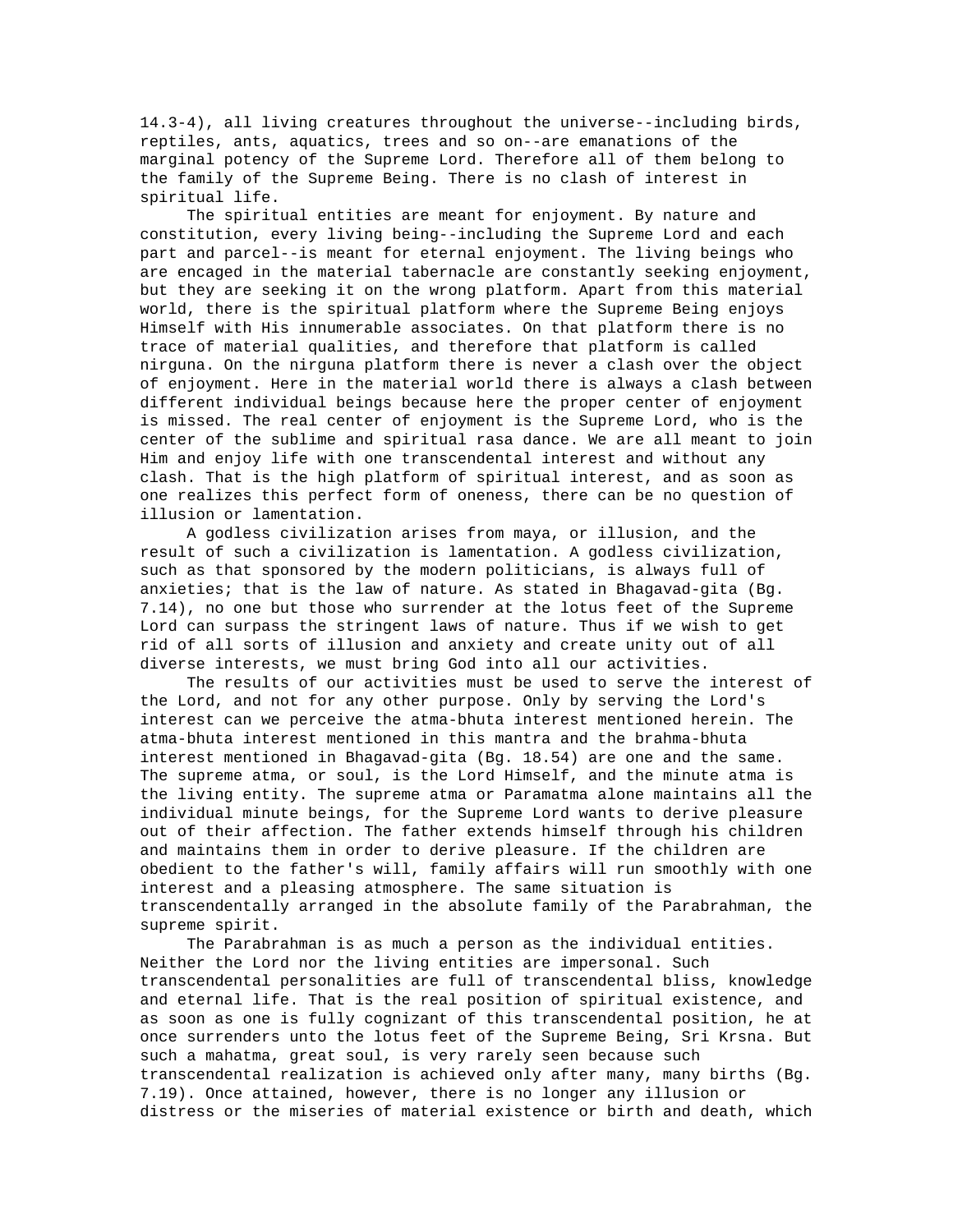are all experienced in our present life. That is the information we receive from this mantra of Sri Isopanisad.

## TEXT 8

# sa paryagac chukram akayam avranam asnaviram suddham apapa-viddham kavir manisi paribhuh svayambhur yathatathyato 'rthan vyadadhac chasvatibhyah samabhyah

sah--that person; paryagat--must know in fact; sukram--the omnipotent; akayam--unembodied; avranam--without reproach; asnaviram--without veins; suddham--antiseptic; apapa-viddham--prophylactic; kavih--omniscient; manisi--philosopher; paribhuh--the greatest of all; svayambhuh--self $sufficient; yathatathyatah--just in pursueance of; arthan--desirables;$ vyadadhat--awards; sasvatibhyah--immemorial; samabhyah--time.

### TRANSLATION

 Such a person must factually know the greatest of all, who is unembodied, omniscient, beyond reproach, without veins, pure and uncontaminated, the self-sufficient philosopher who has been fulfilling everyone's desire since time immemorial.

#### PURPORT

 This description of the transcendental and eternal form of the Absolute personality of Godhead indicates that the Supreme Lord is not formless. He has His own transcendental form, which is not at all similar to the forms of the mundane world. The forms of the living entities in this world are embodied in material nature, and they work like any material machine. The anatomy of a material body must have a mechanical construction with veins and so forth, but the transcendental body of the Supreme Lord has nothing like veins. It is clearly stated here that He is unembodied, which means that there is no difference between His body and soul. Nor does He accept a body according to the law of nature, as we do. In the material conception of bodily life, the soul is different from the gross embodiment and subtle mind. However, the Supreme Lord is apart from any such compartmentalized arrangement. There is no difference between His body and mind. He is the complete whole, and His mind, body and He Himself are all one and the same.

 In Brahma-samhita there is a similar description of the Supreme Lord. He is described there as sac-cid-ananda-vigraha, which means that He is the eternal form fully representing transcendental existence, knowledge and bliss. The Vedic literatures clearly state that He has a completely different kind of body; thus He is sometimes described as formless. This formlessness means that He has no form like ours and that He is devoid of a form which we can perceive. In Brahma-samhita it is further stated that the Lord can do anything and everything with any one of the parts of His body. It is said there that with each and every one of the parts of His body, He can do the work of the other senses. This means that the Lord can walk with His hands, accept things with His legs, see with His hands and feet, eat with His eyes, etc. In the sruti mantras it is also said that although the Lord has no hands and legs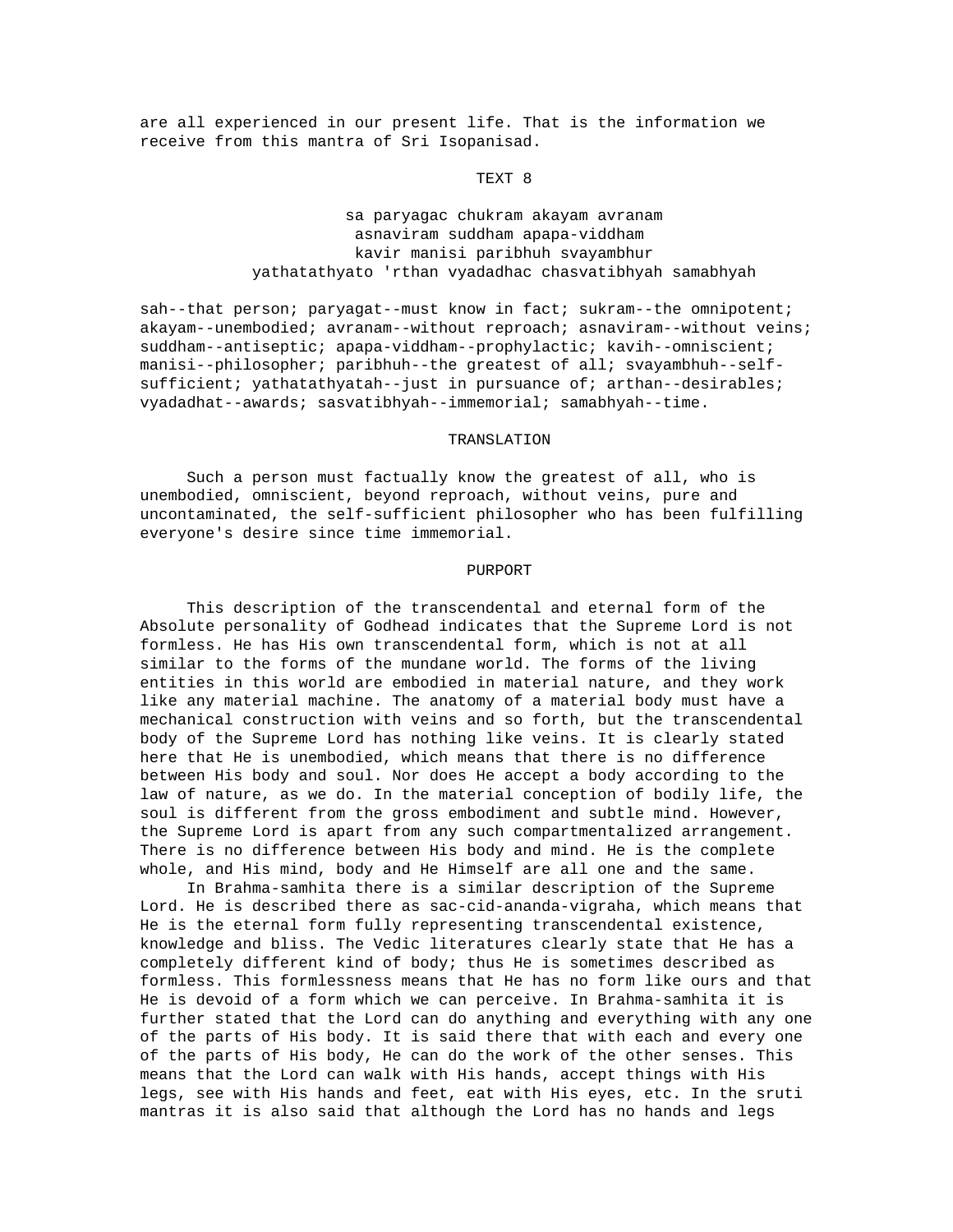like us, He has a different type of hands and legs by which He can accept all that we offer Him and run faster than anyone. These points are confirmed in this eighth mantra through the use of words like sukram (omnipotent).

 The Lord's worshipable form (arca-vigraha), which is installed in temples by authorized acaryas who have realized the Lord in terms of Mantra Seven, is also nondifferent from the original form of the Lord. The Lord's original form is that of Sri Krsna, and Sri Krsna expands Himself into an unlimited number of forms like Baladeva, Rama, Nrsimha, Varaha, etc. All of these forms are one and the same Personality of Godhead.

 Similarly, the arca-vigraha which is worshiped in temples is also an expanded form of the Lord. By worshiping the arca-vigraha, one can at once approach the Lord, who accepts the service of a devotee by His omnipotent energy. The arca-vigraha of the Lord descends upon the request of the acaryas, the holy teachers, and works exactly in the original way of the Lord by virtue of the Lord's omnipotent energy. Foolish people who have no knowledge of Sri Isopanisad or of any of the other sruti mantras consider the arca-vigraha, which is worshiped by pure devotees, to be made of material elements. This form may be seen as material by the imperfect eyes of foolish people or kanistha-adhikaris, but such people do not know that the Lord, being omnipotent and omniscient, can transform matter into spirit and spirit into matter as He desires.

 In Bhagavad-gita (Bg. 9.11-12) the Lord regrets the fallen condition of men with little knowledge who regard the body of the Lord as material just because the Lord descends like a man into this world. Such poorly informed persons do not know the omnipotence of the Lord. Thus the Lord does not manifest Himself in full to the mental speculators. He can be appreciated only in proportion to one's surrender to Him. The fallen condition of the living entities is due entirely to forgetfulness of their relationship with God.

 In this mantra, as well as in many other Vedic mantras, it is clearly stated that the Lord has been supplying goods to the living entity from time immemorial. The living being desires something, and the Lord supplies the object of that desire in proportion to one's qualification. If a man wants to be a high court judge, he must not only acquire the necessary qualifications, but he must also acquire the consent of the authority who can award the title of high court judge. The qualifications in themselves are not sufficient in order for one to occupy the post. The post itself must be awarded by some superior authority. Similarly, the Lord awards enjoyment to living entities in proportion to their qualifications. In other words, they are awarded according to the law of karma. The qualifications in themselves are not sufficient to enable one to receive awards. The mercy of the Lord is also required.

 Ordinarily the living being does not know what to ask from the Lord nor which post to seek. When the living being comes to know his constitutional position, however, he asks to be accepted into the transcendental association of the Lord in order to render transcendental loving service unto Him. Unfortunately, living beings under the influence of material nature ask for many other things, and their mentality is described in Bhagavad-gita (Bg. 2.41) as divided or splayed intelligence. Spiritual intelligence is one, but mundane intelligence is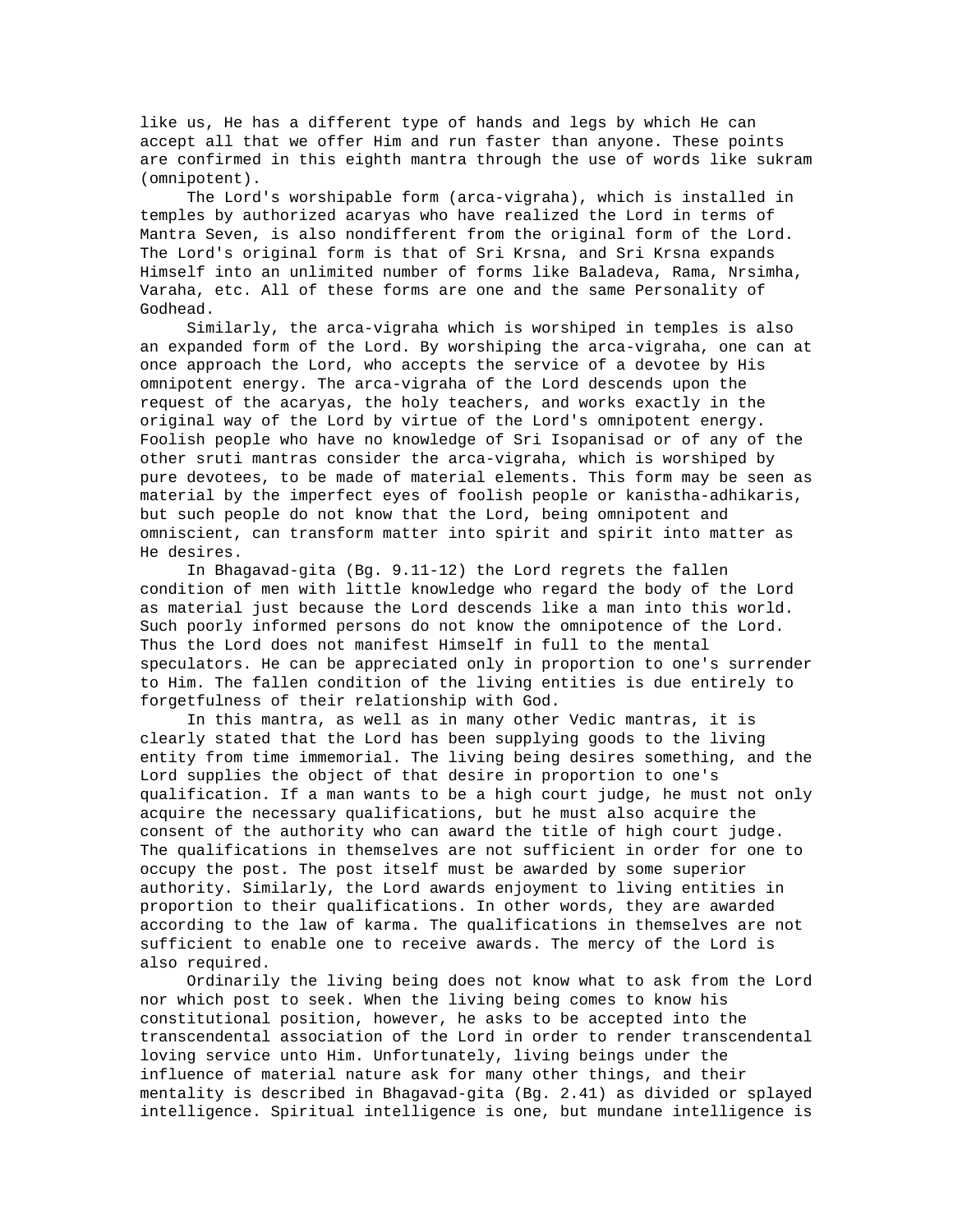diverse. In Srimad-Bhagavatam it is stated that those who are captivated by the temporary beauties of the external energy forget the real aim of life, which is to go back to Godhead. Forgetting this, one tries to adjust things by various plans and programs, but this is like chewing that which has already been chewed. Nonetheless, the Lord is so kind that He allows the forgetful living entity to continue in this way without interference. If a living being wants to go to hell, the Lord allows him to do so without interference, and if he wants to go back home, back to Godhead, the Lord helps him.

 God is described here as paribhuh, the greatest of all. No one is greater than or equal to Him. Other living beings are described here as beggars who ask goods from the Lord. The Lord supplies the things desired by the living entities. If the entities were equal to the Lord in potency, or if they were omnipotent or omniscient, there would be no question of their begging from the Lord, even for so-called liberation. Real liberation means going back to Godhead. Liberation as conceived by an impersonalist is a myth, and begging for sense gratification has to continue eternally unless the beggar comes to his spiritual senses and realizes his constitutional position.

 Only the Supreme Lord is self-sufficient. When Lord Krsna appeared on earth 5,000 years ago, He displayed His full manifestation as the Personality of Godhead through His various activities. In His childhood He killed many powerful demons, and there was no question of His having acquired such power through any extraneous endeavor. He lifted Govardhana Hill without even practicing weight lifting. He danced with the gopis without social restriction and without reproach. Although the gopis approached Him with feelings of amorous love, the relationship between the gopis and Lord Krsna has been worshiped even by Lord Caitanya, who was a strict sannyasi and rigid follower of disciplinary regulations. Sri Isopanisad also describes the Lord as suddham (antiseptic) and apapa-viddham (prophylactic), or pure and uncontaminated. He is antiseptic in the sense that even an impure thing can become purified just by touching Him. The word prophylactic refers to the power of His association. As mentioned in Bhagavad-gita (Bg. 9.30-31), a devotee may appear to be suduracara, not well behaved, in the beginning, but he should be accepted as pure because he is on the right path. This is due to the prophylactic nature of the Lord's association. The Lord is also apapa-viddham because sin cannot touch Him. Even if He acts in a way which appears to be sinful, such actions are all good, for there is no question of His being affected by sin. Because in all circumstances He is suddham, most purified, He is often compared to the sun. The sun exacts moisture from many untouchable places on the earth, yet it remains pure. In fact, it purifies obnoxious things by virtue of its sterilizing powers. If the sun, which is a material object, is so powerful, then we can hardly begin to imagine the purity and strength of the all-powerful Lord.

TEXT 9

 andham tamah pravisanti ye 'vidyam upasate tato bhuya iva te tamo ya u vidyayam ratah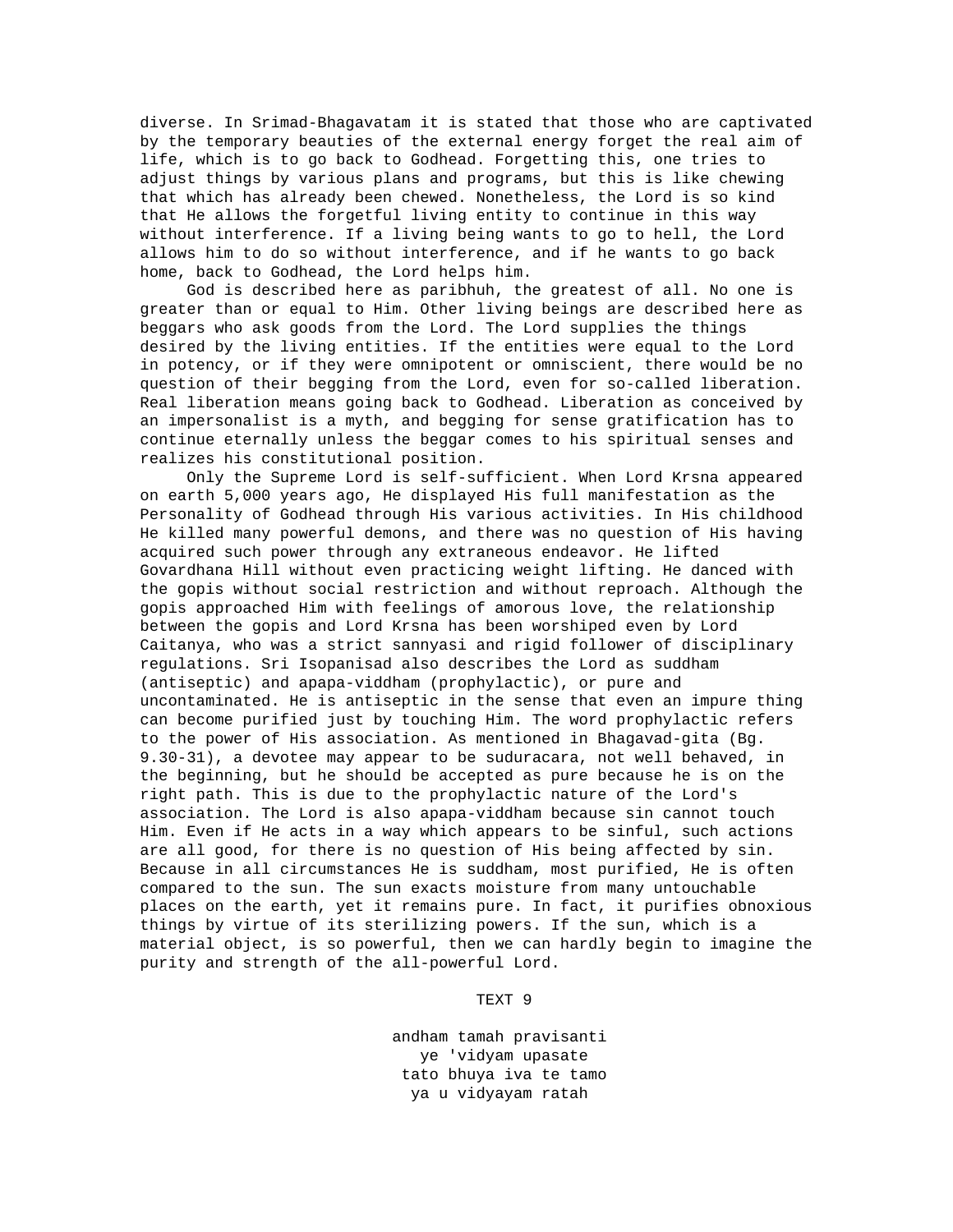andham--gross ignorance; tamah--darkness; pravisanti--enter into; ye- those who; avidyam--nescience; upasate--worship; tatah--than that; bhuyah--still more; iva--like; te--they; tamah--darkness; ye--those who; u--also; vidyayam--in the culture of knowledge; ratah--engaged.

## TRANSLATION

 Those who engage in the culture of nescient activities shall enter into the darkest region of ignorance. Worse still are those engaged in the culture of so-called knowledge.

#### PURPORT

 This mantra offers a comparative study of vidya and avidya. Avidya, or ignorance, is undoubtedly dangerous, but vidya, or knowledge, is even more dangerous when mistaken or misguided. This mantra of Sri Isopanisad is even more applicable today than at any other time. Modern civilization has advanced considerably in the field of mass education, but the result is that people are more unhappy than ever before because of the stress placed on material advancement to the exclusion of the most important part of life, the spiritual aspect.

 As far as vidya is concerned, the first mantra has explained very clearly that the Supreme Lord is the proprietor of everything and that forgetfulness of this fact is called ignorance. The more a man forgets this fact of life, the more he is in darkness. In view of this, a godless civilization directed toward the so-called advancement of education is more dangerous than a civilization in which the masses of people are less materially advanced.

 Of the different classes of men--karmis, jnanis and yogis--the karmis are those who are engaged in the activities of sense gratification. Almost 99.9 percent of the people in modern civilization are engaged in the activities of sense gratification under the flags of industrialism, economic development, altruism, political activism and so on. Yet all these activities are more or less based on satisfaction of the senses to the exclusion of the kind of God consciousness described in the first mantra.

 In the language of Bhagavad-gita (Bg. 7.15), people who are engaged in gross sense gratification are mudhas--asses. The ass is a symbol of stupidity. Those who simply engage in the profitless pursuit of sense gratification are worshiping avidya, according to Sri Isopanisad. Those who play the role of helping this sort of civilization in the name of educational advancement are actually doing more harm than those who are on the platform of gross sense gratification. Advancement of learning by a godless people is as dangerous as a valuable jewel on the hood of a cobra. A cobra decorated with a valuable jewel is more dangerous than one not decorated. In Hari-bhakti-sudhodaya, the advancement of education by a godless people is compared to decorations on a dead body. In India, as in many other countries, some people follow the custom of leading a procession with a decorated dead body for the pleasure of the lamenting relatives. In the same sense, modern civilization is a patchwork of activities meant to cover the perpetual miseries of material existence. Such activities are aimed toward sense gratification, but above the senses is the mind, and above the mind is the intelligence, and above the intelligence there is the soul. Thus the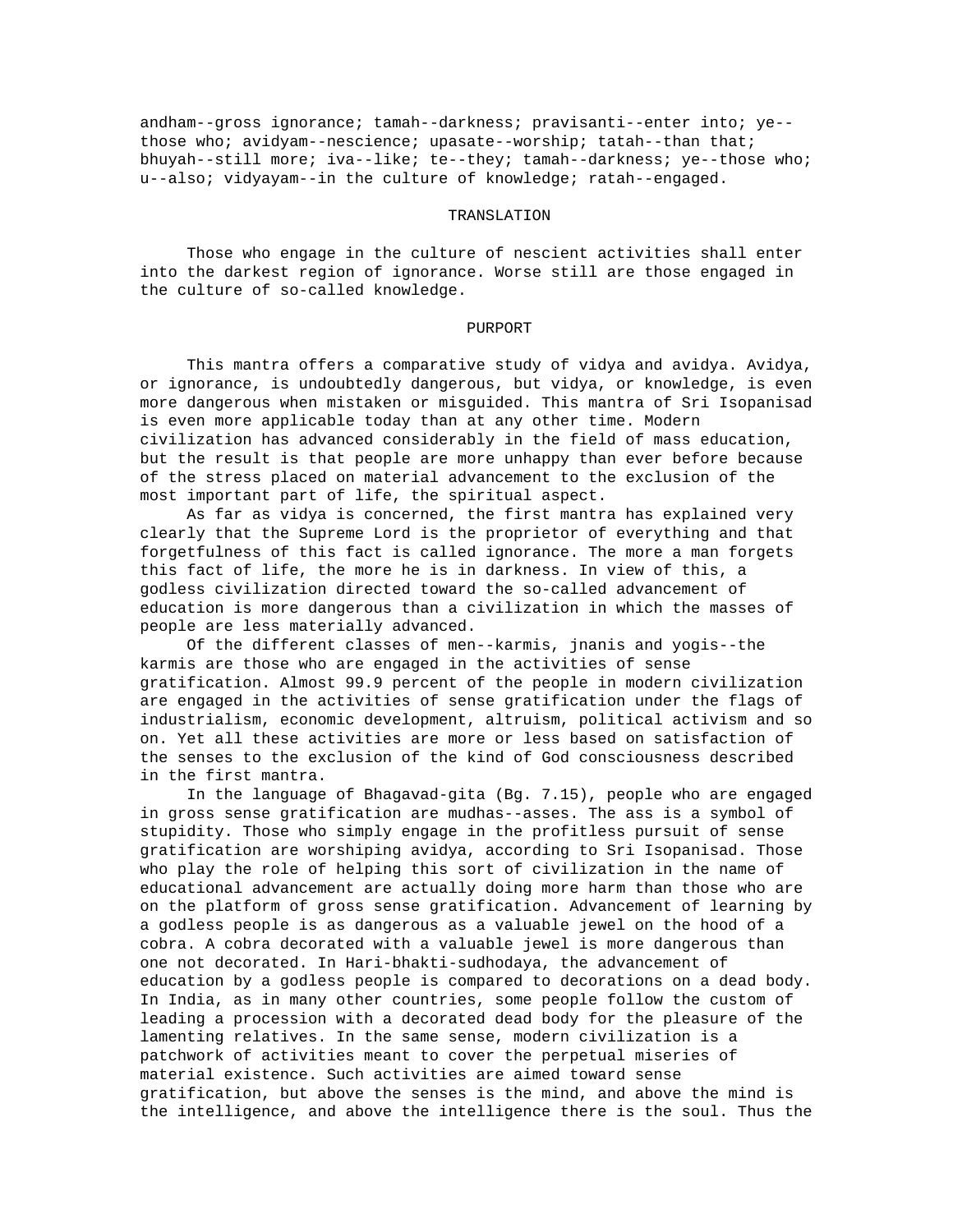aim of real education should be self-realization, realization of the spiritual values of the soul. Any education which does not lead to such realization must be considered avidya, or nescience. By the culture of such nescience, one goes down to the darkest region of ignorance.

 According to the Vedas, mistaken mundane educators are known as (1) veda-vada-rata, (2) mayayapahrta-jnana, (3) asuram bhavam asrita, and (4) naradhama. Those who are veda-vada-rata pose themselves as very learned in Vedic literature, but unfortunately they are completely diverted from the purpose of the Vedas. In Bhagavad-gita it is said (Bg. 15.18-20) that the Vedic goal is to know the Personality of Godhead, but these veda-vada-rata men are not at all interested in the personality of Godhead. On the contrary, they are fascinated by such fruitive results as the attainment of heaven, etc.

 As stated in Mantra One, we should know that the personality of Godhead is the proprietor of everything and that we must be satisfied with our allotted portions of the necessities of life. The purpose of all Vedic literature is to awaken this God consciousness in the forgetful living being, and this same purpose is presented in various ways in the different scriptures of the world for the understanding of a foolish mankind. Thus the ultimate purpose of all religions is to bring one back to Godhead.

 But the veda-vada-rata people, instead of realizing the purport of the Vedas, take it for granted that side issues such as the attainment of heavenly pleasure for sense gratification--the lust for which causes their material bondage in the first place--are the ultimate end of the Vedas. Such people misguide others by misinterpreting Vedic literature. Sometimes they even condemn the Puranas, which are authentic Vedic explanations for laymen. The veda-vada-ratas give their own explanations of the Vedas, neglecting the authority of great teachers (acaryas). They also tend to raise some unscrupulous person from amongst themselves and flaunt him as the leading exponent of Vedic knowledge. Such men are especially condemned in this mantra by the very appropriate Sanskrit word vidya-rata. Vidya means veda because the Veda is the origin of knowledge, and rata means engaged. Vidya-rata thus means "engaged in the study of the Vedas." The so-called vidya-ratas are condemned herein because they do not know the actual purpose of the Vedas due to their disobeying the acaryas. Such veda-vada-ratas are accustomed to finding meanings in every word of the Vedas to suit their own purposes. They do not know that Vedic literature is not a collection of ordinary books and cannot be understood but through the chain of disciplic succession.

 One must approach a bona fide spiritual master in order to understand the transcendental message of the Vedas. That is the direction of Katha Upanisad. These veda-vada-rata people, however, have their own acarya, who is not in the chain of transcendental succession. Thus they progress into the darkest region of ignorance by misinterpreting Vedic literature. They even fall further into ignorance than those who have no knowledge of the Vedas at all.

 The mayayapahrta-jnana class of men are self-made "gods." Such men think that they themselves are God and that there is no need to worship any other God. They will agree to worship an ordinary man if he happens to be rich, but they will never worship the personality of Godhead. Such men, unable to recognize their own foolishness, never consider how it is that God can be entrapped by illusion. If God were ever entrapped by illusion, illusion would be more powerful than God. Such men say that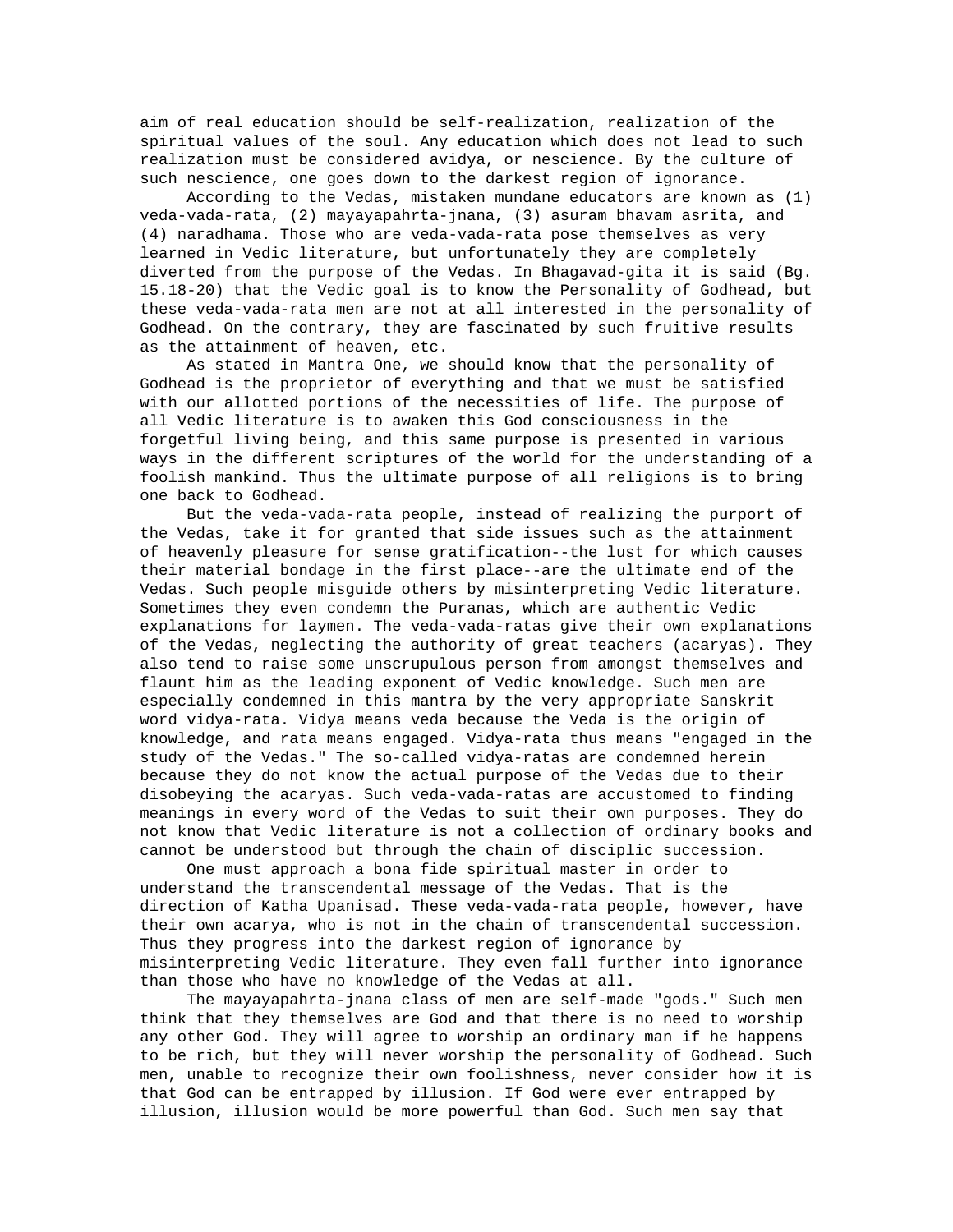God is all-powerful, but they do not consider that if He is all-powerful there is no possibility of His being overpowered by illusion. These self-made gods cannot answer all these questions very clearly; they are simply satisfied to have become God themselves.

"Sri Isopanisad" by His Divine Grace A.C. Bhaktivedanta Swami Prabhupada.

COPYRIGHT NOTICE: This is an evaluation copy of the printed version of this book, and is NOT FOR RESALE. This evaluation copy is intended for personal non-commercial use only, under the "fair use" guidelines established by international copyright laws. You may use this electronic file to evaluate the printed version of this book, for your own private use, or for short excerpts used in academic works, research, student papers, presentations, and the like. You can distribute this evaluation copy to others over the Internet, so long as you keep this copyright information intact. You may not reproduce more than ten percent (10%) of this book in any media without the express written permission from the copyright holders. Reference any excerpts in the following way: "Excerpted from "Sri Isopanisad" by A.C. Bhaktivedanta Swami, courtesy of the Bhaktivedanta Book Trust International, www.Krishna.com."

This book and electronic file is Copyright 1969-2003 Bhaktivedanta Book Trust International, 3764 Watseka Avenue, Los Angeles, CA 90034, USA. All rights reserved. For any questions, comments, correspondence, or to evaluate dozens of other books in this collection, visit the website of the publishers, www.Krishna.com.

TEXT 10

 anyad evahur vidyaya anyad ahur avidyaya iti susruma dhiranam ye nas tad vicacaksire

anyat--different; eva--certainly; ahuh--said; vidyaya--by culture of knowledge; anyat--different; ahuh--said; avidyaya--by culture of nescience; iti--thus; susruma--I heard; dhiranam--from the sober; ye- who; nah--to us; tat--that; vicacaksire--explained.

#### TRANSLATION

 The wise have explained that one result is derived from the culture of knowledge and that a different result is obtained from the culture of nescience.

#### PURPORT

 As advised in the Thirteenth Chapter of Bhagavad-gita (Bg. 13.8- 12), one should culture knowledge in the following way: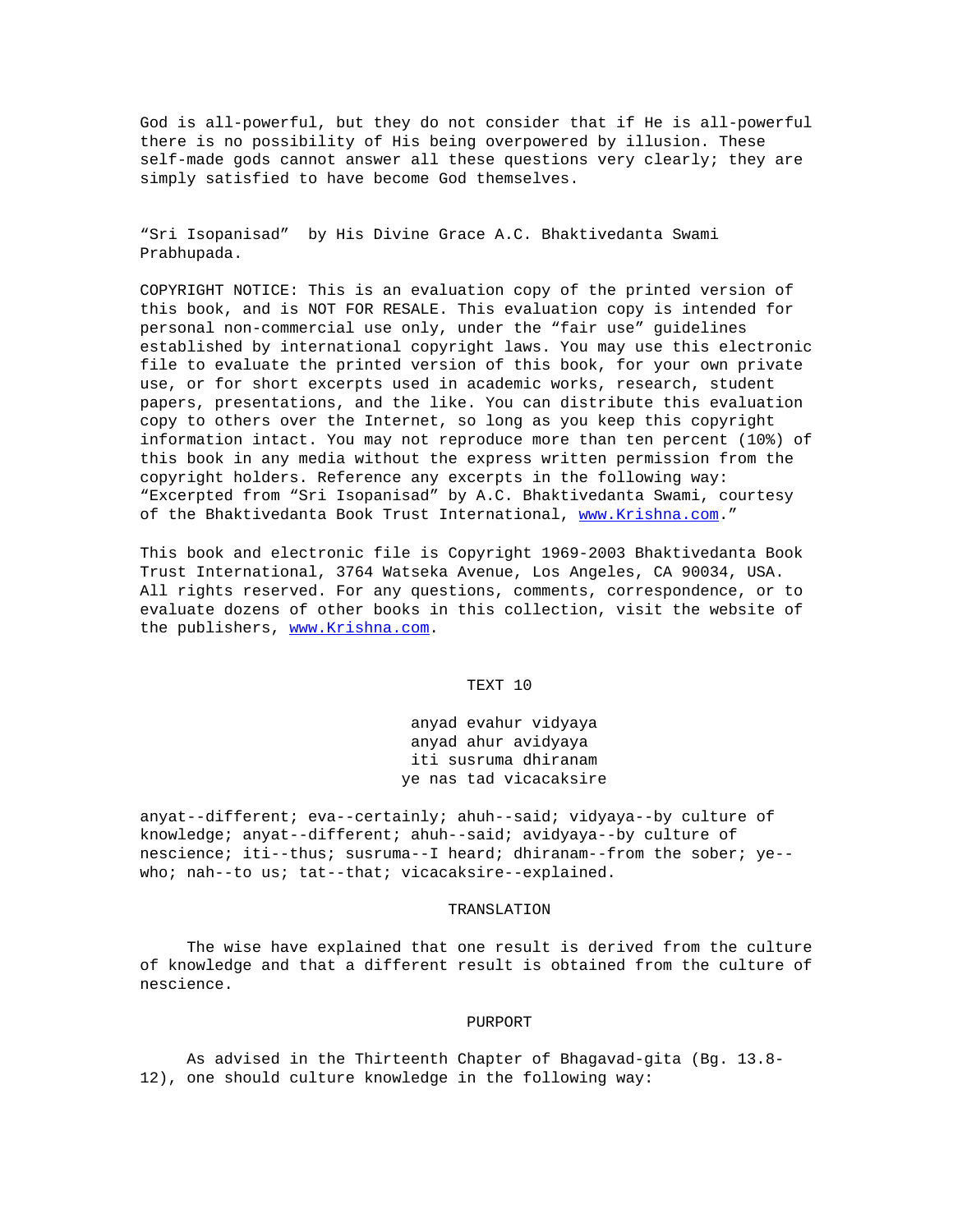(1) One should himself become a perfect gentleman and learn to give proper respect to others.

 (2) One should not pose himself as a religionist simply for name and fame.

 (3) One should not become a source of anxiety to others by the actions of his body, by the thoughts of his mind, or by his words.

 (4) One should learn forbearance even in the face of provocation from others.

 (5) One should learn to avoid duplicity in his dealings with others.

 (6) One should search out a bona fide spiritual master who can lead him gradually to the stage of spiritual realization, and one must submit himself to such a spiritual master, render him service, and ask relevant questions.

 (7) In order to approach the platform of self-realization, one must follow the regulative principles enjoined in the revealed scriptures.

(8) One must be fixed in the tenets of the revealed scriptures.

 (9) One should completely refrain from practices which are detrimental to the interest of self-realization.

 (10) One should not accept more than he requires for the maintenance of the body.

 (11) One should not falsely identify himself with the gross material body nor consider those who are related to his body to be his own.

 (12) One should always remember that as long as he has a material body he must face the miseries of repeated birth, old age, disease and death. There is no use in making plans to get rid of these miseries of the material body. The best course is to find out the means by which one may regain his spiritual identity.

 (13) One should not be attached to more than the necessities of life required for spiritual advancement.

 (14) One should not be more attached to wife, children and home than the revealed scriptures ordain.

 (15) One should not be happy or distressed over desirables and undesirables created by the mind.

 (16) One should become an unalloyed devotee of the personality of Godhead, Sri Krsna, and serve Him with rapt attention.

 (17) One should develop a liking for residence in a secluded place with a calm and quiet atmosphere favorable for spiritual culture, and one should avoid congested places where nondevotees congregate.

 (18) One should become a scientist or philosopher and conduct research into spiritual knowledge, recognizing that spiritual knowledge is permanent whereas material knowledge ends with the death of the body.

 These eighteen items combine to form a gradual process by which real knowledge can be developed. But for these, all other methods are considered to be in the category of nescience. Srila Bhaktivinoda Thakura, a great acarya, maintained that all forms of material knowledge are merely external features of the illusory energy and that by culturing them one becomes no better than an ass. This same principle is found in Sri Isopanisad. By advancement of material knowledge, modern man is simply being converted into an ass. Some materialistic politicians in spiritual guise decry the present system of civilization as satanic, but unfortunately they do not care about the culture of real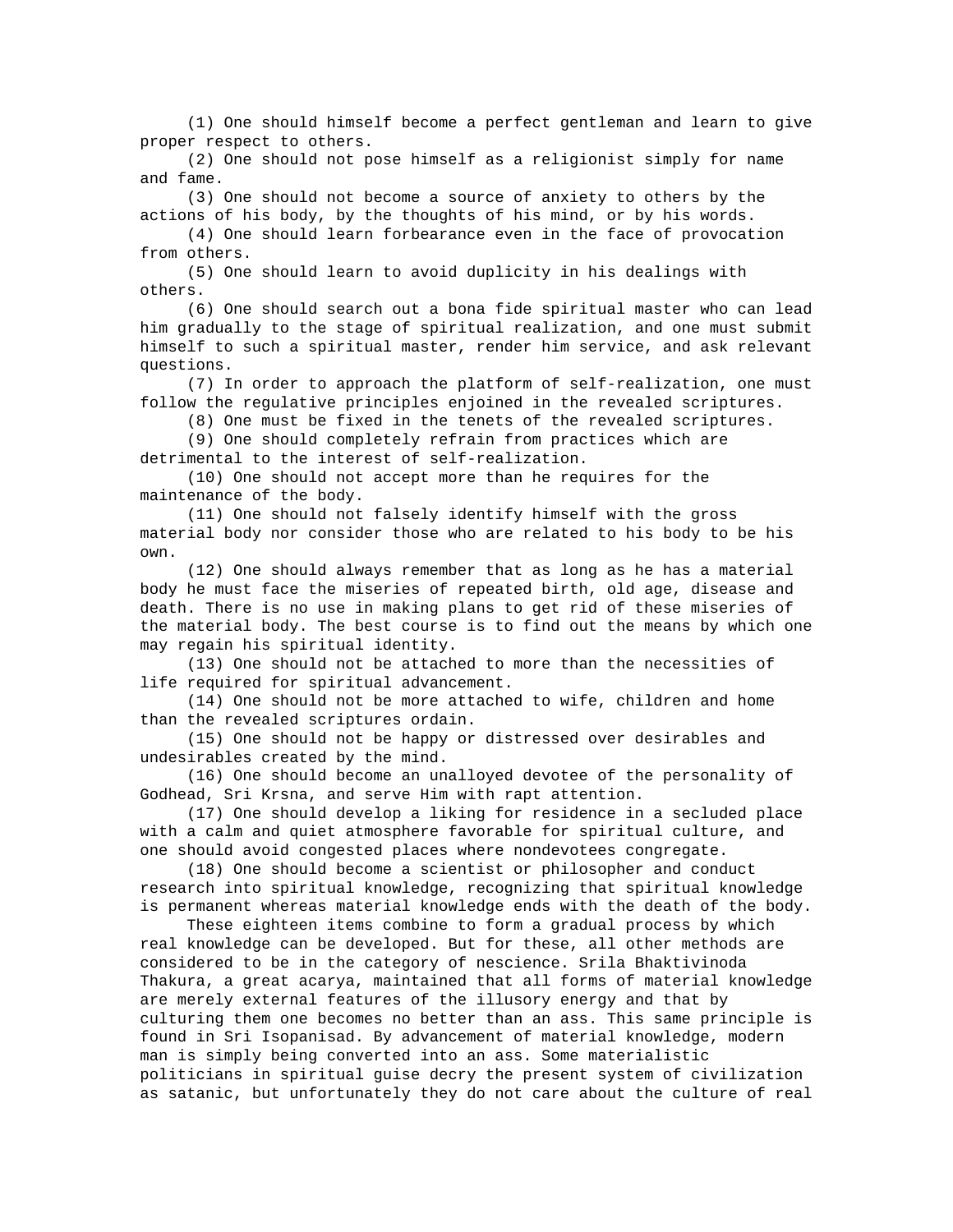knowledge as it is described in Bhagavad-gita. Thus they cannot change the satanic situation.

 In the modern setup, even a boy thinks himself self-sufficient and pays no respect to elderly men. Due to the wrong type of education being imparted in our universities, boys all over the world have caused elderly people headaches. Thus Sri Isopanisad very strongly warns that the culture of nescience is different from that of knowledge. The universities are, so to speak, centers of nescience only; consequently scientists are busy discovering lethal weapons to wipe out the existence of other countries. University students today are not given instructions in the regulative principles of brahmacarya nor in the spiritual process of life. Nor do they have any faith in any scriptural injunctions. Religious principles are taught for the sake of name and fame only and not for the sake of practical action. Thus there is animosity not only in social and political fields but in the field of religion as well.

 Nationalism and chauvinism have developed in different parts of the world due to the cultivation of nescience by the general people. No one considers that this tiny earth is just a lump of matter floating in immeasurable space along with many other lumps. In comparison to the vastness of space, these material lumps are like dust particles in air. Because God has kindly made these lumps of matter complete in themselves, they are perfectly equipped with all necessities for floating in space. The drivers of our spaceships may be very proud of their achievements, but they do not consider the supreme driver of these greater, more gigantic spaceships called planets.

 There are innumerable suns and innumerable planetary systems also. As the infinitesimal parts and parcels of the Supreme Lord, we small creatures are trying to dominate these unlimited planets. Thus we take repeated birth and death and are generally frustrated by old age and disease. The span of human life is scheduled for about a hundred years, although it is gradually decreasing to twenty or thirty years. Thanks to the culture of nescience, befooled men have created their own nations within these planets in order to grasp more effectively sense enjoyment for these few years. Such foolish people are drawing up various plans to render national demarcations as perfect as possible. This is ultimately ridiculous. For this purpose each and every nation has become a source of anxiety for others. More than fifty percent of a nation's energy is devoted to defense measures and thus spoiled. No one cares for the cultivation of knowledge, yet people are falsely proud of being advanced in both material and spiritual knowledge.

 Sri Isopanisad warns us of this faulty type of education, and Bhagavad-gita gives instructions as to the development of real knowledge. In this mantra there is a hint that the instructions of vidya (knowledge) must be acquired from a dhira. A dhira is one who is not disturbed by material illusion. No one can be undisturbed unless he is perfectly spiritually realized, at which time one neither hankers nor laments for anything. A dhira realizes that the material body and mind which he has acquired by chance through material association are but foreign elements; therefore he simply makes the best use of a bad bargain.

 The material body and mind are bad bargains for the spiritual living entity. The living entity has actual functions in the living spiritual world, but this material world is dead. As long as the living spiritual sparks manipulate the dead lumps of matter, the dead world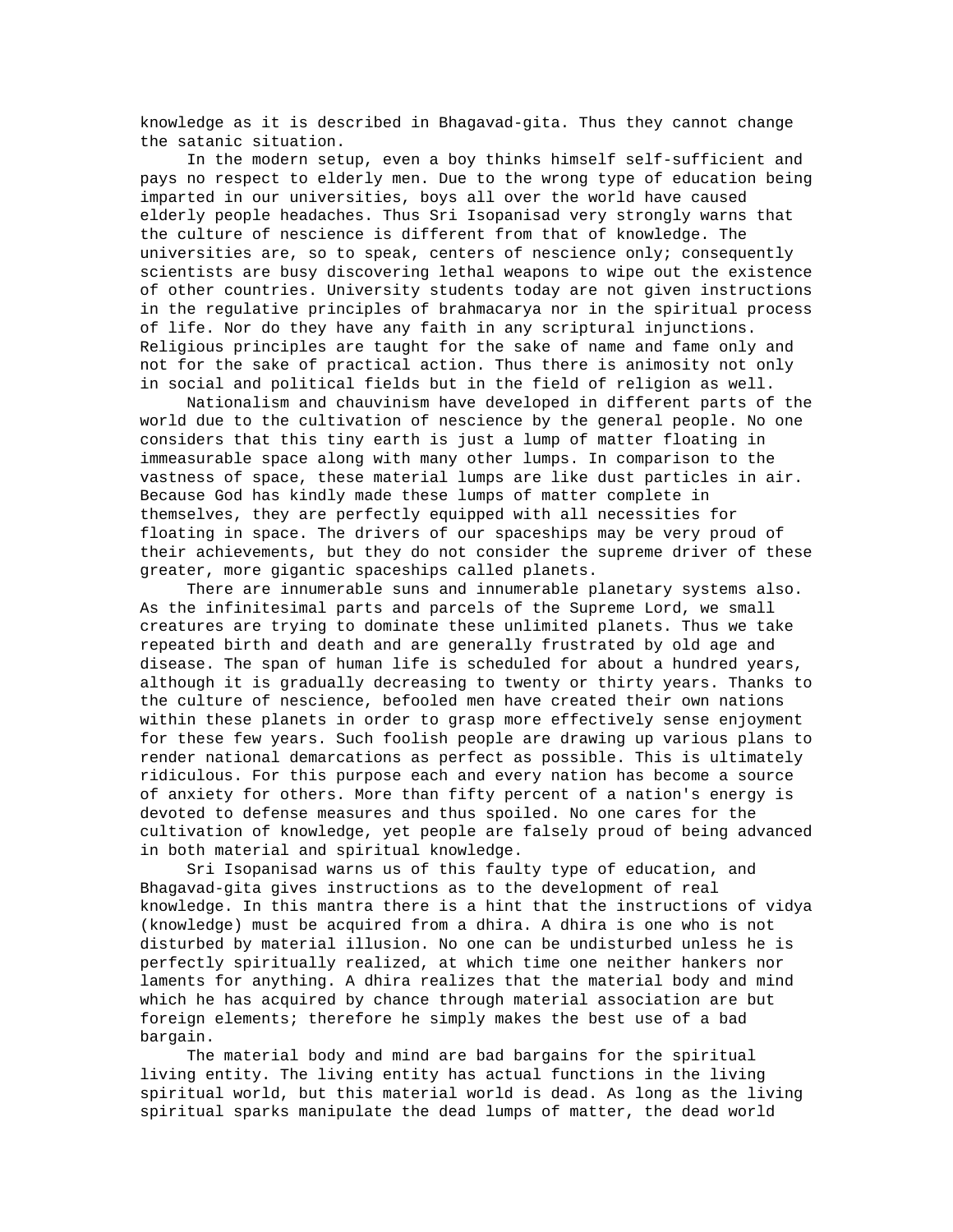appears to be a living world. Actually it is the living souls, the parts and parcels of the Supreme Living being, who move the world. The dhiras are those who have come to know all these facts by hearing of them from superior authorities. The dhiras realize this knowledge by following the regulative principles.

 To follow the regulative principles, one must take shelter of a bona fide spiritual master. The transcendental message and regulative principles come down from the spiritual master to the disciple. Such knowledge does not come in the hazardous way of nescient education. One can become a dhira only by submissively hearing the messages of the personality of Godhead. The perfect disciple must be like Arjuna, and the spiritual master must be as good as the Lord Himself. This is the process of learning vidya (knowledge) from the dhira, the undisturbed.

 An adhira (one who has not undergone the training of a dhira) cannot be an instructive leader. Modern politicians who pose themselves as dhiras are actually adhiras, and one cannot expect perfect knowledge from them. They are simply busy seeing to their own remuneration in dollars and cents. How, then, can they lead the mass of people to the right path of self-realization? Thus one must hear submissively from the dhira in order to attain actual education.

TEXT 11

 vidyam cavidyam ca yas tad vedobhayam saha avidyaya mrtyum tirtva vidyayamrtam asnute

vidyam--knowledge in fact; ca--and; avidyam--nescience; ca--and; yah--a person who; tat--that; veda--knows; ubhayam--both; saha--simultaneously; avidyaya--by culture of nescience; mrtyum--repeated death; tirtva--transcending; vidyaya--by culture of knowledge; amrtam- deathlessness; asnute--enjoys.

## TRANSLATION

 Only one who can learn the process of nescience and that of transcendental knowledge side by side can transcend the influence of repeated birth and death and enjoy the full blessing of immortality.

#### PURPORT

 Since the creation of the material world, everyone has been trying to attain a permanent life, but the law of nature is so cruel that no one has been able to avoid the hand of death. It is an actual fact that no one wants to die. Nor does anyone want to become old or diseased. The law of nature, however, does not allot anyone immunity from death, old age, or disease. Nor has the advancement of material knowledge solved these problems. Material science can discover the nuclear bomb to accelerate the process of death, but it cannot discover anything that can protect man from the cruel hands of disease, old age and death.

 From the Puranas we learn of the activities of Hiranyakasipu, a king who was very much advanced materially. Wanting to conquer death by his material acquisitions and the strength of his nescience, he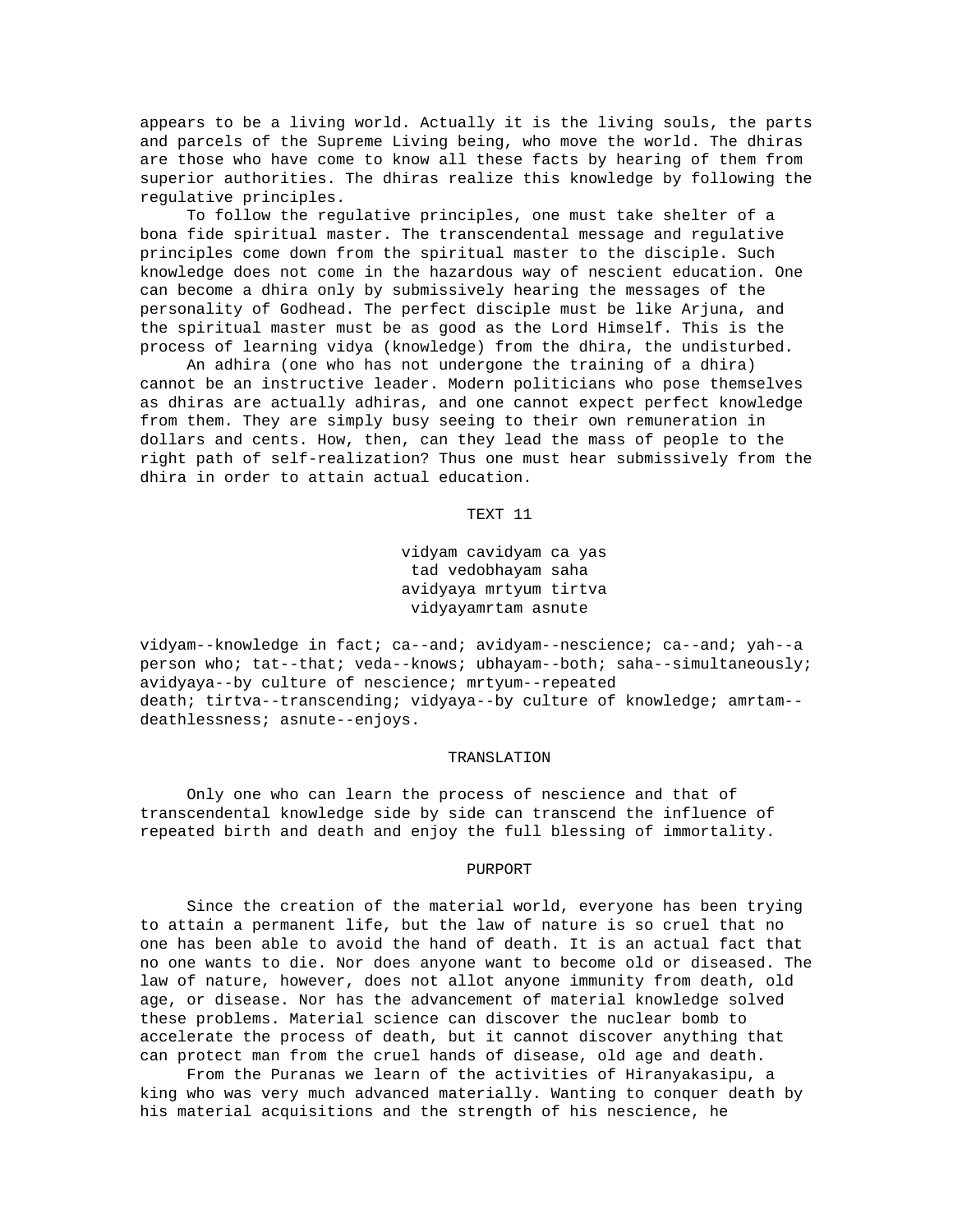underwent a type of meditation so severe that the inhabitants of all the planetary systems became disturbed by his mystic powers. He forced the creator of the universe, the demigod Brahma, to come down to him. He then asked Brahma for the benediction of amara, by which one does not die. Brahma said that he could not award the benediction because even he, the material creator who rules all planets, is not amara. As confirmed in Bhagavad-gita (Bg. 8.17), Brahma lives a long time, but that does not mean he doesn't have to die.

 Hiranya means gold, and kasipu means soft bed. This gentleman was interested in these two things--money and women--and he wanted to enjoy them by becoming immortal. He asked Brahma many questions indirectly in hopes of fulfilling his desire to become an amara. Since Brahma told him that he could not grant the gift of immortality, Hiranyakasipu requested that he not be killed by any man, animal, god or any other living being within the categories of the 8,400,000 species. He also requested that he not die on land, in the air or in the water or by any weapon whatsoever. In this way Hiranyakasipu foolishly thought that these guarantees would save him from death. Ultimately, however, although Brahma granted him all these benedictions, he was killed by the Personality of Godhead in the form of Nrsimha, a half-lion half-man, and no weapon was used to kill him, for be was killed by the nails of the Lord. Nor was he killed on the land, in the air or in the water, for he was killed on the lap of that wonderful living being who was beyond his conception.

 The whole point here is that even Hiranyakasipu, the most powerful of materialists, could not become deathless by his various plans. What, then, can be accomplished by the tiny Hiranyakasipus of today, whose plans are throttled from moment to moment?

 Sri Isopanisad instructs us not to make one-sided attempts to win the struggle for existence. Everyone is struggling hard for existence, but the laws of material nature are so hard and fast that they do not allow anyone to surpass them. In order to attain a permanent life, one must be prepared to go back to Godhead.

 The process by which one goes back to Godhead is a different branch of knowledge, and it has to be learned from revealed Vedic scriptures such as the Upanisads, Vedanta-sutra, Bhagavad-gita, Srimad-Bhagavatam, etc. To become happy in this life and attain a permanent blissful life after leaving this material body, one must take to this sacred literature and obtain transcendental knowledge. The conditioned living being has forgotten his eternal relationship with God, and he has mistakenly accepted the temporary place of birth as all-in-all. The Lord has kindly delivered the above-mentioned scriptures in India and other scriptures in other countries to remind the forgetful human being that his home is not here in this material world. The living being is a spiritual entity, and he can only be happy by returning to his spiritual home.

 The personality of Godhead sends His bona fide servants from His kingdom to propagate this message by which one can return to Godhead, and sometimes the Lord comes Himself to do this work. Since all living beings are His beloved sons, His parts and parcels, God is more sorry than we ourselves to see the sufferings which we are constantly undergoing in this material condition. The miseries of this material world serve to indirectly remind us of our incompatibility with dead matter. Intelligent living entities generally take note of these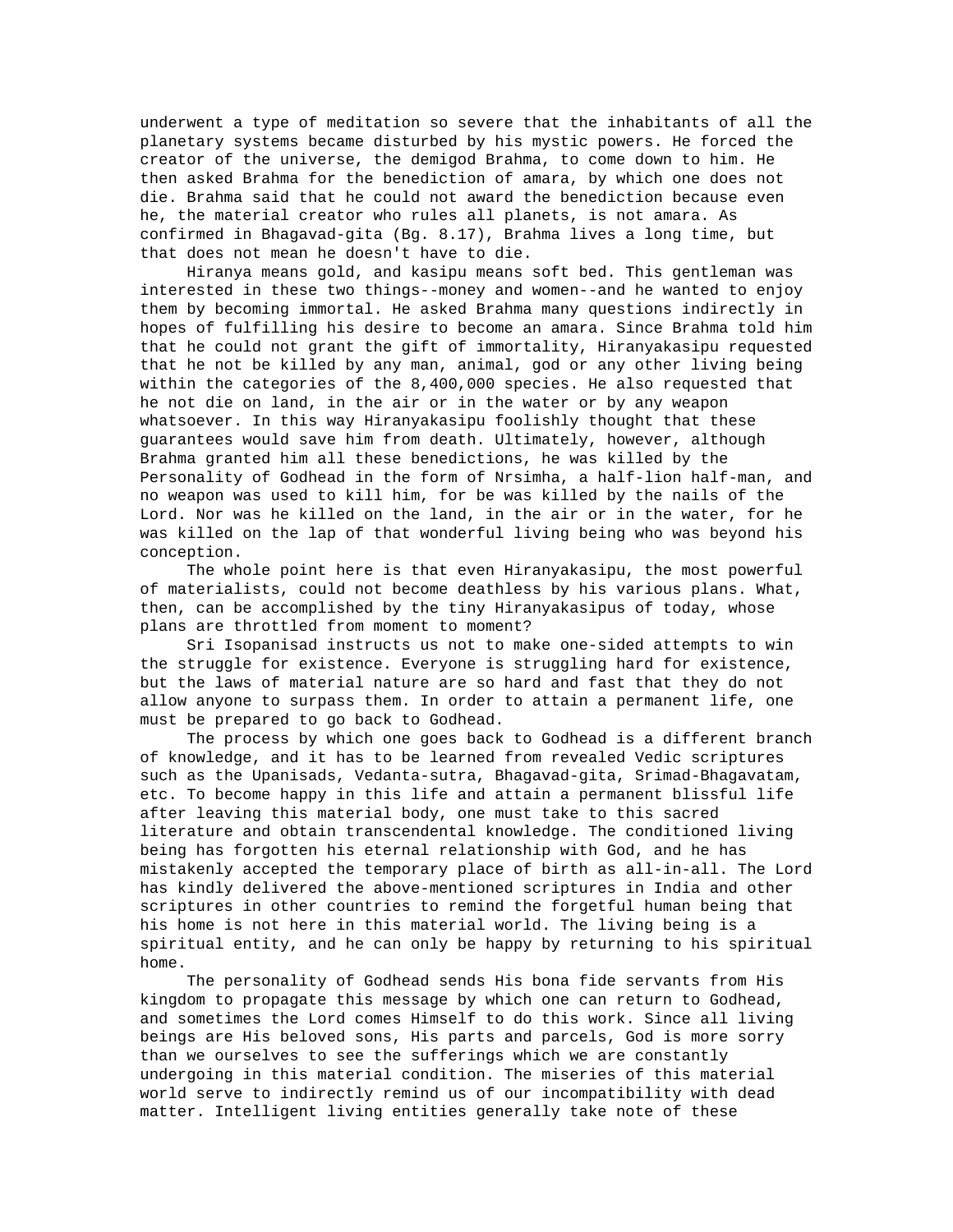reminders and engage themselves in the culture of vidya, or transcendental knowledge. Human life is the best opportunity for the culture of spiritual knowledge, and a human being who does not take advantage of this opportunity is called a naradhama, the lowest of human beings.

 The path of avidya, or advancement of material knowledge for sense gratification, is the path of repeated birth and death. As he exists spiritually, the living entity has no birth or death. Birth and death apply to the outward covering of the spirit soul, the body. Death is compared to the taking off and birth to the putting on of outward garments. Foolish human beings who are grossly absorbed in the culture of avidya, nescience, do not mind this cruel process. Being enamored by the beauty of illusory energy, they undergo the same things repeatedly and do not learn any lessons from the laws of nature.

 The culture of vidya, or transcendental knowledge, is essential for the human being. Sense enjoyment in the diseased material condition must be restricted as far as possible. Unrestricted sense enjoyment in this bodily condition is the path of ignorance and death The living entities are not without spiritual senses; every living being in his original, spiritual form has all the senses, which are now material, being covered by the body and mind. Activities of the material senses are perverted reflections of spiritual pastimes. In its diseased condition, the spirit soul engages in material activities under the material covering. Real sense enjoyment is possible only when the disease of materialism is removed. In our real spiritual form, free from all material contamination, pure enjoyment of the senses is possible. The aim of human life should not be perverted sense enjoyment; one should be eager to cure the material disease. Aggravation of the material disease is no sign of knowledge, but a sign of avidya, ignorance. A fever must not be increased from 105 degrees to 107 degrees for good health but should be reduced to the normal 98.6. That should be the aim of human life. The modern trend of material civilization is to increase the temperature of the feverish material condition, which has reached the point of 107 degrees in the form of atomic energy. Meanwhile the foolish politicians are crying that at any moment the world may go to hell. That is the result of the advancement of material knowledge and the neglect of the most important kind of life, the culture of spiritual knowledge. Sri Isopanisad herein warns that we must not follow this dangerous path which leads to death. On the contrary, we must develop the culture of spiritual knowledge so that we may become completely free from the cruel hands of death.

 This does not mean that all activities for the maintenance of the body should be stopped. There is no question of stopping activities, just as there is no question of wiping out one's temperature altogether when trying to recover from a disease. "To make the best use of a bad bargain" is the appropriate expression. The culture of spiritual knowledge necessitates the help of this body and mind; therefore maintenance of the body and mind is required if we are to reach our goal. The normal temperature should be maintained at 98.6 degrees, and the great sages and saints of India have attempted to do this by a balanced program of spiritual and material knowledge. They never allow the misuse of human intelligence for diseased sense gratification.

 Human activities diseased by a tendency toward sense gratification have been regulated in the Vedas under the principles of salvation. This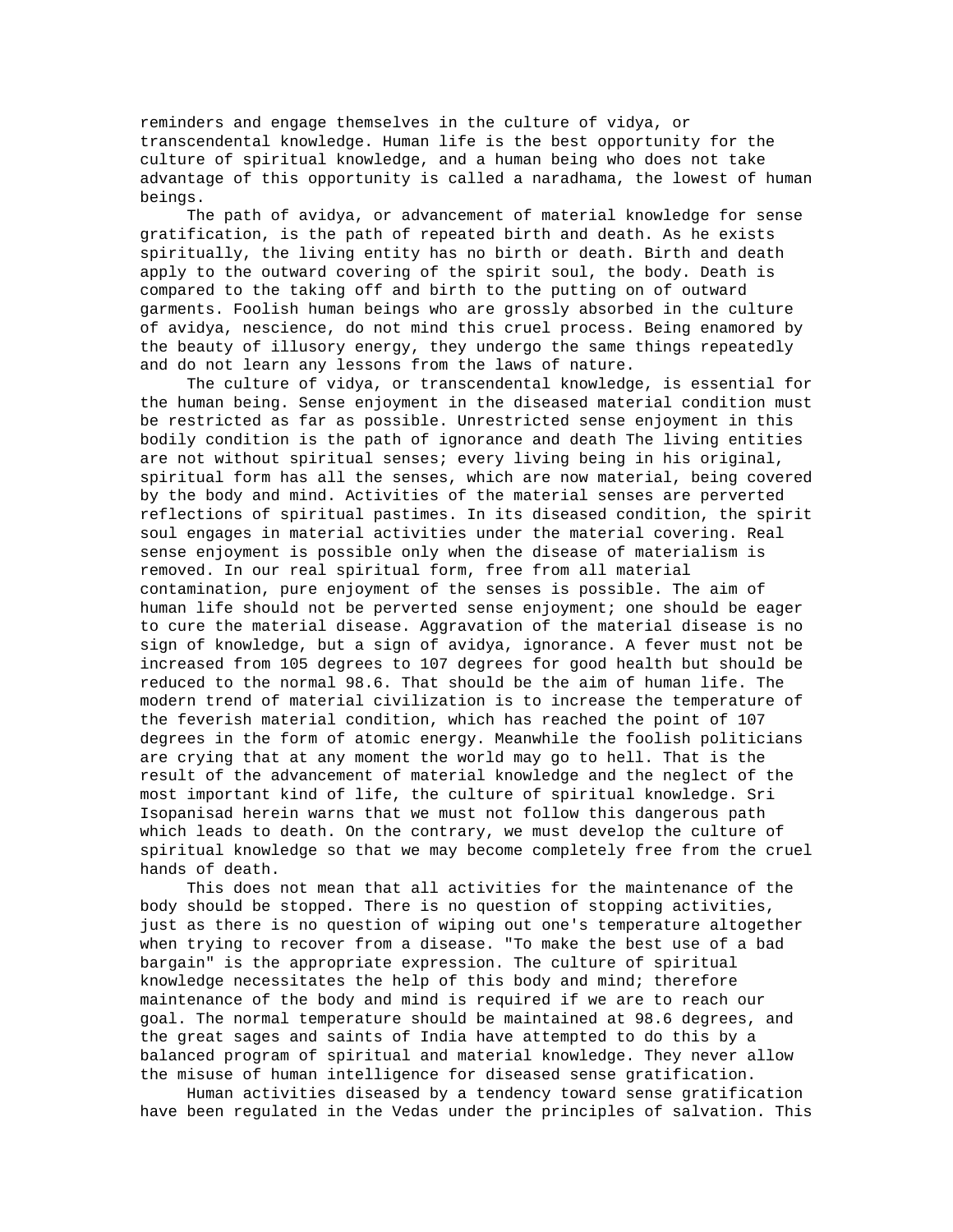system employs religion, economic development, sense gratification and salvation, but at the present moment people have no interest in religion or salvation. They have only one aim in life--sense gratification--and in order to fulfill this end they make plans for economic development. Misguided men think that religion should be maintained because it contributes to economic development, which is required for sense gratification. Thus in order to guarantee further sense gratification after death, in heaven, there is some system of religious observance. This, however, is not the purpose of salvation. The path of religion is actually for self-realization, and economic development is required just to maintain the body in a sound healthy condition. A man should lead a healthy life with a sound mind just to realize vidya, true knowledge, which is the aim of human life. This life is not meant for working like an ass or for culturing avidya for sense gratification.

 The path of vidya is most perfectly presented in Srimad-Bhagavatam, which directs a human being to utilize his life to inquire into the Absolute Truth. The Absolute Truth is realized step by step as Brahman, Paramatma and finally Bhagavan, the personality of Godhead. The Absolute Truth is realized by the broadminded man who has attained knowledge and detachment by following the eighteen principles of Bhagavad-gita described in the purport to Mantra Ten. The central purpose of these eighteen principles is the attainment of transcendental devotional service to the Personality of Godhead. Therefore all classes of men are encouraged to learn the art of devotional service to the Lord. The guaranteed path to the aim of vidya is described by Sri Rupa Gosvami in his Bhakti-rasamrta-sindhu, which we have presented in English as The Nectar of Devotion. The culture of vidya is summarized by the Srimad-Bhagavatam in the following words:

> tasmad ekena manasa bhagavan satvatam patih srotavyah kirtitavyas ca dhyeyah pujyas ca nityada

 "Therefore devotees should constantly hear about, glorify, remember and worship the personality of Godhead [Bhagavan], who is their protector." (SB. 1.2.14)

 Unless religion, economic development, and sense gratification aim toward the attainment of devotional service to the Lord, they are all simply different forms of nescience, as Sri Isopanisad indicates in the following mantras. To culture vidya in this age, one must always hear, chant and worship with concentrated attention aimed at the personality of Godhead, who is the Lord of the transcendentalists.

TEXT 12

 andham tamah pravisanti ye 'sambhutim upasate tato bhuya iva te tamo yau sambhutyam ratah

andham--ignorance; tamah--darkness; pravisanti--enter into; ye--those who; asambhutim--demigods; upasate--worship; tatah--than that; bhuyah--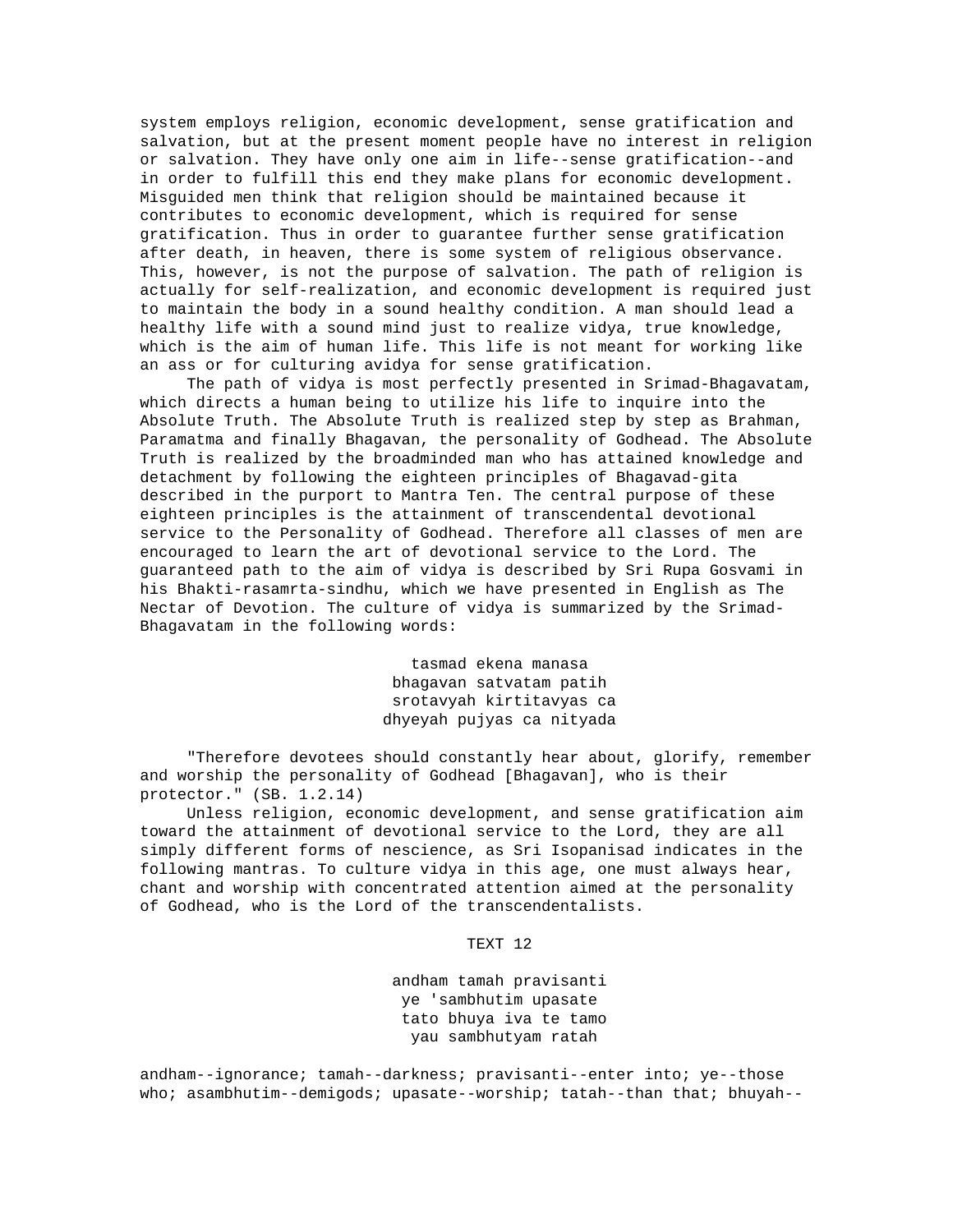still more; iva--like that; te--those; tamah--darkness; ye--who; u- also; sambhutyam--in the Absolute; ratah--engaged.

#### TRANSLATION

 Those who are engaged in the worship of demigods enter into the darkest region of ignorance, and still more so do the worshipers of the impersonal Absolute.

#### PURPORT

 The Sanskrit word asambhuti refers to those who have no independent existence. Sambhuti is the Absolute personality of Godhead, who is absolutely independent of everything. In Bhagavad-gita, the Absolute personality of Godhead, Sri Krsna, states:

> na me viduh sura-ganah prabhavam na maharsayah aham adir hi devanam maharsinam ca sarvasah

 "Neither the hosts of demigods nor the great sages know My origin, for in every respect, I am the source of the demigods and the sages." (Bg. 10.2) Thus Krsna is the origin of the powers delegated to demigods, great sages and mystics. Although they are endowed with great powers, it is very difficult for them to know how Krsna Himself appears by His own internal potency in the form of a man.

 All philosophers and great rsis, or mystics, try to distinguish the Absolute from the relative by their tiny brain power. This can only help them reach the point of negating relativity without realizing any positive trace of the Absolute. Definition of the Absolute by negation is not complete. Such negative definitions lead one to create a concept of his own; thus one imagines that the Absolute must be formless and without qualities. Negative qualities are simply the reversals of positive qualities and are therefore also relative. By conceiving of the Absolute in this way one can at the utmost reach the impersonal effulgence of God, known as Brahman, but he cannot make further progress to Bhagavan, the personality of Godhead.

 Such mental speculators do not know that Krsna is the Absolute personality of Godhead, that the impersonal Brahman is the glaring effulgence of His transcendental body and that Paramatma, the Supersoul, is His all-pervading representation. Nor do they know that Krsna has His eternal form with its transcendental qualities of eternal bliss and knowledge. The dependent demigods and great sages imperfectly consider Him to be a powerful demigod, and they consider the Brahman effulgence to be the Absolute Truth. Krsna's devotees who surrender unto Him in unalloyed devotion, however, can know that He is the Absolute person and that everything emanates from Him. Such devotees continuously render loving service unto Krsna, the fountainhead of everything.

 In Bhagavad-gita it is also said (Bg. 7.20) that only bewildered persons, driven by a strong desire for sense gratification, worship the demigods for the satisfaction of temporary problems. Temporary relief from certain difficulties by the greatness of some demigod is a solution sought only by the unintelligent. Since the living being is materially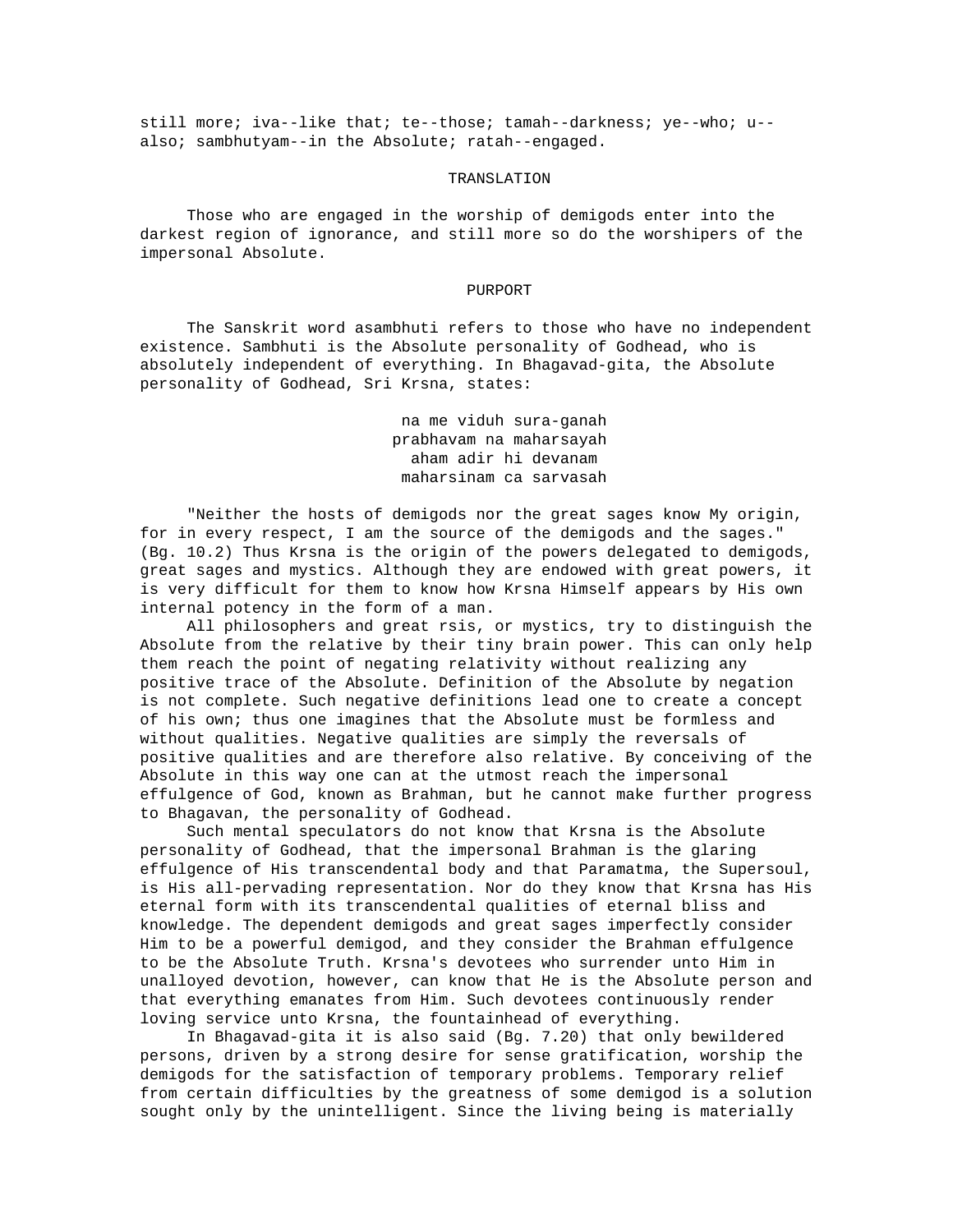entangled, he has to be relieved from material bondage entirely to attain permanent relief on the spiritual plane where eternal bliss, life and knowledge exist. It is also stated in Bhagavad-gita (Bg. 7.23) that the worshipers of the demigods can go to the planets of the demigods. The moon worshipers can go to the moon, the sun worshipers to the sun, etc. Modern scientists are now venturing to the moon with the help of rockets, but this is not really a new attempt. With their advanced consciousness, human beings are naturally inclined to travel in outer space and to reach other planets--either by spaceships, mystic powers or demigod worship. In the Vedic scriptures, it is said that one can reach other planets by any one of these three ways, but the most common way is by worshiping the demigod presiding over that particular planet. However, all planets in the material universe are temporary residences; the only permanent planets are the Vaikunthalokas. These are found in the spiritual sky, and the personality of Godhead Himself dominates them. As stated in Bhagavad-gita:

> abrahma-bhuvanal lokah punar avartino 'rjuna mam upetya tu kaunteya punar janma na vidyate

 "From the highest planet in the material world down to the lowest, all are places of misery wherein repeated birth and death take place. But one who attains My abode, O son of Kunti, never takes birth again." (Bg. 8.16)

 Sri Isopanisad points out that one remains in the darkest region of the universe by hovering over the material planets by one means or another. The whole universe is covered by the gigantic material elements, just as a coconut is covered by a husk. Since its covering is airtight, the darkness within is dense, and therefore suns and moons are required for illumination. Outside the universe is the vast and unlimited brahmajyoti expansion which is filled with Vaikunthalokas. The highest planet in the brahmajyoti is the Krsnaloka, or Goloka Vrndavana, where the Supreme personality of Godhead, Sri Krsna Himself, resides. Lord Sri Krsna never leaves this Krsnaloka. Although He dwells there with His eternal associates, He is omnipresent throughout the complete material and spiritual cosmic manifestations. This fact has already been explained in Mantra Four. The Lord is present everywhere, just like the sun, yet He is situated in one place, just as the sun is situated in its own undeviating orbit.

 The problems of life cannot be solved simply by going to the moon. There are many pseudo-worshipers who become religionists only for the sake of name and fame. Such pseudo-religionists do not wish to get out of this universe and reach the spiritual sky. They only want to maintain the status quo in the material world under the garb of worshiping the Lord. The atheists and impersonalists lead such foolish pseudoreligionists into the darkest regions by preaching the cult of atheism. The atheist directly denies the existence of the Supreme personality of Godhead, and the impersonalists support the atheists by stressing the impersonal aspect of the Supreme Lord. Thus far we have not come across any mantra in Sri Isopanisad in which the Supreme personality of Godhead is denied. It is said that He can run faster than anyone. Those who are running after other planets are certainly persons, and if the Lord can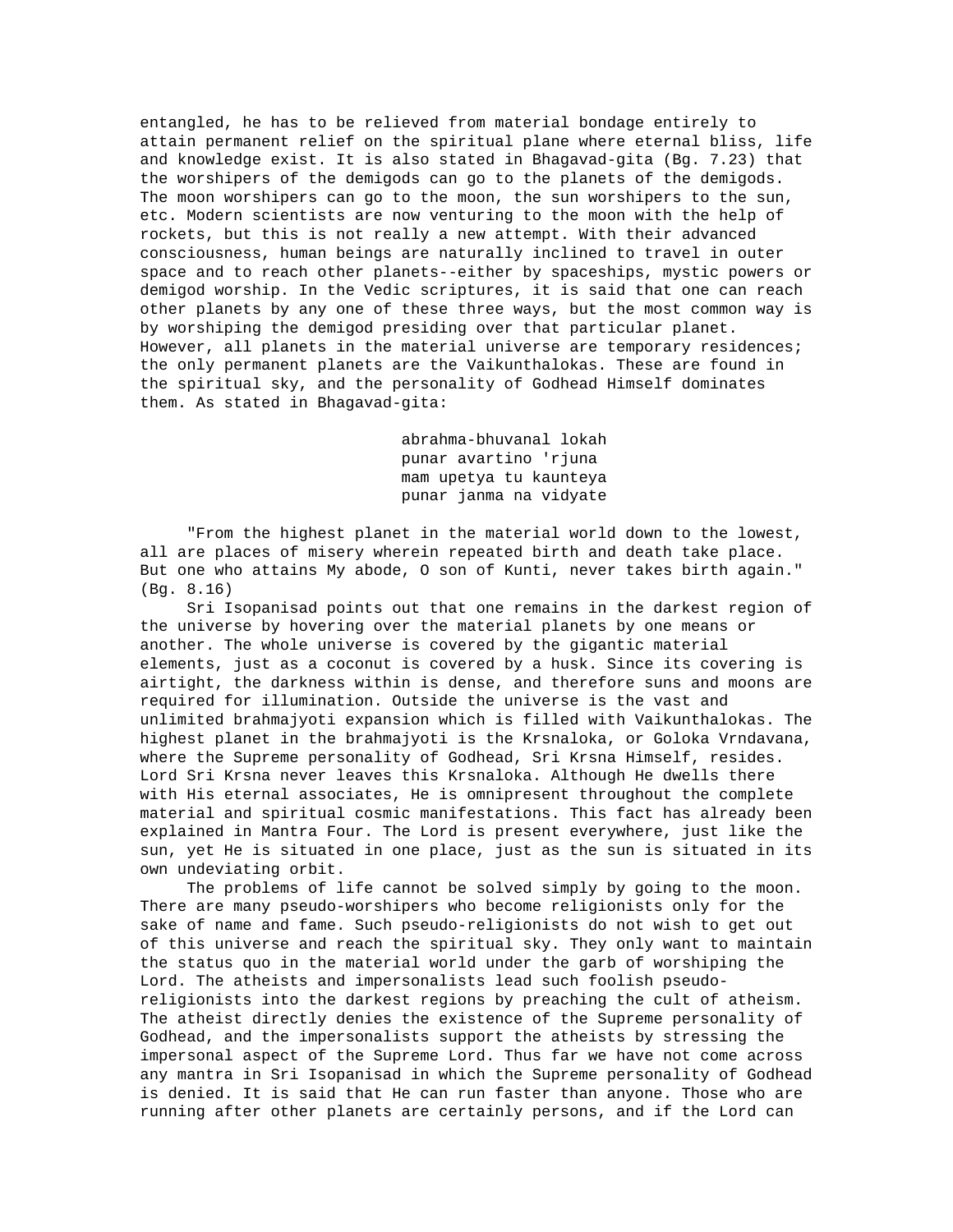run faster than all of them, how can He be considered impersonal? The impersonal conception of the Supreme Lord is another form of ignorance arising from an imperfect conception of the Absolute Truth.

 The ignorant pseudo-religionists and the manufacturers of so-called incarnations who directly violate the Vedic injunctions are liable to enter into the darkest region of the universe because they mislead those who follow them. These impersonalists generally pose themselves as incarnations of God to the foolish who have no knowledge of Vedic wisdom. If such foolish men have any knowledge at all, it is more dangerous in their hands than ignorance itself. Such impersonalists do not even worship the demigods according to the scriptural recommendations. In the scriptures there are recommendations for worshiping demigods under certain circumstances, but at the same time these scriptures state that there is normally no need for this. In Bhagavad-gita it is clearly stated (Bg. 7.23) that the results derived from worshiping the demigods are not permanent. Since the entire material universe is not permanent, whatever is achieved within the darkness of material existence is also impermanent. The question is how to obtain real and permanent life.

 The Lord states that as soon as one reaches Him by devotional service--which is the one and only way to approach the personality of Godhead--one attains complete freedom from the bondage of birth and death. In other words, the path of salvation from the material clutches fully depends on the principles of knowledge and detachment. The pseudoreligionists have neither knowledge nor detachment from material affairs, for most of them want to live in the golden shackles of material bondage under the shadow of altruistic and philanthropic activities and in the guise of religious principles. By a false display of religious sentiments, they present a show of devotional service while indulging in all sorts of immoral activities. In this way they pass as spiritual masters and devotees of God. Such violators of religious principles have no respect for the authoritative acaryas, the holy teachers in the strict disciplic succession. To mislead the people in general, they themselves become so-called acaryas, but do not even follow the principles of the acaryas.

 These rogues are the most dangerous elements in human society. Because there is no religious government, they escape punishment by the law of the state. They cannot, however, escape the law of the Supreme, who has clearly declared in Bhagavad-gita (Bg. 16.19-20) that envious demons in the garb of religious propagandists shall be thrown into the darkest regions of hell. Sri Isopanisad confirms that these pseudoreligionists are heading toward the most obnoxious place in the universe after the completion of their spiritual master business, which they conduct simply for sense gratification.

TEXT 13

 anyad evahuh sambhavad anyad ahur asambhavat iti susruma dhiranam ye nas tad vicacaksire

anyat--different; eva--certainly; ahuh--it is said; sambhavat--by worshiping the Supreme Lord, the cause of all causes; anyat--different;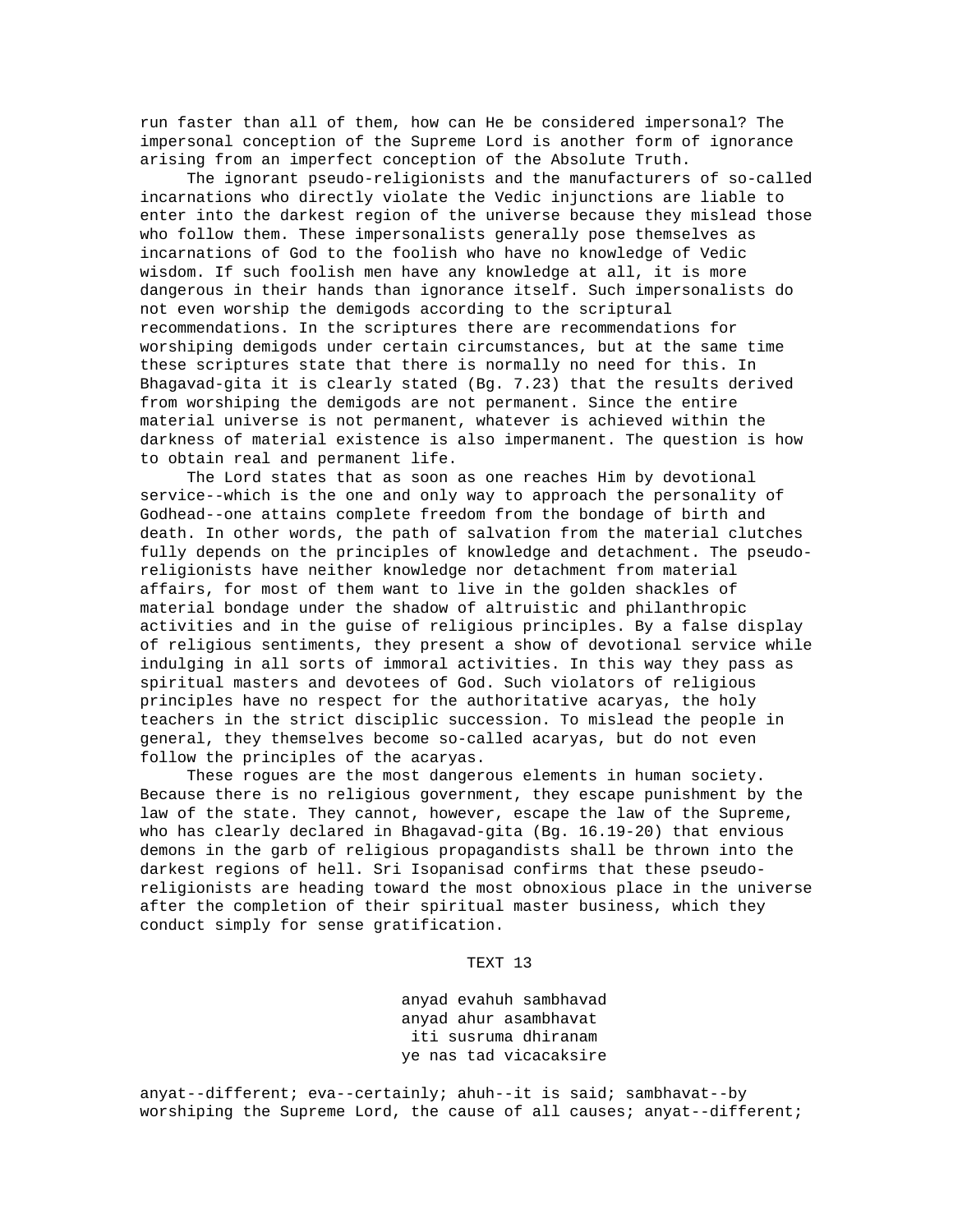ahuh--it is said; asambhavat--by worshiping what is not the Supreme; iti--thus; susruma--I heard it; dhiranam--from the undisturbed authorities; ye--who; nah--unto us; tat--about that subject matter; vicacaksire--perfectly explained.

#### TRANSLATION

 It is said that one result is obtained by worshiping the supreme cause of all causes and that another result is obtained by worshiping that which is not supreme. All this is heard from the undisturbed authorities who clearly explained it.

#### PURPORT

 The system of hearing from undisturbed authorities is approved in this mantra. Unless one hears from a bona fide acarya, who is never disturbed about the changes of the material world, one cannot have the real key to transcendental knowledge. The bona fide spiritual master, who has also heard the sruti mantras, or Vedic knowledge, from his undisturbed acarya, never manufactures or presents anything which is not mentioned in the Vedic literatures. In Bhagavad-gita (Bg. 9.25) it is clearly said that those who worship the pitrs, or forefathers, attain the planets of the forefathers. Similarly, the gross materialists who make plans to remain here again attain this world, and the devotees of the Lord, who worship none but Lord Krsna, the supreme cause of all causes, reach Him in His abode in the spiritual sky.

 Here also in Sri Isopanisad it is verified that different results are achieved by different modes of worship. If we worship the Supreme Lord, we will certainly reach Him in His eternal abode, and if we worship demigods like the sun-god and moon-god, we can reach their respective planets without a doubt. And if we wish to remain on this wretched planet with our planning commissions and our stop-gap political adjustments, we can certainly do that also.

 Nowhere in authentic scriptures is it said that one will ultimately reach the same goal by doing anything or worshiping anyone. Such foolish theories are offered by self-made masters who have no connection with the parampara, the bona fide system of disciplic succession. The bona fide spiritual master cannot say that all paths lead to the same goal and that anyone can attain this goal by his own mode of worship of the demigods or of the Supreme or whatever. For a common man it is very easy to understand that a person can reach his destination only when he has purchased a ticket for that destination. A person who has purchased a ticket for Calcutta can reach Calcutta, but not Bombay. However, temporary so-called masters say that any and all tickets can take one to the supreme goal. Such mundane and compromising offers attract many foolish creatures who become puffed up with their manufactured methods of spiritual realization. The Vedic instructions, however, do not uphold them. Unless one has received knowledge from the bona fide spiritual master who is in the recognized line of disciplic succession, he cannot have the real thing as it is. Krsna tells Arjuna in Bhagavad-gita:

> evam parampara-praptam imam rajarsayo viduh sa kaleneha mahata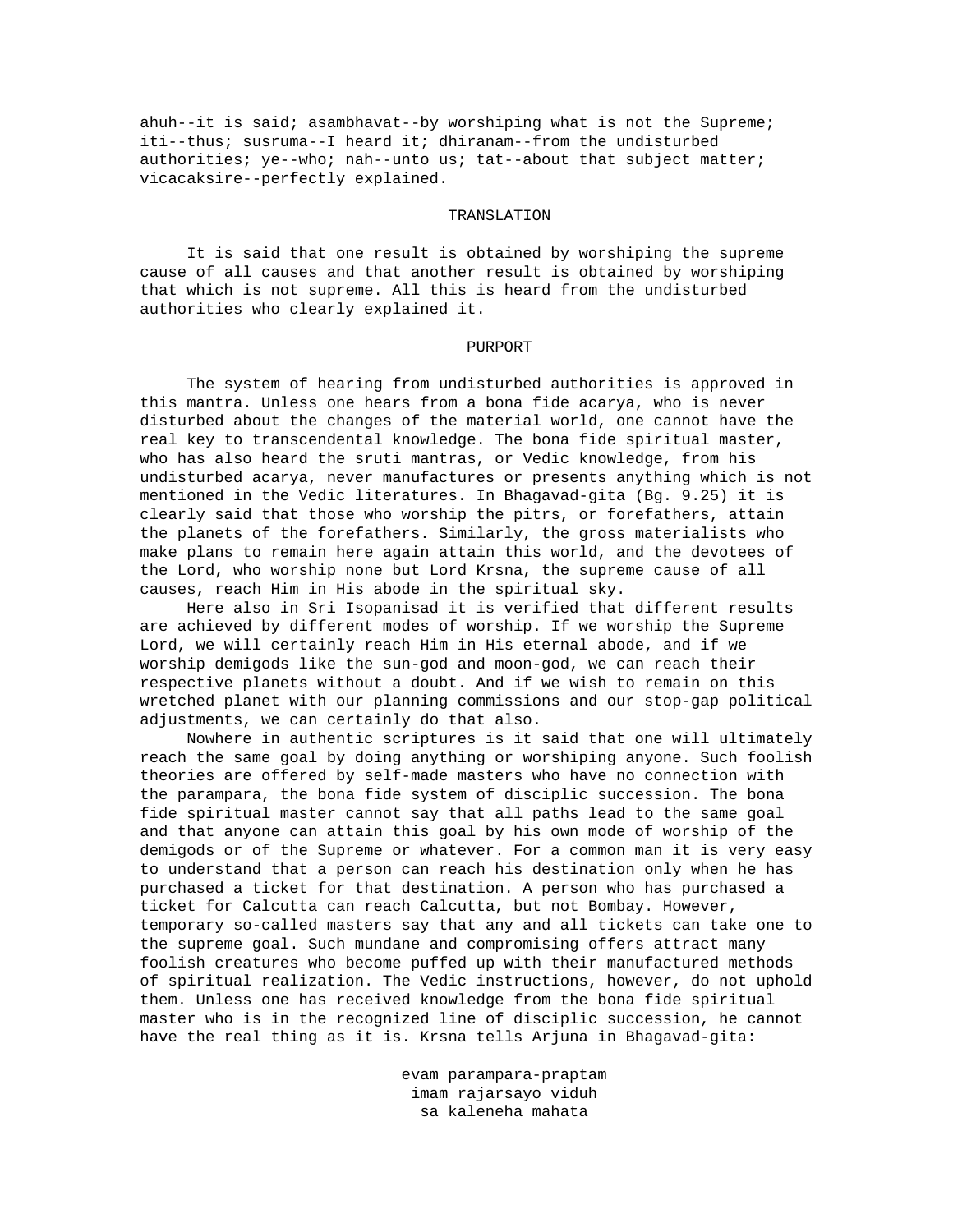### yogo nastah parantapa

 "This supreme science was thus received through the chain of disciplic succession, and the saintly kings understood it in that way. But in course of time the succession was broken, and therefore the science as it is appears to be lost." (Bg. 4.2)

 When Lord Sri Krsna was present on this earth, the bhakti-yoga principles which had been defined in Bhagavad-gita had become distorted; therefore the Lord had to reestablish the disciplic system beginning with Arjuna, who was the most confidential friend and devotee of the Lord. The Lord clearly told Arjuna (Bg. 4.3) that it was because he was His devotee and friend that the principles of Bhagavad-gita were understandable to him. In other words, no one can understand the Gita who is not a devotee and friend of the Lord. This also means that only one who follows the path of Arjuna can understand Bhagavad-gita.

 At the present moment there are many interpreters and translators of this sublime dialogue who really have no knowledge of Lord Krsna's instructions to Arjuna. Such interpreters explain the verses of Bhagavad-gita in their own way and postulate all sorts of rubbish in the name of scripture. Such interpreters believe neither in Sri Krsna nor in His eternal abode. How, then, can they explain Bhagavad-gita?

 The Gita clearly says (Bg. 7.20) that only those who have lost their sense worship the demigods. Krsna ultimately advises (Bg. 18.66) that one give up all other ways and modes of worship and fully surrender unto Him only. Only those who are cleansed of all sinful reactions can have such unflinching faith in the Supreme Lord. Others will continue hovering on the material platform with their paltry ways of worship and thus will be misled from the real path under the false impression that all paths lead to the same goal.

 In this mantra the word sambhavat, by worship of the supreme cause, is very significant. Lord Krsna is the original Personality of Godhead, and everything that exists has emanated from Him. In Bhagavad-gita (Bg. 10.8) the Lord explains that He is the creator of everyone, including Brahma, Visnu and Siva. Because these three principal deities of the material world are created by the Lord, the Lord is the creator of all that exists in the material and spiritual worlds. In the Atharva Veda it is similarly said that He who existed before the creation of Brahma and who enlightened Brahma with Vedic knowledge is Lord Sri Krsna. "The Supreme person desired to create living entities, and thus Narayana created all living beings. From Narayana, Brahma was born. Narayana created all the Prajapatis. Narayana created Indra. Narayana created the eight Vasus. Narayana created the eleven Rudras. Narayana created the twelve Adityas." Since Narayana is the plenary manifestation of Lord Krsna, Narayana and Krsna are one and the same. There are also later readings which state that the same Supreme Lord is the son of Devaki. Sri Krsna's childhood with Devaki and Vasudeva and His identity with Narayana have also been accepted and confirmed by Sripada Sankaracarya, even though Sankara does not belong to the Vaisnava or personalist cult. The Atharva Veda also states: "Only Narayana existed in the beginning when neither Brahma nor Siva, nor fire, nor water, nor stars, nor sun, nor moon existed. The Lord does not remain alone but creates as He desires." It is stated in the Moksa-dharma: "I created the Prajapatis and the Rudras. They do not have complete knowledge of Me because they are covered by My illusory energy." It is also stated in Varaha Purana: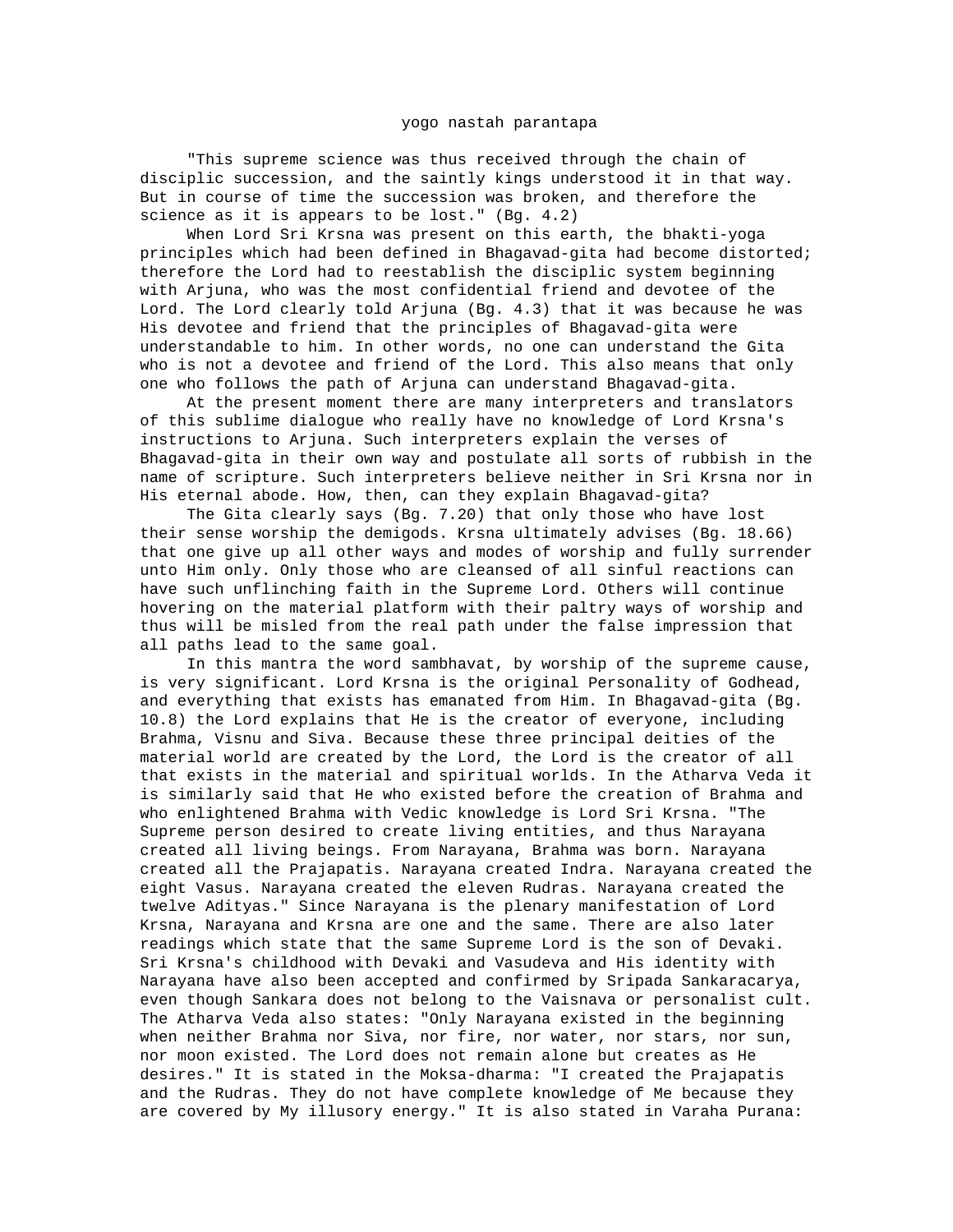"Narayana is the Supreme personality of Godhead, and from Him the fourheaded Brahma was manifested, as well as Rudra, who later became omniscient."

 Thus all Vedic literature confirms that Narayana, or Krsna, is the cause of all causes. In Brahma-samhita also it is said that the Supreme Lord is Sri Krsna, Govinda, the delight of every living being and the primeval cause of all causes. The really learned person knows this from evidence given by the great sages and the Vedas. Thus the learned man decides to worship Lord Krsna as all in all.

 Persons are called budha, or really learned, when they fasten themselves to the worship of Krsna only. This conviction is established when one hears the transcendental message from the undisturbed acarya with faith and love. One who has no faith in or love for Lord Krsna cannot be convinced of this simple truth. Those who are faithless are described in Bhagavad-gita as mudhas, fools or asses (Bg. 9.11). It is said that the mudhas deride the Personality of Godhead because they do not have complete knowledge from the undisturbed acarya. One who is disturbed by the whirlpool of material energy is not qualified to become an acarya.

 Before hearing Bhagavad-gita, Arjuna was disturbed by the material whirlpool, by his affection for his family, society and community. Thus Arjuna wanted to become a philanthropic, nonviolent man of the world. However, when he became budha by hearing the Vedic knowledge of Bhagavad-gita from the Supreme person, he changed his decision and became a worshiper of Lord Sri Krsna, who had Himself designed the Battle of Kuruksetra. Arjuna worshiped the Lord by fighting with his socalled relatives. In this way he became a pure devotee of the Lord. Such accomplishments are possible only when one worships the real Krsna and not some fabricated "Krsna" invented by foolish men who are without knowledge of the intricacies of the science of Krsna described in Bhagavad-gita and Srimad-Bhagavatam.

 According to Vedanta-sutra, sambhuta is the source of birth and sustenance as well as the reservoir that remains after annihilation. The Srimad-Bhagavatam, the natural commentary upon Vedanta-sutra by the same author, maintains that the source of all emanations is not like a dead stone but is abhijna, or fully conscious. The primeval Lord Sri Krsna also says in Bhagavad-gita (Bg. 7.26) that He is fully conscious of past, present and future and that no one, including demigods such as Siva and Brahma, knows Him fully. Certainly those who are disturbed by the tides of material existence cannot know Him fully. Half-educated spiritual masters try to make some compromise by making the mass of humanity the object of worship, but they do not know that such worship is not possible nor that the masses are not perfect. Their attempt is something like pouring water on the leaves of a tree instead of the root. The natural process is to pour water on the root, but today's disturbed leaders are more attached to the leaves. Despite their perpetually watering the leaves, everything is drying up for want of nourishment.

 Sri Isopanisad advises us to pour water on the root, the source of all germination. Worship of the mass of humanity by rendering bodily service which can never be perfect is less important than service to the soul. The soul is the root that generates different types of bodies according to the law of karma, material reaction. To serve human beings by medical aid, social help and educational facilities while at the same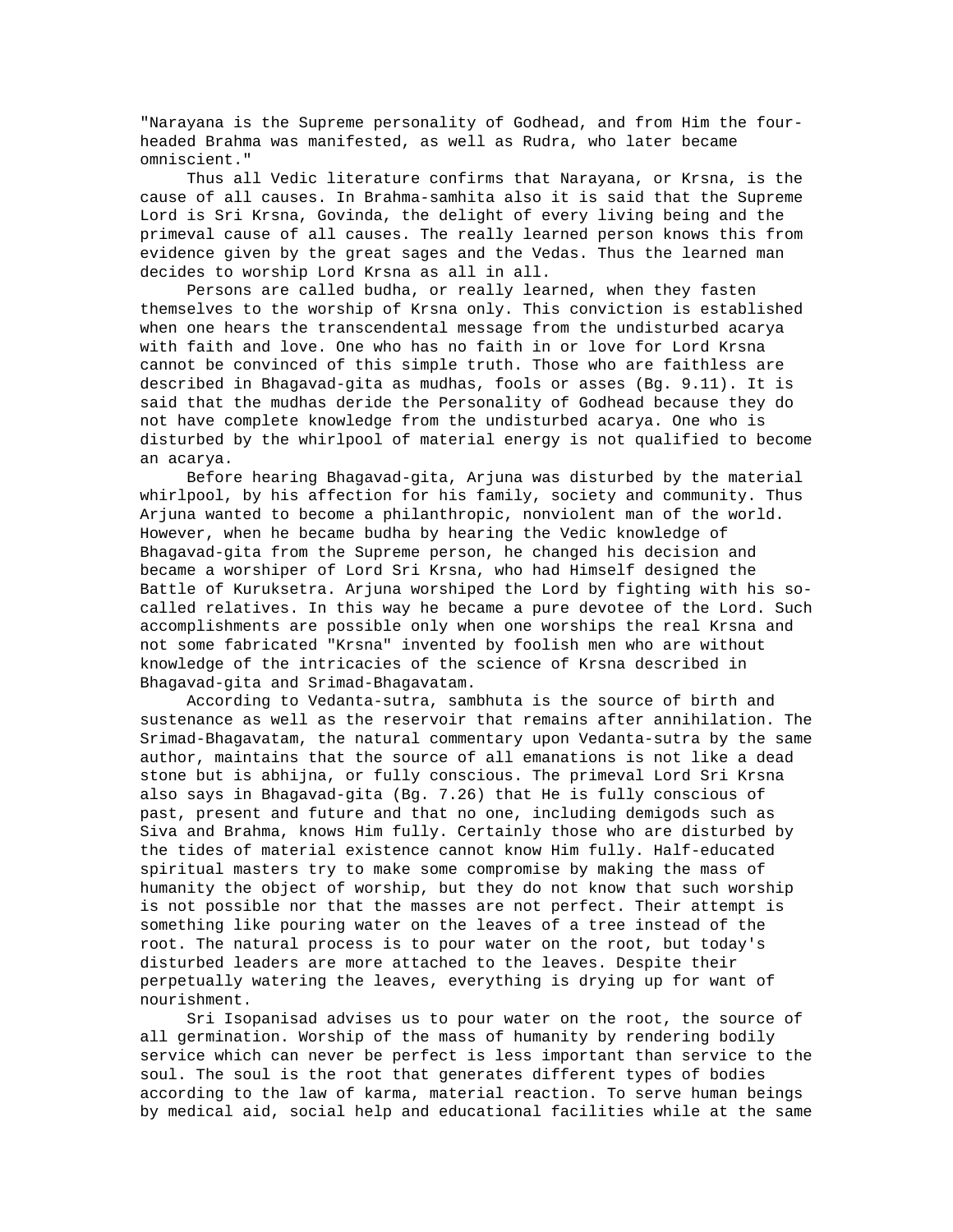time cutting the throats of poor animals in slaughterhouses is not really valid service to living beings.

 The living being is perpetually suffering in different types of bodies from the material miseries of birth, old age, disease and death. The human form of life offers one a chance to get out of this entanglement simply by reestablishing the lost relationship between the living entity and the Supreme Lord. The Lord comes personally to teach this philosophy of surrender unto the Supreme, the sambhuta. Real service to humanity is rendered when one teaches surrender to and worship of the Supreme Lord with full love and energy. That is the instruction of Sri Isopanisad in this mantra.

 The simple way to worship the Supreme Lord in this age of disturbance is to hear and chant about His great activities. The mental speculators, however, think that the activities of the Lord are imaginary; therefore they refrain from hearing of them and invent some word jugglery without substance to divert the attention of the innocent masses of people. Instead of hearing of the activities of Lord Krsna, they advertise themselves by inducing their followers to sing about pseudo-spiritual masters. In modern times the number of such pretenders has increased considerably, and it has become a problem for the pure devotees of the Lord to save the masses of people from the unholy propaganda of these pretenders and pseudo-incarnations.

 The Upanisads indirectly draw our attention to the primeval Lord Sri Krsna, but Bhagavad-gita, which is the summary of all the Upanisads, directly points to Sri Krsna. By hearing about Krsna as He is in Bhagavad-gita or Srimad-Bhagavatam, one's mind is gradually cleansed of all contaminated things. Srimad-Bhagavatam says: "By hearing of the activities of the Lord, one draws the attention of the Lord towards His devotee. Thus the Lord, being situated in the heart of every living being, helps the devotee by giving him proper directions." Bhagavad-gita also confirms this (Bg. 10.10).

 The Lord's inner direction cleanses the heart of the devotee of all contamination produced by the material modes of passion and ignorance. Nondevotees are under the sway of passion and ignorance. One who is in passion cannot become detached from material hankering, and one in ignorance cannot know what he is nor what the Lord is. Thus when one is in passion or ignorance, there is no chance for self-realization, however much one may play the part of a religionist. For a devotee, the modes of passion and ignorance are removed by the grace of the Lord. In this way the devotee becomes situated in the quality of goodness, the sign of a perfect brahmana. Everyone and anyone can qualify as a brahmana provided he follows the path of devotional service under the guidance of a bona fide spiritual master. Srimad-Bhagavatam (2.4.18) also says:

> kirata-hunandhra-pulinda-pulkasa abhira-sumbha yavanah khasadayah ye 'nye ca papa yad-apasrayasrayah sudhyanti tasmai prabhavisnave namah

 "Any lowborn living entity can be purified by the guidance of a pure devotee of the Lord, for the Lord is extraordinarily powerful." When one attains brahminical qualifications, he becomes happy and enthusiastic to render devotional service to the Lord. Automatically the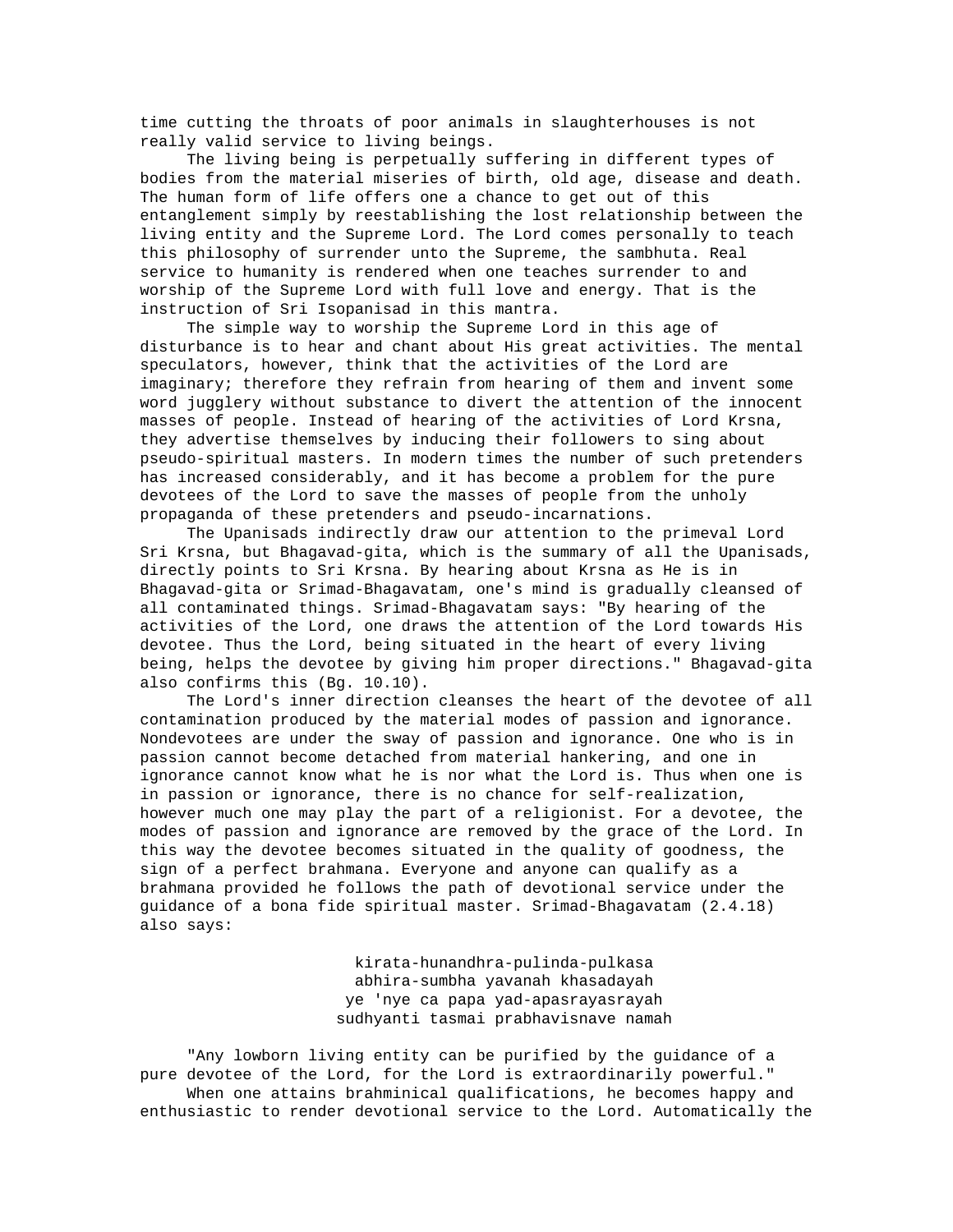science of God is unveiled before him. By knowing the science of God, one gradually becomes freed from material attachments, and one's doubtful mind becomes crystal clear by the grace of the Lord. When one attains this stage, he can become a liberated soul and see the Lord in every step of life. This is the perfection of sambhavat, as described in this mantra.

TEXT 14

 sambhutim ca vinasam ca yas tad vedobhayam saha vinasena mrtyum tirtva sambhutyamrtam asnute

sambhutim--the eternal personality of Godhead, His transcendental name, form, pastimes, qualities and paraphernalia, the variegatedness of His abode, etc.; ca--and; vinasam--the temporary material manifestation of demigods, men, animals, etc., with their false names, fame, etc.; ca-also; yah--one who; tat--that; veda--knows; ubhayam--both; saha--along with; vinasena--with everything liable to be vanquished; mrtyum--death; tirtva--surpassing; sambhutya--in the eternal kingdom of God; amrtam- deathlessness; asnute--enjoys.

### TRANSLATION

 One should know perfectly the personality of Godhead and His transcendental name, as well as the temporary material creation with its temporary demigods, men and animals. When one knows these, he surpasses death and the ephemeral cosmic manifestation with it, and in the eternal kingdom of God he enjoys his eternal life of bliss and knowledge.

#### PURPORT

 By its so-called advancement of knowledge, human civilization has created many material things, including spaceships and atomic energy. Yet it has failed to create freedom from birth, old age, disease and death. Whenever an intelligent man raises the question of these miseries before a so-called scientist, the scientist very cleverly replies that material science is progressing and that it will ultimately be possible to render man deathless and ageless. Such answers prove the scientists' gross ignorance of material nature. In material nature, everything is under the stringent laws of matter and must pass through six stages of transformation: birth, growth, maintenance, transformation, deterioration and finally death. Nothing that is in contact with material nature can be beyond these six laws of transformation; therefore no one--whether demigod, man, animal or tree--can survive forever in the material world.

 The duration of life may vary according to species. Lord Brahma, the chief living being within this material universe, may live for millions and millions of years, while a minute germ may live for some hours only. But that does not matter. No one in the material world can survive eternally. Things are born or created under certain conditions, they stay for some time, and, if they continue to live, they grow, procreate, gradually dwindle and finally vanish. According to these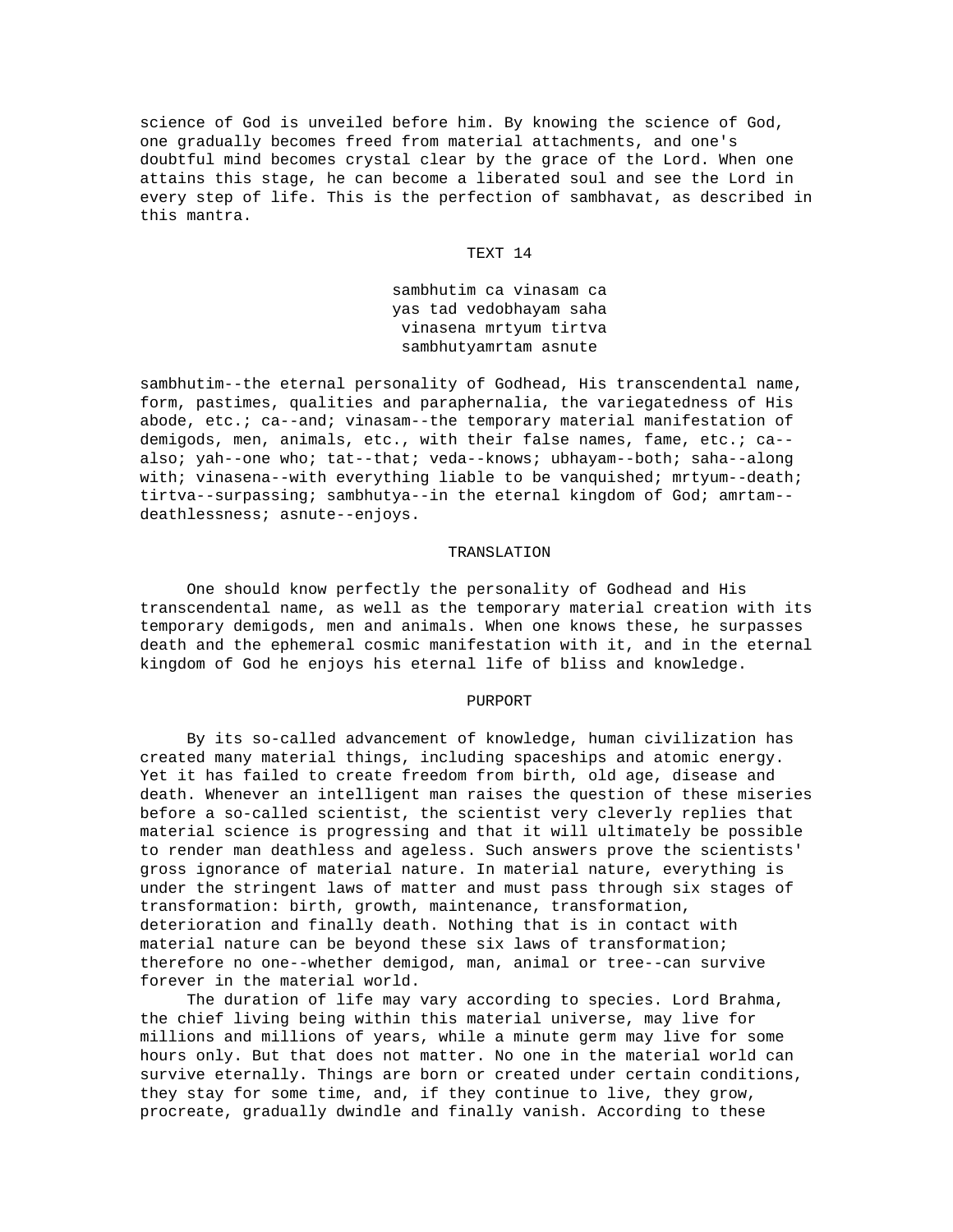laws, even the Brahmas, of which there are millions in different universes, are all liable to death either today or tomorrow. Therefore the entire material universe is called Mrtyuloka, the place of death.

 Material scientists and politicians are trying to make this place deathless because they have no information of the deathless spiritual nature. This is due to their ignorance of Vedic literature, which is full of knowledge of mature transcendental experience. Unfortunately modern man is averse to receiving knowledge from the Vedas, Puranas and other scriptures.

 From Visnu Purana (V.P. 6.7.61) we receive information that Lord Visnu, the Personality of Godhead, possesses different energies, known as para (superior) and apara or avidya (inferior energy). The material energy in which we are presently entangled is called the avidya or inferior energy. The material creation is made possible by this energy. Yet there is another, a superior energy called the para-sakti, which is different from this material inferior energy. That superior energy constitutes the eternal or deathless creation of the Lord. (Bg. 8.20)

 All the material planets--upper, lower and intermediate, including the sun, moon and Venus--are scattered throughout the universe. These planets exist only during the lifetime of Brahma. Some lower planets, however, are vanquished after the end of one day of Brahma and are again created during the next day of Brahma. On the upper planets, time is calculated differently. One of our years is only equal to twenty-four hours, or one day and night, on many of the upper planets. The four ages of earth years according to the time scale of the upper planets. Such a length of time multiplied by one thousand constitutes one day of Brahma, and one night of Brahma is the same. Such days and nights accumulate into months and years, and Brahma lives for one hundred such years. At the end of Brahma's life, the complete universal manifestation is vanquished.

 Those living beings who reside in the sun and on the moon, as well as those in the Martyaloka system--which includes this earth and many planets below it--are all merged into the waters of devastation during the night of Brahma. During this time no living beings or species remain manifest, although spiritually they continue to exist. This unmanifested stage is called avyakta. Again, when the entire universe is vanquished at the end of Brahma's lifetime, there is another avyakta state. However, beyond these two unmanifested states is a spiritual atmosphere or nature. There is a great number of spiritual planets in this atmosphere, and these planets exist eternally, even when all the planets within this material universe are vanquished. The cosmic manifestation within the jurisdiction of the various Brahmas is but a display of onefourth of the energy of the Lord. This is the inferior energy. Beyond the jurisdiction of Brahma is the spiritual nature, which is called tripad-vibhuti, three-fourths of the Lord's energy. This is the superior energy, or para-prakrti.

 The predominating Supreme person residing within the spiritual nature is Lord Sri Krsna. As confirmed in Bhagavad-gita (Bg. 8.22), He can be approached only by unalloyed devotional service and not by the processes of jnana (philosophy), yoga (mysticism), or karma (fruitive work). The karmis, or fruitive workers, can elevate themselves to the Svargaloka planets, which include the sun and moon. Jnanis and yogis can attain still higher planets, such as Brahmaloka, and when they become still more qualified through devotional service, they are allowed to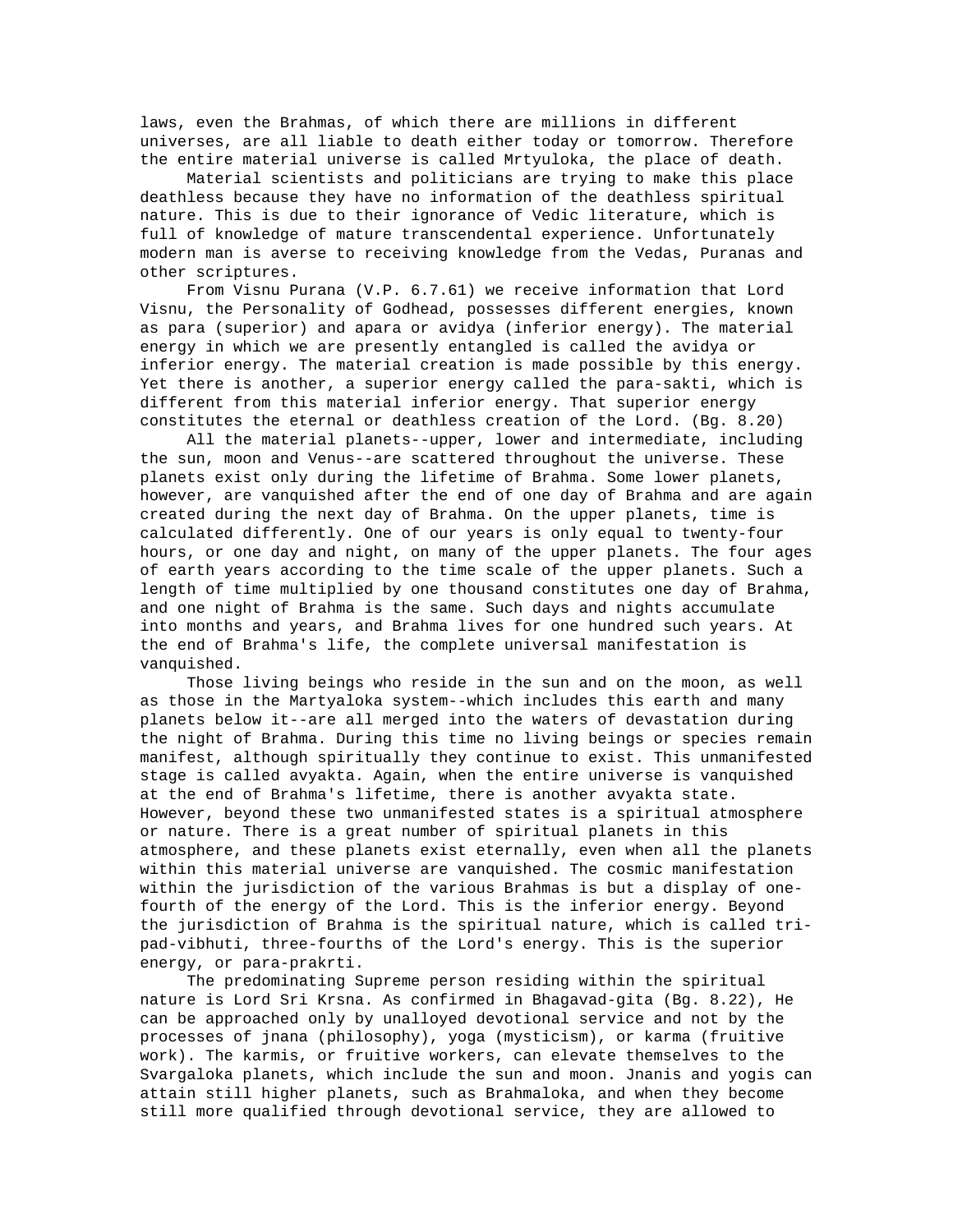enter into the spiritual nature, either the illuminating cosmic atmosphere of the spiritual sky (Brahman) or the Vaikuntha planets, according to their qualification. It is certain, however, that no one can enter into the spiritual Vaikuntha planets without being trained in devotional service.

 On the material planets, everyone from Brahma down to the ant is trying to lord it over material nature, and this is the material disease. As long as this material disease continues, the living entity has to undergo the process of bodily change. Whether he takes the form of a man, demigod or animal, he ultimately has to endure an unmanifested condition during the two devastations--the devastation of the night of Brahma and the devastation at the end of Brahma's life. If we want to put an end to this process of repeated birth and death, as well as the concomitant factors of old age and disease, we must try to enter the spiritual planets. Lord Krsna in His plenary expansions dominates each and every one of these planets.

 No one can dominate Krsna. It is the conditioned soul who tries to dominate material nature and is instead subjected to the laws of material nature and the sufferings of repeated birth and death. The Lord comes here to reestablish the principles of religion, and the basic principle is the development of an attitude of surrender to Him. This is the Lord's last instruction in Bhagavad-gita (Bg. 18.66), but foolish men have tactfully misinterpreted this prime teaching and have misled the masses of people in diverse ways. people have been urged to open hospitals but not to educate themselves to enter into the spiritual kingdom by devotional service. They have been taught to take interest only in temporary relief work, which can never bring real happiness to the living entity. They start varieties of public and semi-governmental institutions to tackle the devastating power of nature, but they don't know how to pacify insurmountable nature. Many men are advertised as great scholars of Bhagavad-gita, but they overlook the Gita's message by which material nature can be pacified. Powerful nature can only be pacified by the awakening of God consciousness, as clearly pointed out in Bhagavad-gita. (Bg. 7.14)

 In this mantra Sri Isopanisad teaches that one must know both sambhuti (the Personality of Godhead) and vinasa (the temporary material manifestation) perfectly, side by side. By knowing the temporary material manifestation alone, one cannot save anything, for in the course of nature there is devastation at every moment. No one can be saved from these devastations by opening hospitals. One can be saved only by complete knowledge of the eternal life of bliss and awareness. The whole Vedic scheme is meant to educate men in this art of attaining eternal life. People are often misguided by temporary attractive things based on sense gratification, but service rendered to the objects of the senses is both misleading and degrading.

 We must therefore save our fellow man in the right way. There is no question of liking or disliking the truth. It is there. If we want to be saved from repeated birth and death, we must take to the devotional service of the Lord. There can be no compromise, for this is a matter of necessity.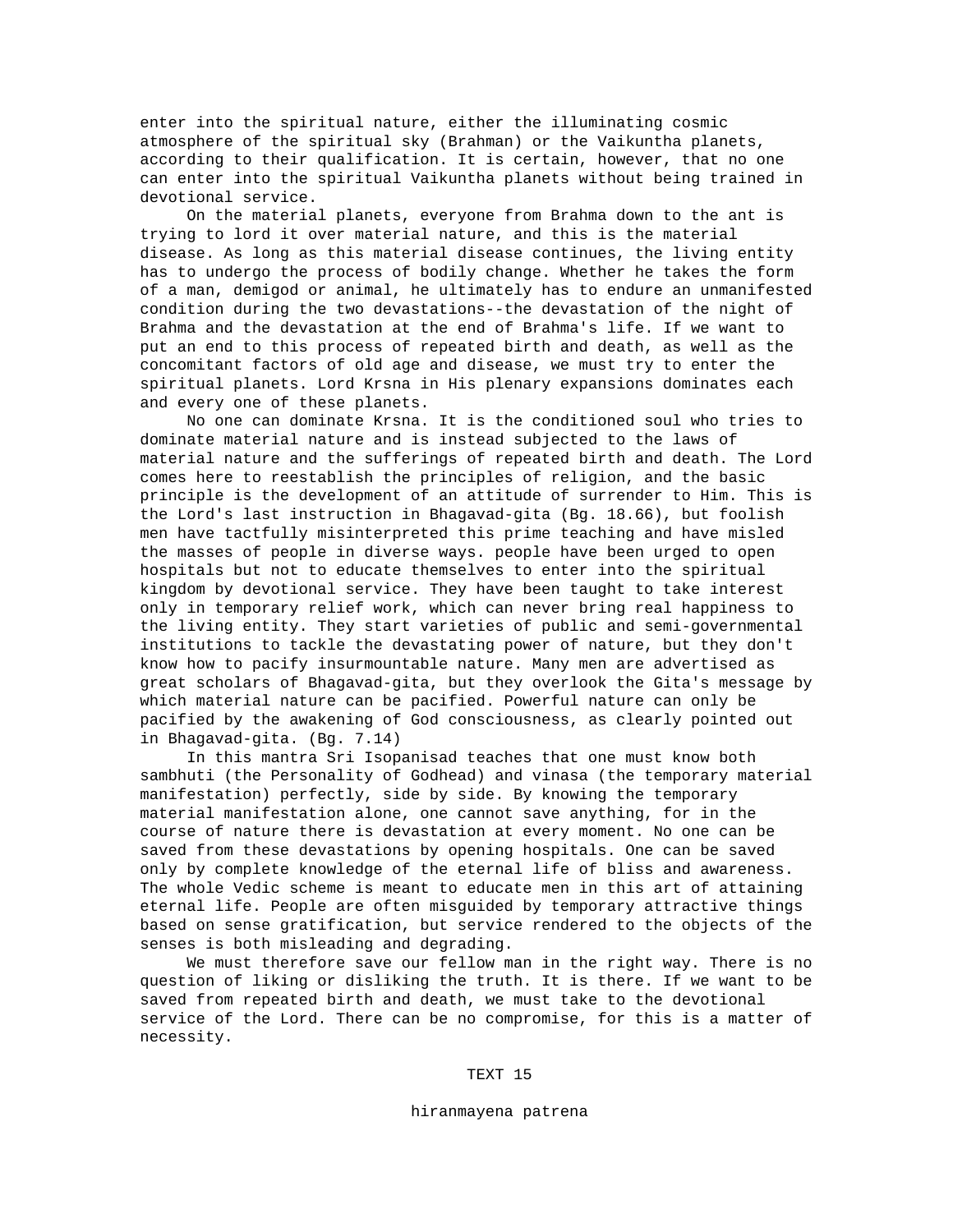# satyasyapihitam mukham tat tvam pusann apavrnu satya-dharmaya drstaye

hiranmayena--by a golden effulgence; patrena--by dazzling covering; satyasya--of the Supreme Truth; apihitam--covered; mukham--the face; tat--that covering; tvam--Yourself; pusan--O sustainer; apavrnu--kindly remove; satya--pure; dharmaya--unto the devotee; drstaye--for exhibiting.

## TRANSLATION

 O my Lord, sustainer of all that lives, Your real face is covered by Your dazzling effulgence. Please remove that covering and exhibit Yourself to Your pure devotee.

### PURPORT

 In Bhagavad-gita, the Lord explains His personal rays (brahmajyoti), the dazzling effulgence of His personal form, in this way:

> brahmano hi pratisthaham amrtasyavyayasya ca sasvatasya ca dharmasya sukhasyaikantikasya ca

 "And I am the basis of the impersonal Brahman, which is the constitutional position of ultimate happiness, and which is immortal, imperishable and eternal." (Bg. 14.27)

 Brahman, Paramatma and Bhagavan are three aspects of the same Absolute Truth. Brahman is the aspect most easily perceived by the beginner. Paramatma, the Supersoul, is realized by those who have further progressed, and Bhagavan realization is the ultimate realization of the Absolute Truth. This is confirmed in Bhagavad-gita, where the Lord says that He is the ultimate concept of the Absolute Truth, the source of the brahmajyoti as well as the all-pervading Paramatma. In Bhagavad-gita Krsna says that He is the ultimate reservoir of the brahmajyoti, the impersonal conception of the Absolute Truth, and that there is no need to explain His unlimited potencies.

> atha va bahunaitena kim jnatena tavarjuna vistabhyaham idam krtsnam ekamsena sthito jagat

 "But what need is there, Arjuna, for all this detailed knowledge? With a single fragment of Myself I pervade and support this entire universe." (Bg. 10.42) Thus by His one plenary expansion, the allpervading Paramatma, the Lord maintains the complete material cosmic creation. He also maintains all manifestations in the spiritual world as well; therefore in the sruti mantra of Sri Isopanisad, the Lord is addressed as pusan, the ultimate maintainer.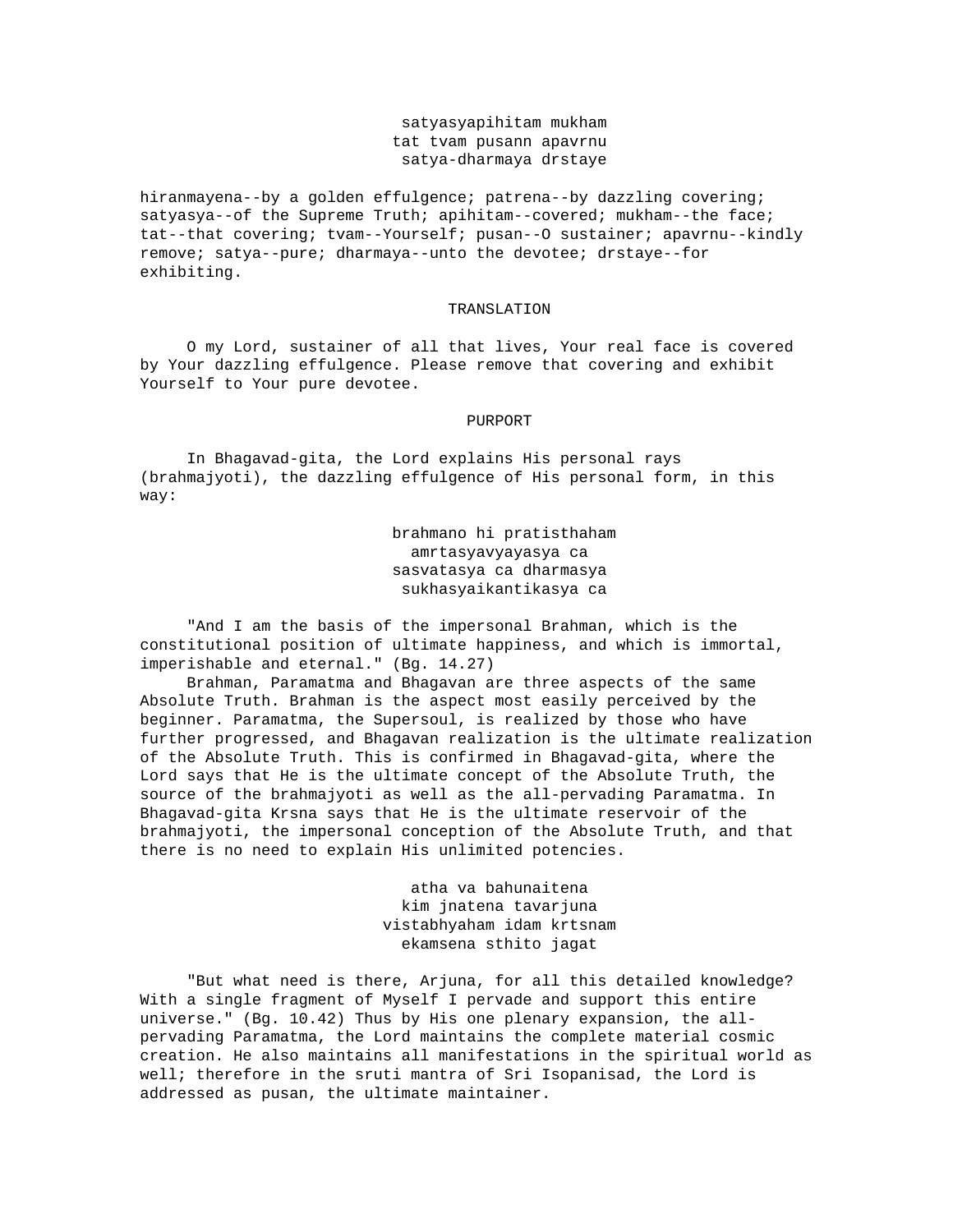The personality of Godhead, Sri Krsna, is always in transcendental bliss (anandamayo 'bhyasat). When He was present at Vrndavana in India 5,000 years ago, He always remained in transcendental bliss, even from the beginning of His childhood pastimes. The killing of varieties of demons--such as Agha, Baka, Putana and Pralamba--were but pleasure excursions for Him. In the village of Vrndavana He enjoyed Himself with His mother, brother and friends, and when He played the role of a naughty butter thief, all His associates enjoyed celestial bliss by His stealing. The Lord's fame as a butter thief is not reproachable, for by stealing butter the Lord gave pleasure to His pure devotees. Everything that was performed by the Lord at Vrndavana was performed for the pleasure of His associates there. The Lord created these pastimes to attract the dry speculators and the acrobats of the so-called hatha-yoga system who had come to find the Absolute Truth.

 Of the childhood play between the Lord and His playmates, the cowherd boys, Sukadeva Gosvami said in Srimad-Bhagavatam:

> ittham satam brahma-sukhanubhutya dasyam gatanam para-daivatena mayasritanam nara-darakena sakam vijahruh krta-punya-punjah

 "The Personality of Godhead, who is perceived as the impersonal, blissful Brahman, who is worshiped as the Supreme Lord by the devotees, and who is considered an ordinary human being by the mundane, played with the cowherd boys, who had attained their position after accumulating many pious activities." (SB. 10.12.11)

 Thus the Lord is always engaged in transcendental loving activities with His spiritual associates in the various relationships of santa (neutrality), dasya (servitorship), sakhya (friendship), vatsalya (paternal affection), and madhurya (conjugal love).

 Since it is said that the Lord never leaves Vrndavana-dhama, one may ask how He manages the affairs of the creation. This is answered in Bhagavad-gita (Bg. 13.14): The Lord pervades the entire material creation by His plenary part known as the purusa incarnation. Although the Lord personally has nothing to do with material creation, maintenance and destruction, He causes all these things to be done by His plenary expansion, the Paramatma or Supersoul. Every living entity is known as atma, soul, and the principal atma who controls them all is Paramatma, the Supersoul.

 This system of God realization is a great science. The materialists can only analyze and meditate on the twenty-four factors of the material creation, for they have very little information of the purusa, the Lord. The impersonal transcendentalists are simply bewildered by the glaring effulgence of the brahmajyoti. If one wants to see the Absolute Truth in full, he has to penetrate beyond the twenty-four material elements and the glaring effulgence as well. Sri Isopanisad points towards this direction, praying for the removal of the hiranmaya-patra, the dazzling covering. Unless this covering is removed so one can perceive the personality of Godhead as He is, factual realization of the Absolute Truth can never be attained.

 The Paramatma feature of the Personality of Godhead is one of three plenary expansions, collectively called visnu-tattva. The visnu-tattva within the universe (one of the three principal deities--Brahma, Visnu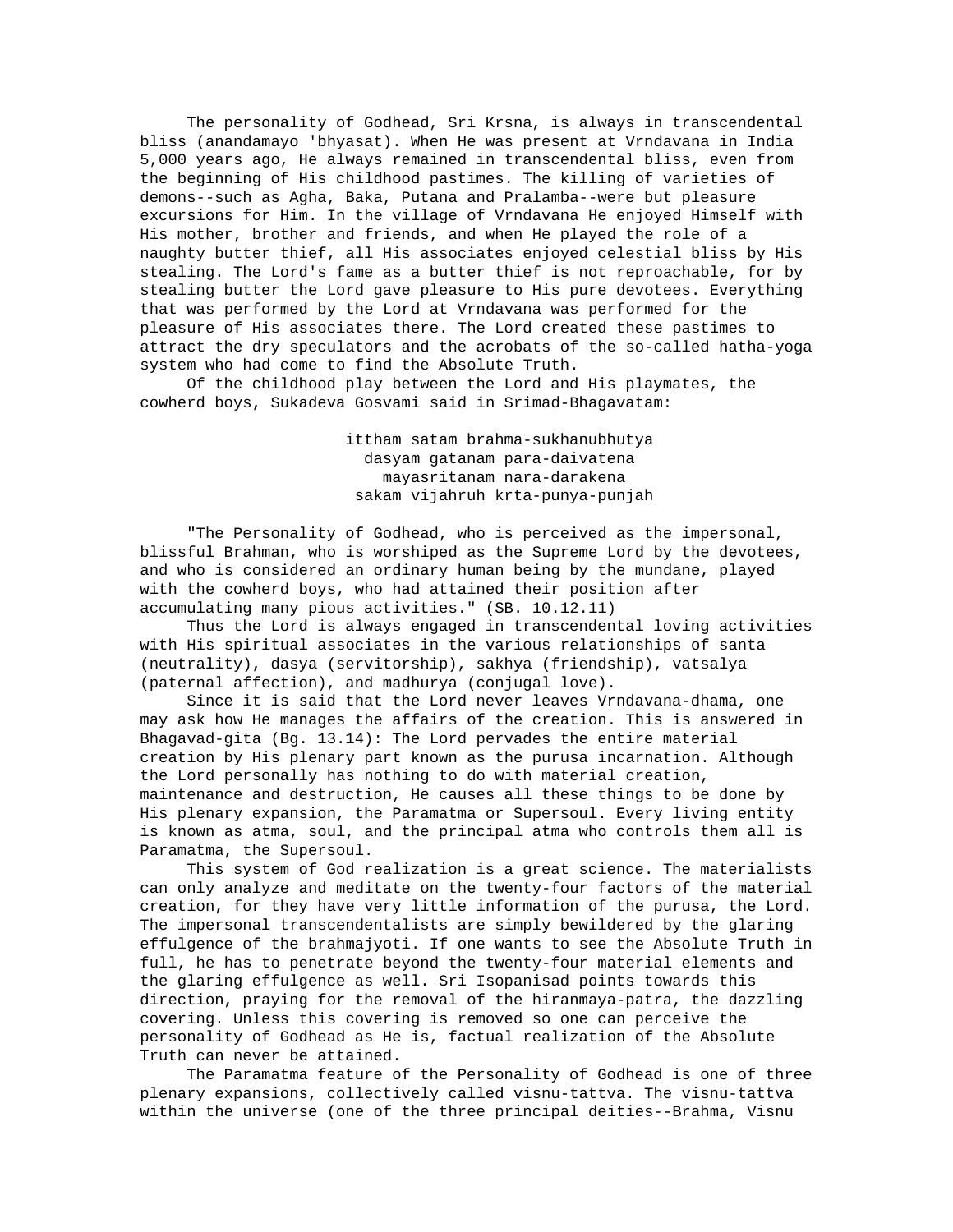and Siva) is known as the Ksirodakasayi Visnu. He is the all-pervading Paramatma in each and every individual living entity. The Garbhodakasayi Visnu is the collective Supersoul within all living entities. Beyond these two is the Karanodakasayi Visnu lying in the causal ocean. He is the creator of all universes. The yoga system teaches the serious student to meet the visnu-tattvas after overcoming the twenty-four material elements of the cosmic creation. The culture of empiric philosophy helps one realize the impersonal brahmajyoti, which is the glaring effulgence of the transcendental body of Lord Sri Krsna. This is confirmed in Bhagavad-gita (Bg. 14.27) as well as Brahma-samhita (5.40):

> yasya prabha prabhavato jagad-anda-koti kotisv asesa-vasudhadi vibhuti-bhinnam tad brahma niskalam anantam asesa-bhutam govindam adi-purusam tam aham bhajami

 "In the millions and millions of universes, there are innumerable planets, and each and every one of them is different from the others by its cosmic constitution. All of these planets are situated in a corner of the brahmajyoti. This brahmajyoti is but the personal rays of the Supreme Personality of Godhead, whom I worship." This mantra from Brahma-samhita is spoken from the platform of factual realization of the Absolute Truth, and the sruti mantra of Sri Isopanisad confirms this mantra as a process of realization. It is a simple prayer to the Lord to remove the brahmajyoti so that one can see His real face.

 Perfect knowledge means knowing Krsna as the root of Brahman. The root of Brahman is Lord Sri Krsna, and in scriptures such as Srimad-Bhagavatam the science of Krsna is perfectly elaborated. In Srimad-Bhagavatam, the author, Srila Vyasadeva, has established that the Supreme Truth is described as Brahman, Paramatma or Bhagavan according to one's realization of Him. Srila Vyasadeva never states that the Supreme Truth is a jiva, an ordinary living entity. The living entity should never be considered the all-powerful Supreme Truth. If he were, there would be no need for the living entity to pray to the Lord to remove His dazzling cover so that the living entity can see His real form.

 The conclusion is that in the absence of spiritually potent manifestations of the Supreme Truth, the impersonal Brahman is realized. Similarly, when one realizes the material potencies of the Lord, having little or no information of the spiritual potency, he attains Paramatma realization. Thus both Brahman and Paramatma realization of the Absolute Truth are partial realizations. However, when one realizes the Supreme Personality of Godhead, Sri Krsna, in full potency after the removal of the hiranmaya-patra, he realizes vasudevah sarvam iti: Lord Sri Krsna, known as Vasudeva, is everything--Brahman, Paramatma and Bhagavan. He is Bhagavan, the root, and Brahman and Paramatma are His branches.

 In Bhagavad-gita there is a comparative analysis of the three types of transcendentalists, the worshipers of the impersonal Brahman (jnanis), the worshipers of the Paramatma feature (yogis), and the devotees of Lord Sri Krsna (bhaktas). It is stated in Bhagavad-gita (Bg. 6.46-47) that amongst all types of transcendentalists, he who is a jnani, who has cultivated Vedic knowledge, is supreme. Yet the yogis are still greater than the jnanis and far superior to fruitive workers as well. And amongst all yogis, he who constantly serves the Lord with all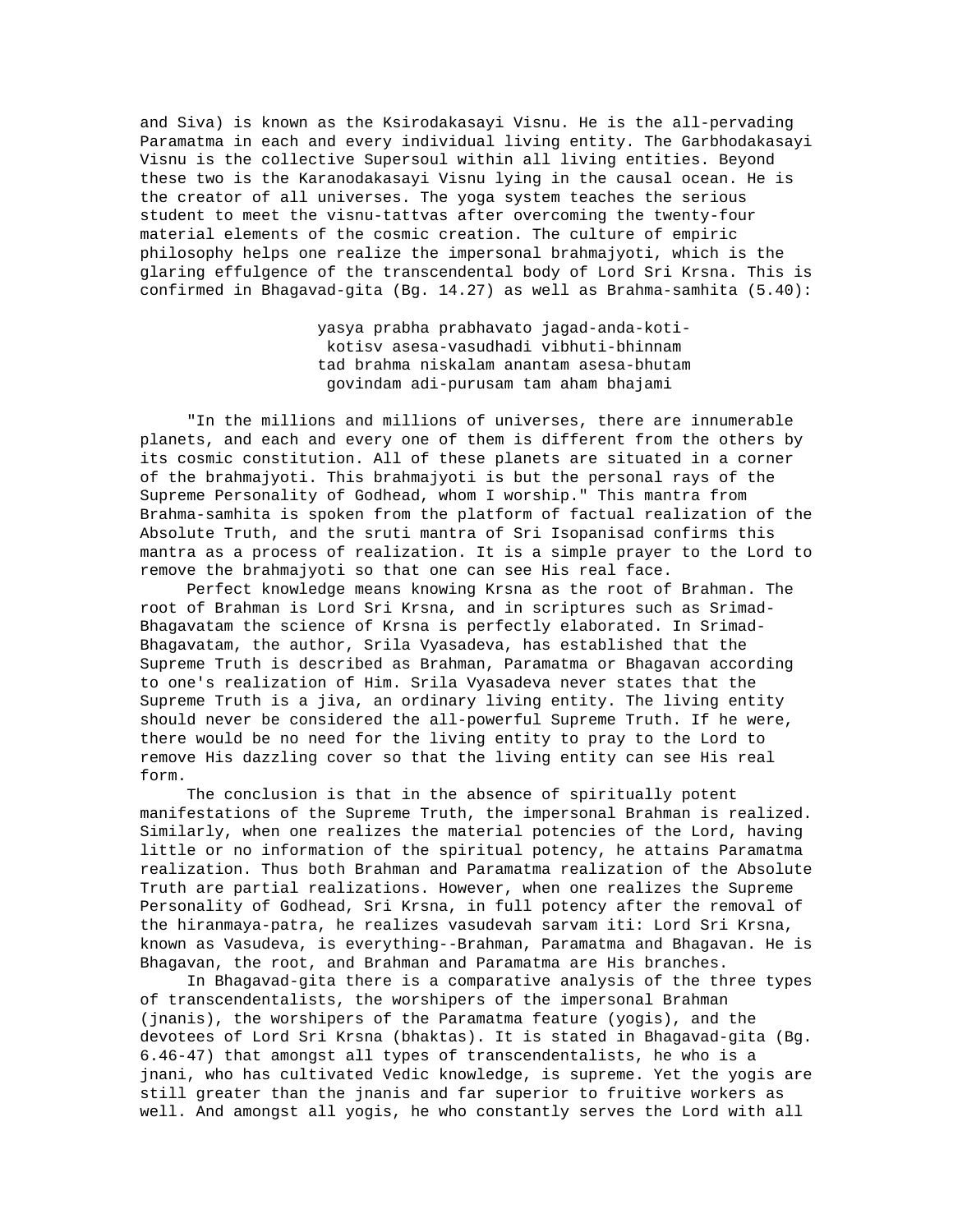his energies is the topmost. In summary, a philosopher is better than a laboring man, and a mystic is superior to a philosopher. And of all the mystic yogis, he who follows bhakti-yoga, constantly engaged in the service of the Lord, is the highest. Sri Isopanisad directs us toward this perfection.

## TEXT 16

# pusann ekarse yama surya prajapatya vyuha rasmin samuha tejo yat te rupam kalyanatamam tat te pasyami yo 'sav asau purusah so 'ham asmi

pusan--O maintainer; ekarse--the primeval philosopher; yama--the regulating principal; surya--the destination of the suris (great devotees); prajapatya--the well-wisher of the prajapatis (progenitors of mankind); vyuha--kindly remove; rasmin--the rays; samuha--kindly withdraw; tejah--effulgence; yat--so that; te--Your; rupam--form; kalyana-tamam--most auspicious; tat--that; te--Your; pasyami--I may see; yah--one who is; asau--like the sun; asau--that; purusah--personality of Godhead; sah--myself; aham--I; asmi--am.

#### TRANSLATION

 O my Lord, O primeval philosopher, maintainer of the universe, O regulating principle, destination of the pure devotees, well-wisher of the progenitors of mankind--please remove the effulgence of Your transcendental rays so that I can see Your form of bliss. You are the eternal Supreme Personality of Godhead, like unto the sun, as am I.

### PURPORT

 The sun and its rays are one and the same qualitatively. Similarly, the Lord and the living entities are one and the same in quality. The sun is one, but the molecules of the sun's rays are innumerable. The sun's rays constitute part of the sun, and the sun and its rays conjointly constitute the complete sun. Within the sun itself resides the sun-god, and similarly within the supreme spiritual planet, Goloka Vrndavana, from which the brahmajyoti effulgence is emanating, resides the eternal Lord, as verified by Brahma-samhita:

> cintamani-prakara-sadmasu kalpa-vrksa laksavrtesu surabhir abhipalayantam laksmi-sahasra-sata-sambhrama-sevyamanam govindam adi-purusam tam aham bhajami

 "I worship Govinda, the primeval Lord, the first progenitor, who is tending the cows, fulfilling all desires in abodes filled with spiritual gems, surrounded by millions of wish-fulfilling trees, always served with great reverence and affection by hundreds of thousands of Laksmis, or goddesses of fortune." (Bs. 5.29)

 The brahmajyoti is also described in Brahma-samhita, where it is said that the brahmajyoti is the rays emanating from that supreme spiritual planet, Goloka Vrndavana, just as the sun's rays emanate from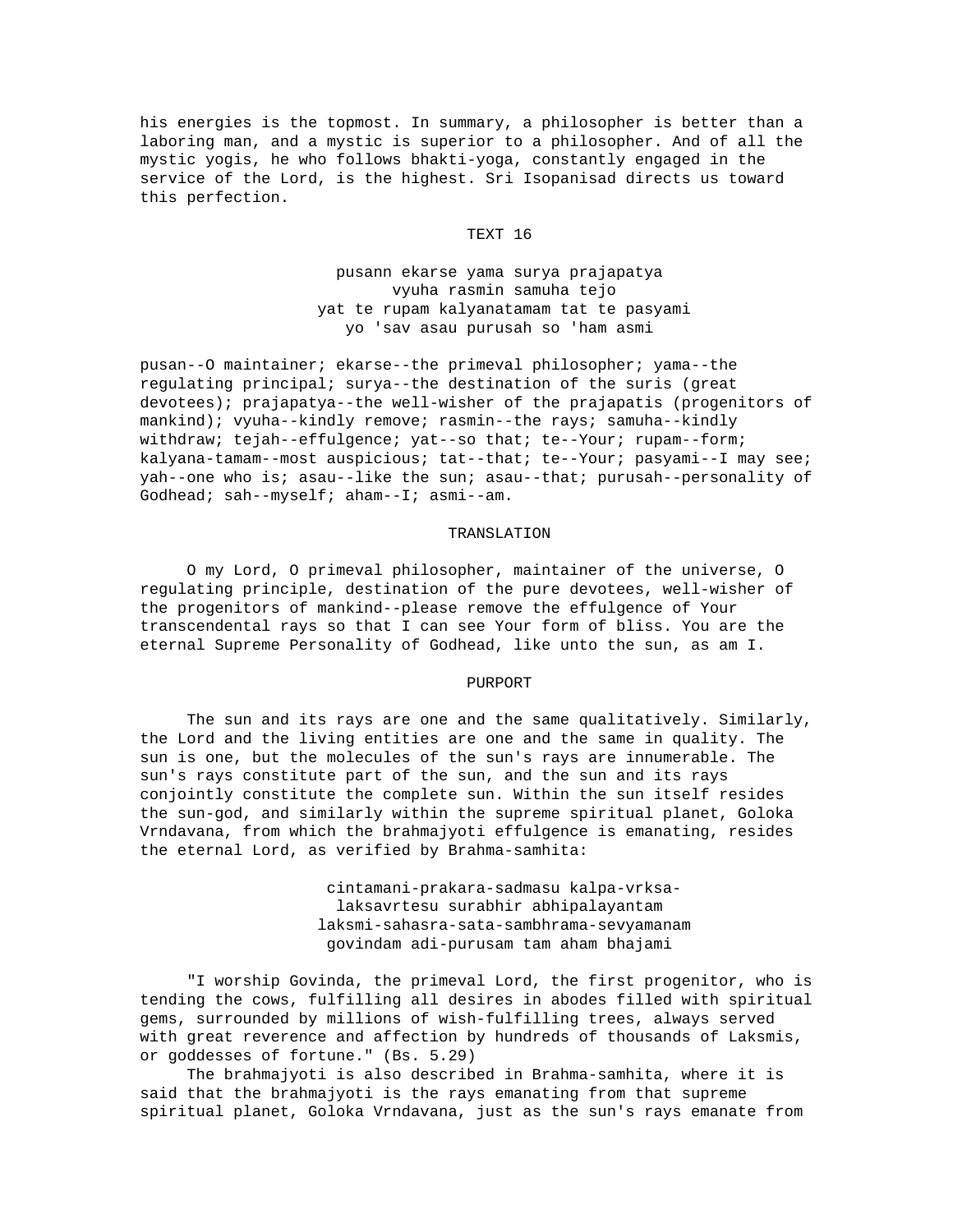the sun globe. Until one surpasses the glare of the brahmajyoti, he cannot receive information of the land of the Lord. Being blinded by the dazzling brahmajyoti, the impersonalist philosopher can neither realize the factual abode of the Lord nor His transcendental form. Limited by their poor fund of knowledge, such impersonalist thinkers cannot understand the all-blissful transcendental form of Lord Krsna. In this prayer, therefore, Sri Isopanisad petitions the Lord to remove the effulgent rays of the brahmajyoti so that the pure devotee can see His all-blissful transcendental form.

 By realizing the impersonal brahmajyoti, one experiences the auspicious aspect of the Supreme, and by realizing the Paramatma, or all-pervading feature of the Supreme, one experiences an even more auspicious enlightenment. By meeting the personality of Godhead Himself face to face, the devotee experiences the most auspicious feature of the Supreme. Since He is addressed as the primeval philosopher and maintainer and well-wisher of the universe, the Supreme Truth cannot be considered impersonal. This is the verdict of Sri Isopanisad. The word pusan (maintainer) is especially significant, for although the Lord maintains all beings, He specifically maintains His devotees. After surpassing the impersonal brahmajyoti and seeing the personal aspect of the Lord and His most auspicious eternal form, the devotee realizes the Absolute Truth in full.

 In Bhagavat-sandarbha, Srila Jiva Gosvami states: "The complete conception of the Absolute Truth is realized in the personality of Godhead because He is almighty and possesses full transcendental potencies. The full potency of the Absolute Truth is not realized in the brahmajyoti; therefore Brahman realization is only partial realization of the Personality of Godhead. O learned sages, the first letter of the word Bhagavan is twice significant: first in the sense of `one who fully maintains,' and second in the sense of `guardian.' The second letter (ga) means guide, leader or creator. The letter va indicates that every being lives in Him and that He also lives in every being. In other words, the transcendental sound Bhagavan represents infinite knowledge, potency, energy, opulence, strength and influence--all without a tinge of material inebriety."

 The Lord fully maintains His unalloyed devotees, and He guides them progressively on the path of devotional perfection. As the leader of His devotees, He ultimately awards the desired results of devotional service by giving Himself to them. The devotees of the Lord see the Lord eye to eye by the causeless mercy of the Lord; thus the Lord helps His devotees reach the supermost spiritual planet, Goloka Vrndavana. Being the creator, He can bestow all necessary qualifications upon His devotee so that the devotee can ultimately reach Him. The Lord is the cause of all causes, and since there is nothing that caused Him, He is the original cause. Consequently He enjoys His own Self by manifesting His own internal potency. The external potency is not exactly manifested by Himself, for He expands Himself as the purusas, and it is in these forms that He maintains the features of the material manifestation. By such expansions, He creates, maintains and annihilates the cosmic manifestation.

 The living entities are also differentiated expansions of the Lord's Self, and because some of them desire to be lords and imitate the Supreme Lord, He allows them to enter into the cosmic creation with the option to fully utilize their propensity to lord it over nature. Due to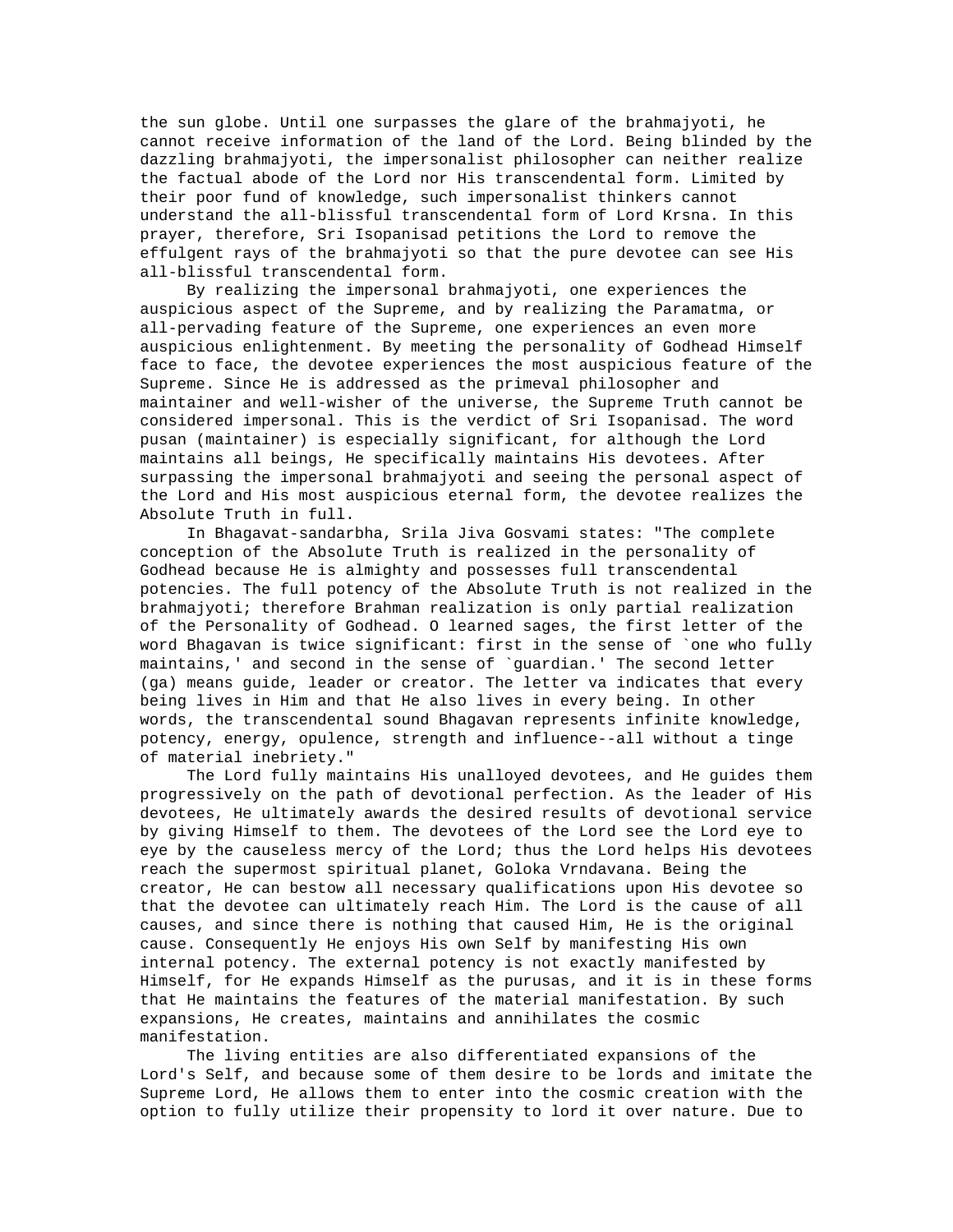the presence of His parts and parcels, the living entities, the entire phenomenal world is stirred into action and reaction. Thus the living entities are given full facilities to lord it over material nature, but the ultimate controller is the Lord Himself in His plenary feature as Paramatma, the Supersoul, which is one of the purusas.

 Thus there is a gulf of difference between the living entity (atma) and the controlling Lord (Paramatma), the soul and the Supersoul. Paramatma is the controller, and atma is the controlled; therefore they cannot exist on the same level. Because the Paramatma fully cooperates with the atma, He is known as the constant companion of the living being.

 The all-pervading feature of the Lord--which exists in all circumstances of waking and sleeping as well as in potential states and from which the jiva-sakti (living force) is generated as both conditioned and liberated souls--is known as Brahman. Since the Lord is the origin of both Paramatma and Brahman, He is the origin of all living entities and all else that exists. One who knows this engages himself at once in the devotional service of the Lord. Such a pure and fully cognizant devotee of the Lord is fully attached to Him in heart and soul, and whenever such a devotee assembles with similar devotees, they have no engagement but the glorification of the Lord's transcendental activities. Those who are not as perfect as the pure devotees and those who have realized only the Brahman or Paramatma features of the Lord cannot appreciate the activities of the perfect devotees. The Lord always helps the pure devotees by imparting necessary knowledge within their hearts; thus by His special favor all the darkness of ignorance is dissipated. The speculative philosophers and yogis cannot imagine this because they more or less depend on their own strength. As stated in Katha Upanisad, the Lord can be known only by those whom He favors, and not by anyone else. Such special favors are bestowed upon His pure devotees only. Sri Isopanisad thus points to the favor of the Lord, which is beyond the purview of the brahmajyoti.

TEXT 17

 vayur anilam amrtam athedam bhasmantam sariram om krato smara krtam smara krato smara krtam smara

vayuh--air of life; anilam--total reservoir of air; amrtam- indestructible; atha--now; idam--this; bhasmantam--after being turned to ashes; sariram--body; om--O Lord; krato--the enjoyer of all sacrifices; smara--please remember; krtam--all that has been done by me; smara- please remember; krato--the supreme beneficiary; smara--please remember; krtam--all that I have done for You; smara--please remember.

## TRANSLATION

 Let this temporary body be burnt to ashes, and let the air of life be merged with the totality of air. Now, O my Lord, please remember all my sacrifices, and, because You are the ultimate beneficiary, please remember all that I have done for You.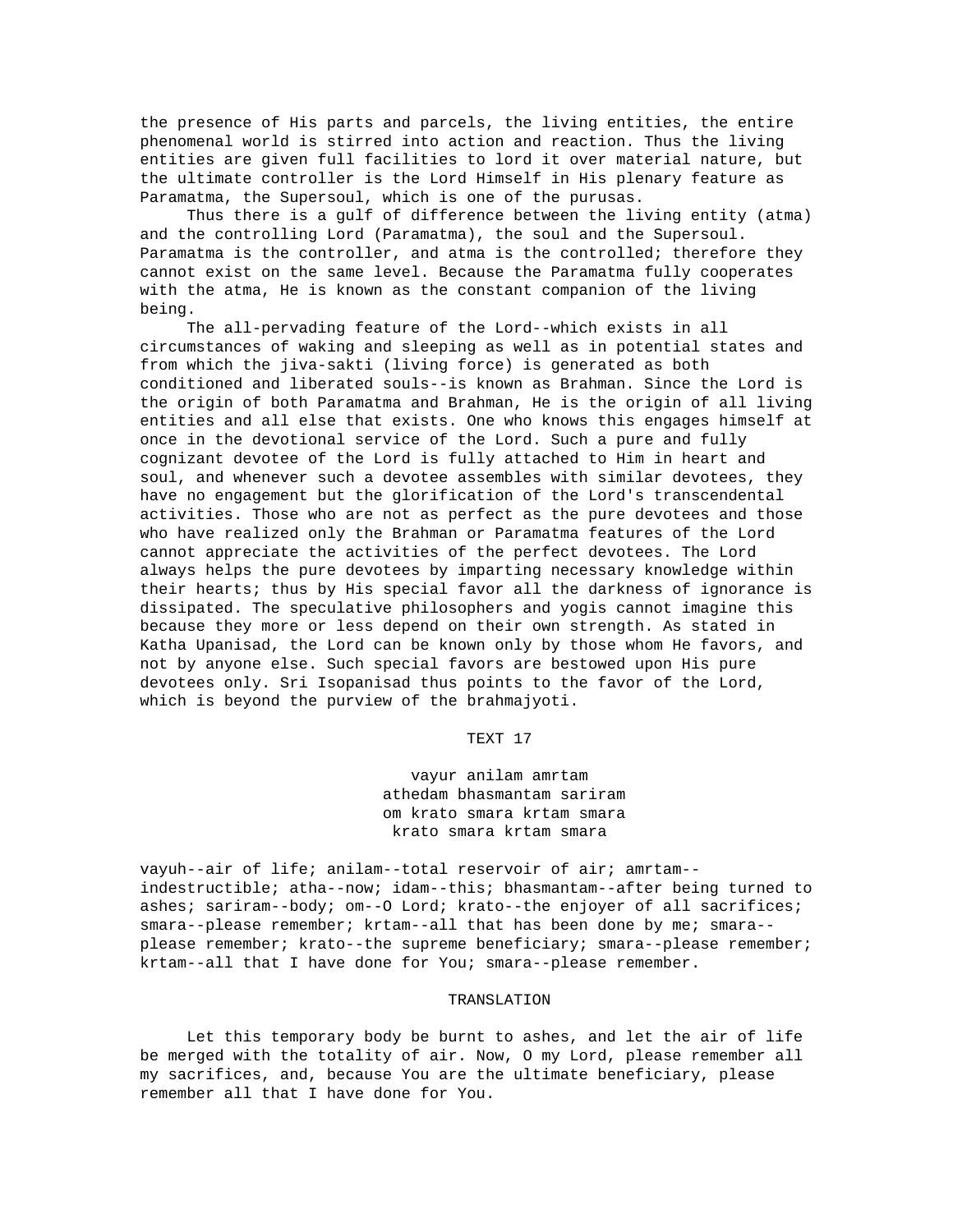#### PURPORT

 This temporary material body is certainly a foreign dress. In Bhagavad-gita (Bg. 2.13, 18.30) it is clearly said that after the destruction of the material body the living entity is not annihilated, nor does he lose his identity. The identity of the living entity is never impersonal or formless; on the contrary, it is the material dress that is formless and which takes a shape according to the form of the indestructible person. No living entity is originally formless, as is wrongly thought by those with a poor fund of knowledge. This mantra verifies the fact that the living entity exists after the annihilation of the material body.

 In the material world, material nature displays wonderful workmanship by creating different varieties of bodies for the living beings in accordance to their propensities for sense gratification. The living entity who wants to taste stool is given a material body which is quite suitable for eating stool--that of a hog. Similarly, one who wants to eat meat is given the body of a tiger by which he can live by enjoying the blood of other animals and eating their flesh. Because the shape of his teeth is different, the human being is not meant for eating stool or flesh, nor does he have any desire to taste stool, even in the most aboriginal state. Human teeth are so made that they can chew and cut fruit and vegetables, and two canine teeth are also given so that one can eat flesh.

 The material bodies of all animals and men are foreign to the living entity. They change according to the living entity's desire for sense gratification. In the cycle of evolution, the living entity changes bodies one after another. When the world was full of water, the living entity took an aquatic form. Then he passed from vegetable life to worm life, from worm life to bird life, from bird life to animal life, and from animal life into the human form. The highest developed form is this human form when it is possessed of a full sense of spiritual knowledge. The highest development of one's spiritual sense is described in this mantra: One should give up this material body, which will be turned to ashes, and allow the air of life to merge into the eternal reservoir of air. The living being's activities are performed within the body through the movements of different kinds of air, known in summary as prana-vayu. The yogis generally study to control the airs of the body. The soul is supposed to rise from one circle of air to another until it rises to the brahma-randhra, the highest circle. From that point the perfect yogi can transfer himself to any desired planet. The process is to give up one material body and then enter into another, but the highest perfection of such changes is possible only when the living entity is able to give up the material body altogether, as suggested in this mantra. He may then enter into the spiritual atmosphere where he can develop a completely different type of body--a spiritual body which never has to meet death or change.

 In the material world material nature forces one to change his body due to his different desires for sense gratification. These desires are represented in the various species of life from germs to the most perfected material bodies--those of Brahma and the demigods. All of these living entities have bodies composed of matter in different shapes. The intelligent man sees oneness not in the variety of the bodies but in the spiritual identity. The spiritual spark which is the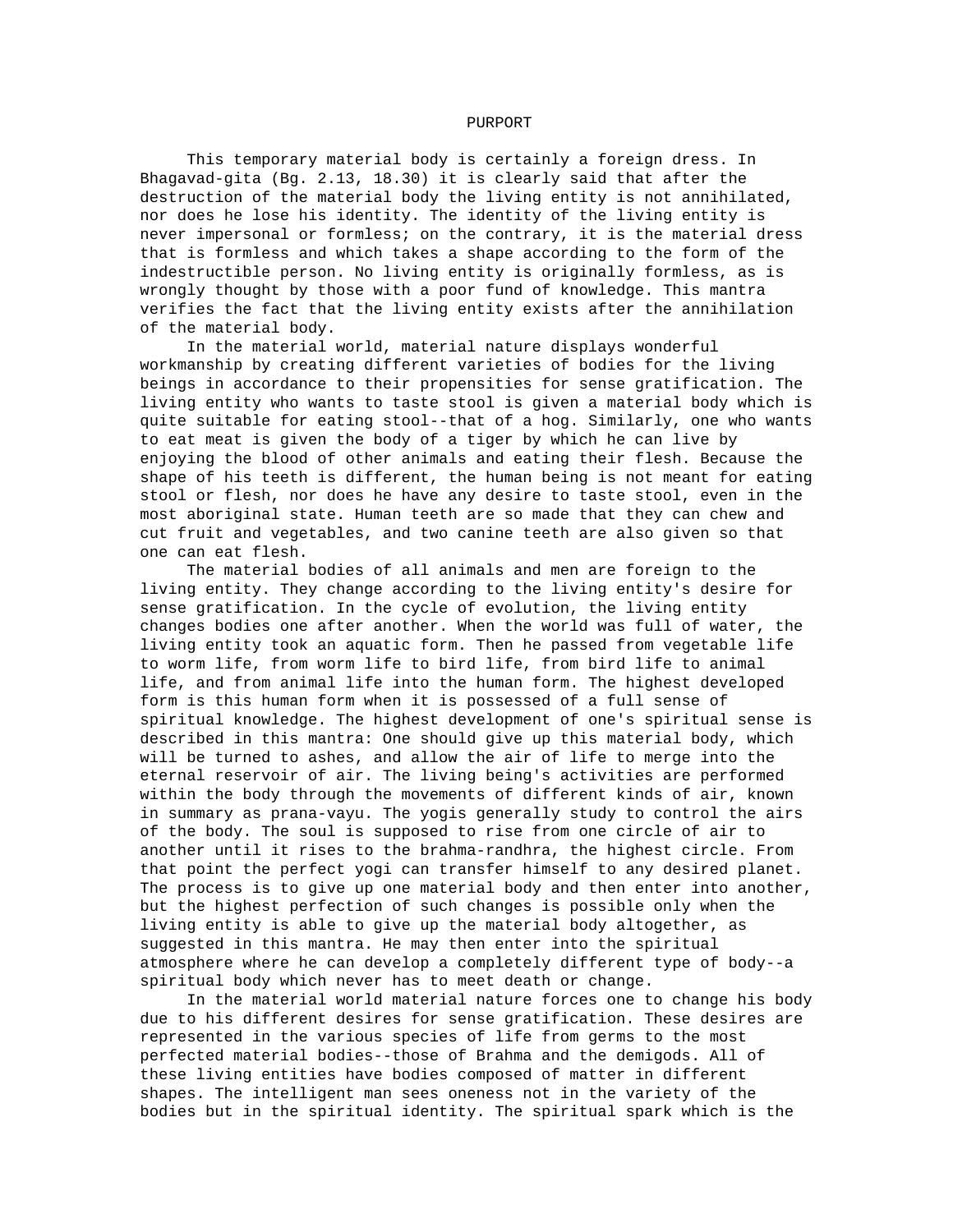part and parcel of the Supreme Lord is the same whether he is in a body of a hog or in the body of a demigod. The living entity takes on different bodies according to his pious and vicious activities. The human body is highly developed and has full consciousness. According to the Vedic scriptures, the most perfect man surrenders unto the Lord after many, many lifetimes of culturing knowledge. The culture of knowledge reaches perfection only when the knower comes to the point of surrendering unto the Supreme Lord, Vasudeva. Yet even after attaining knowledge of one's spiritual identity, if one does not come to the point of knowing that the living entities are eternal parts and parcels of the whole and can never become the whole, one has to fall down again into the material atmosphere. Indeed, one must fall down even if he has become one with the brahmajyoti.

 The brahmajyoti emanating from the transcendental body of the Lord is full of spiritual sparks that are individual entities with the full sense of existence. Sometimes these living entities want to become enjoyers of the senses, and therefore they are placed in the material world to become false lords under the dictation of the senses. The desire for lordship is the material disease of the living being, for under the spell of sense enjoyment he transmigrates through the various bodies manifested in the material world. Becoming one with the brahmajyoti does not represent mature knowledge. Only by surrendering unto the Lord completely and developing one's sense of spiritual service does one reach the highest perfectional stage.

 In this mantra the living entity prays to enter the spiritual kingdom of God after relinquishing his material body and material air. The devotee prays to the Lord to remember his activities and the sacrifices he has performed before his material body is turned into ashes. This prayer is made at the time of death with full consciousness of one's past deeds and of the ultimate goal. One who is completely under the rule of material nature remembers the heinous activities performed during the existence of his material body and consequently gets another material body after death. Bhagavad-gita confirms this truth:

> yam yam vapi smaran bhavam tyajaty ante kalevaram tam tam evaiti kaunteya sada tad-bhava-bhavitah

 "Whatever state of being one remembers when he quits his body, that state he will attain without fail." (Bg. 8.6) Thus the mind carries the propensities of the dying animal into the next life.

 Unlike the simple animals, who have no developed mind, the human being can remember the activities of his passing life like dreams at night; therefore his mind remains surcharged with material desires, and consequently he cannot enter into the spiritual kingdom with a spiritual body. However, the devotees develop a sense of love for Godhead by practicing devotional service to the Lord. Even if a devotee does not remember his godly service at the time of death, the Lord does not forget him. This prayer is given to remind the Lord of the devotee's sacrifices, but even if there is no such reminder, the Lord does not forget the devotional service of His pure devotee.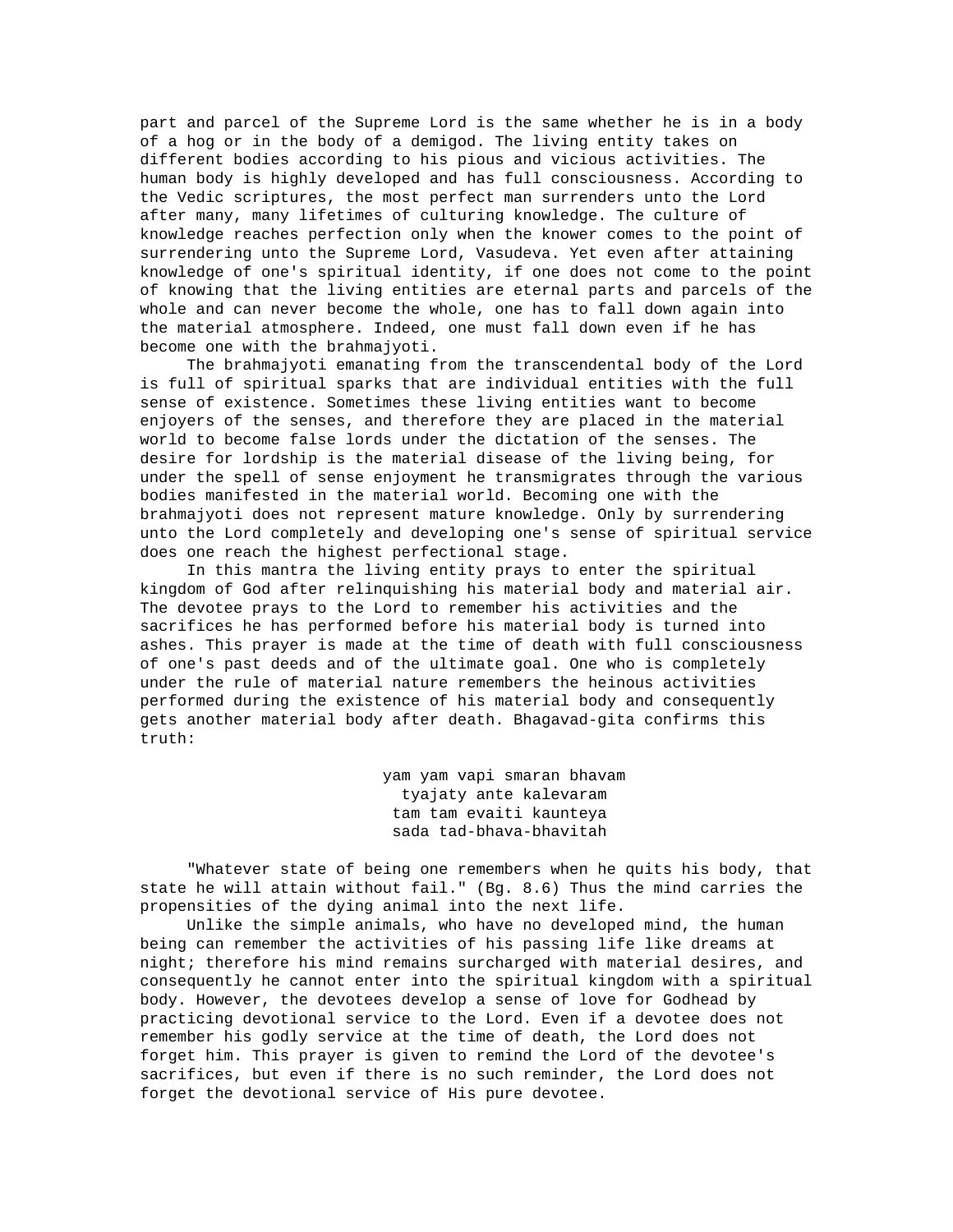The Lord clearly describes His intimate relationship with His devotees in Bhagavad-gita: "Even if one commits the most abominable actions, if he is engaged in devotional service, he is to be considered saintly because he is properly situated. He quickly becomes righteous and attains lasting peace. O son of Kunti, declare it boldly that My devotee never perishes. O son of Prtha, those who take shelter in Me, though they be of lower birth--women, vaisyas [merchants] as well as sudras [workers]--can approach the supreme destination. How much greater then are the brahmanas, the righteous, the devotees and saintly kings who in this temporary miserable world engage in loving service unto Me. Engage your mind always in thinking of Me, offer obeisances and worship Me. Being completely absorbed in Me, surely you will come to Me."(Bg. 9.30-34)

 Srila Bhaktivinoda Thakura explains these verses in this way: "One should accept a devotee who is on the right path of the saints, even though such a devotee may seem to be of loose character. One should try to understand the real purport of the words `loose character.' A conditioned soul has to act for double functions--namely for the maintenance of the body and again for self-realization. Social status, mental development, cleanliness, austerity, nourishment and the struggle for existence are all for the maintenance of the body. The selfrealization part of one's activities is executed in one's occupation as a devotee of the Lord, and one performs action in that connection also. These two different functions parallel one another because a conditioned soul cannot give up the maintenance of his body. The proportion of activities for maintenance of the body decreases, however, in proportion to the increase in devotional service. As long as the proportion of devotional service does not come to the right point, there is a chance for an occasional exhibition of worldliness, but it should be noted that such worldliness cannot continue for any length of time because, by the grace of the Lord, such imperfections will come to an end very shortly. Therefore the path of devotional service is the only right path. If one is on the right path, even an occasional occurrence of worldliness does not hamper one in the advancement of self-realization."

 The facilities of devotional service are denied the impersonalists because they are attached to the brahmajyoti feature of the Lord. As suggested in the previous mantras, they cannot penetrate the brahmajyoti because they do not believe in the personality of Godhead. Their business is mostly concerned with semantics, the jugglery of words and mental creations. Consequently the impersonalists pursue a fruitless labor, as confirmed in the Twelfth Chapter of Bhagavad-gita (Bg. 12.5).

 All the facilities suggested in this mantra can be easily obtained by constant contact with the personal feature of the Absolute Truth. Devotional service to the Lord consists essentially of nine transcendental activities performed by the devotee: (1) hearing about the Lord, (2) glorifying the Lord, (3) remembering the Lord, (4) serving the lotus feet of the Lord, (5) worshiping the Lord, (6) offering prayers to the Lord, (7) serving the Lord. (8) enjoying friendly association with the Lord, and (9) surrendering everything unto the Lord. These nine principles of devotional service--taken altogether or one by one--can help a devotee to remain constantly in touch with God. In this way at the end of life it is easy for the devotee to remember the Lord. By adopting only one of these nine principles, it was possible for the following renowned devotees of the Lord to achieve the highest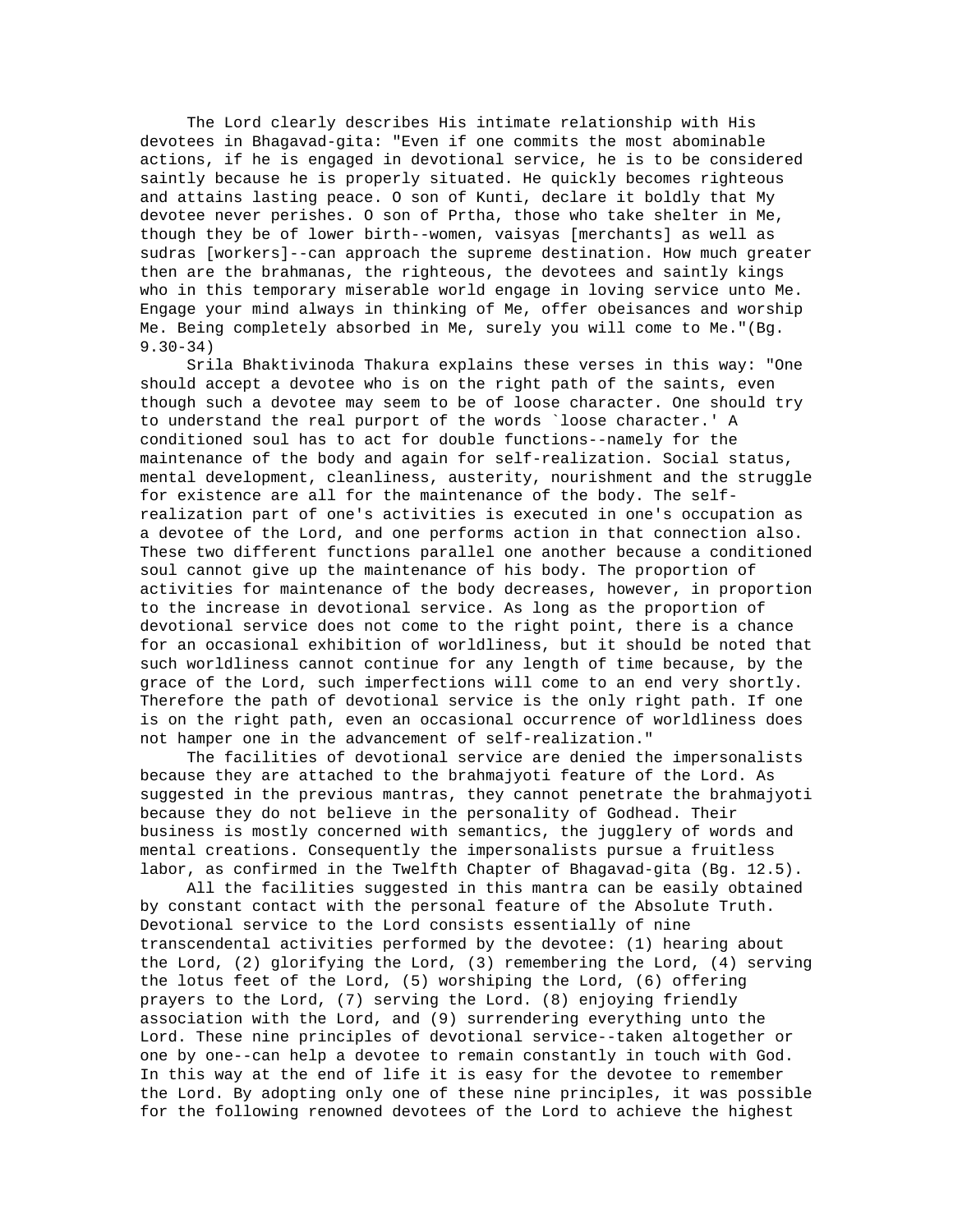perfection: (1) By hearing, Maharaja Pariksit, the hero of Srimad-Bhagavatam, attained the desired result. (2) Just by glorifying the Lord, Sukadeva Gosvami, the speaker of Srimad-Bhagavatam, attained his perfection. (3) By praying, Akrura attained the desired result. (4) By remembering, Prahlada Maharaja attained the desired result. (5) By worshiping, Prthu Maharaja attained perfection. (6) By serving the lotus feet of the Lord, the goddess of fortune, Laksmi, attained perfection. (7) By rendering personal service to the Lord, Hanuman attained the desired result. (8) Through his friendship with the Lord, Arjuna attained the desired result. (9) By surrendering everything that he had, Maharaja Bali attained the desired result.

 Actually the explanation of this mantra and of practically all the mantras of the Vedic hymns is summarized in the Vedanta-sutras and properly explained in Srimad-Bhagavatam. Srimad-Bhagavatam is the mature fruit of the Vedic tree of wisdom. In Srimad-Bhagavatam this particular mantra is explained in the questions and answers between Maharaja Pariksit and Sukadeva Gosvami at the very beginning of their meeting. Hearing and chanting of the science of God is the basic principle of devotional life. The complete Bhagavatam was heard by Maharaja Pariksit and chanted by Sukadeva Gosvami. Maharaja Pariksit inquired from Sukadeva because Sukadeva was a greater spiritual master than any great yogi or transcendentalist of his time.

 Maharaja Pariksit's main question was: "What is the duty of every man, specifically at the time of death?" Sukadeva Gosvami answered:

> tasmad bharata sarvatma bhagavan isvaro harih srotavyah kirtitavyas ca smartavyas cecchatabhayam

 "Everyone who is desirous of being free from all anxieties should always hear about, glorify and remember the Personality of Godhead, who is the supreme director of everything, the extinguisher of all difficulties and the Supersoul of all living entities." (SB. 2.1.5)

 So-called human society is generally engaged at night in sleeping and having sex and during the daytime in earning as much money as possible or else in shopping for family maintenance. People have very little time to talk about the Personality of Godhead or to inquire about Him. They have dismissed God's existence in so many ways, primarily by declaring Him to be impersonal, that is, without sense perception. However, in Vedic literature--whether the Upanisads, Vedanta-sutras, Bhagavad-gita or Srimad-Bhagavatam--it is declared that the Lord is a sentient being and is supreme over all other living entities. His glorious activities are identical with Himself. One should therefore not indulge in hearing and speaking of the activities of worldly politicians and so-called big men in society--activities which are all rubbish--but should mold his life in such a way that he can engage in godly activities without wasting a second. Sri Isopanisad directs us towards such godly activities.

 Unless one is accustomed to devotional practice, what will he remember at the time of death when the body is dislocated, and how can he pray to the almighty Lord to remember his sacrifices? Sacrifice means denying the interest of the senses. One has to learn this art by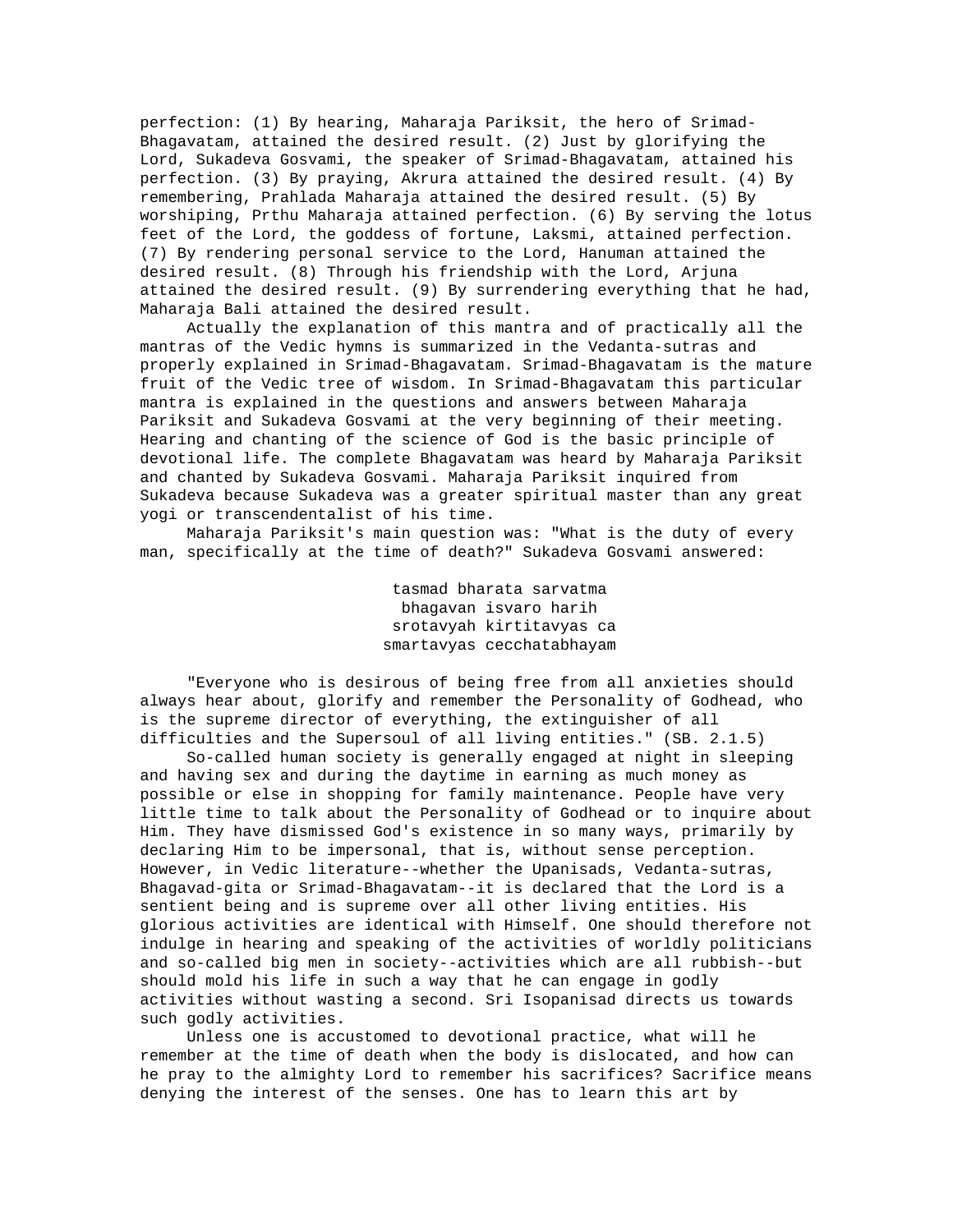employing the senses in the service of the Lord during one's lifetime. One can utilize the results of such practice at the time of death.

## TEXT 18

# agne naya supatha raye asman visvani deva vayunani vidvan yuyodhy asmaj juhuranam eno bhuyistham te nama uktim vidhema

agne--O my Lord, powerful like the fire; naya--kindly lead; supatha--by the right path; raye--for reaching You; asman--us; visvani--all; deva--O my Lord; vayunani--actions; vidvan--the knower; yuyodhi--kindly remove; asmat--from us; juhuranam--all hindrances on the path; enah--all vices; bhuyistham--most numerous; te--unto You; namah uktim--words of obeisance; vidhema--I do.

#### TRANSLATION

 O my Lord, powerful as fire, omnipotent one, now I offer You all obeisances and fall on the ground at Your feet. O my Lord, please lead me on the right path to reach You, and, since You know all that I have done in the past, please free me from the reactions to my past sins so that there will be no hindrance to my progress.

### PURPORT

 By surrendering and praying for the causeless mercy of the Lord, the devotee can progress on the path of complete self-realization. The Lord is addressed as fire because He can burn anything into ashes, including the sins of the surrendered soul. As described in the previous mantras, the real or ultimate aspect of the Absolute is His feature as the personality of Godhead. His impersonal brahmajyoti feature is a dazzling covering over His face. Fruitive activities, or the karma-kanda path of self-realization is the lowest stage in this endeavor. As soon as such activities even slightly deviate from the regulative principles of the Vedas, they are transformed into vikarma, or acts against the interest of the actor. Such vikarma is enacted by the illusioned living entity simply for sense gratification, and thus such activities become hindrances on the path of self-realization.

 Self-realization is possible in the human form of species or forms of life, of which the human form, qualified by brahminical culture, presents the only chance to obtain knowledge of transcendence. Brahminical culture includes truthfulness, sense control, forbearance, simplicity, full knowledge and full faith in God. It is not that one simply becomes proud of his high parentage. To be a son of a brahmana is a chance to become a brahmana, just as being the son of a big man affords one a chance to become a big man. However, such a birthright is not everything, for one still has to attain the brahminical qualifications for himself. As soon as one becomes proud of his birth as the son of a brahmana and neglects to acquire the qualifications of a real brahmana, he at once becomes degraded and falls from the path of self-realization. Thus his life mission as a human being is defeated.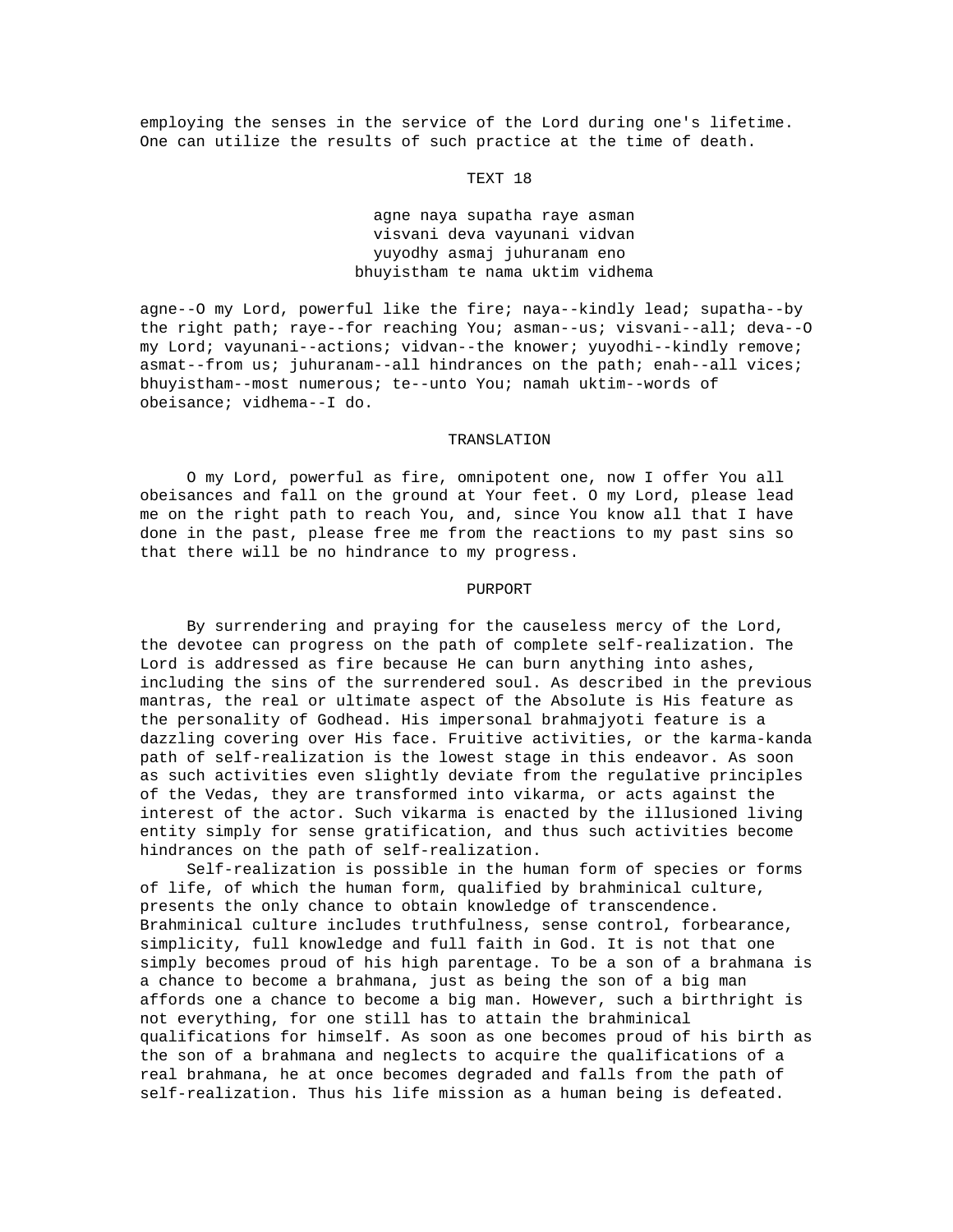In Bhagavad-gita (Bg. 6.41-42) we are assured by the Lord that the yoga-bhrastas, or souls fallen from the path of self-realization, are given a chance to rectify themselves by taking birth either in the families of good brahmanas or in the families of rich merchants. Such births afford higher chances for self-realization. If these chances are misused due to illusion, one loses the good opportunity of human life afforded by the almighty Lord.

 The regulative principles are such that one who follows them is promoted from the platform of fruitive activities to the platform of transcendental knowledge. After many, many births, and after attaining the platform of transcendental knowledge, one becomes perfect when he surrenders unto the Lord. This is the general procedure. But one who surrenders at the very beginning, as recommended in this mantra, at once surpasses all stages simply by adopting the devotional attitude. As stated in Bhagavad-gita (Bg. 18.66), the Lord at once takes charge of such a surrendered soul and frees him from the reactions to his sinful acts. There are many sinful reactions involved in karma-kanda activities, and in jnana-kanda, the path of philosophical development, the number of such sinful activities is less. However, in devotional service to the Lord, the path of bhakti, there is practically no chance of incurring sinful reactions. One who is a devotee of the Lord attains all the good qualifications of the Lord Himself, what to speak of the qualifications of a brahmana. A devotee automatically attains the qualifications of an expert brahmana authorized to perform sacrifices, even though the devotee may not have taken his birth in a brahmana family. Such is the omnipotence of the Lord. He can make a man born in a brahmana family as degraded as a lowborn dog-eater, and he can also make a lowborn dog-eater superior to a qualified brahmana simply on the strength of devotional service.

 Since the omnipotent Lord is situated within the heart of everyone, He can give directions to His sincere devotees by which they can attain the right path. Such directions are especially offered to the devotee even if he desires something else. As far as others are concerned, God gives sanction to the doer only at the risk of the doer. In the case of a devotee, however, the Lord directs him in such a way that he never acts wrongly. In Srimad-Bhagavatam it is said:

> sva-pada-mulam bhajatah priyasya tyaktanya-bhavasya harih paresah vikarma yac cotpatitam kathancid dhunoti sarvam hrdi sannivistah

 "The Lord is so kind to His devotee that even though the devotee sometimes falls into the entanglement of vikarma--acts against the Vedic directions--the Lord at once rectifies the mistakes within the heart of a devotee. This is because the devotees are very dear to the Lord." (SB. 11.5.42)

 In this mantra the devotee prays to the Lord to rectify him from within his heart. To err is human. A conditioned soul is very often apt to commit mistakes, and the only remedial measure to take against such unknown sins is to give oneself up to the lotus feet of the Lord so that He may guide. The Lord takes charge of fully surrendered souls; thus all problems are solved simply by surrendering oneself unto the Lord and acting in terms of the Lord's directions. Such directions are given to